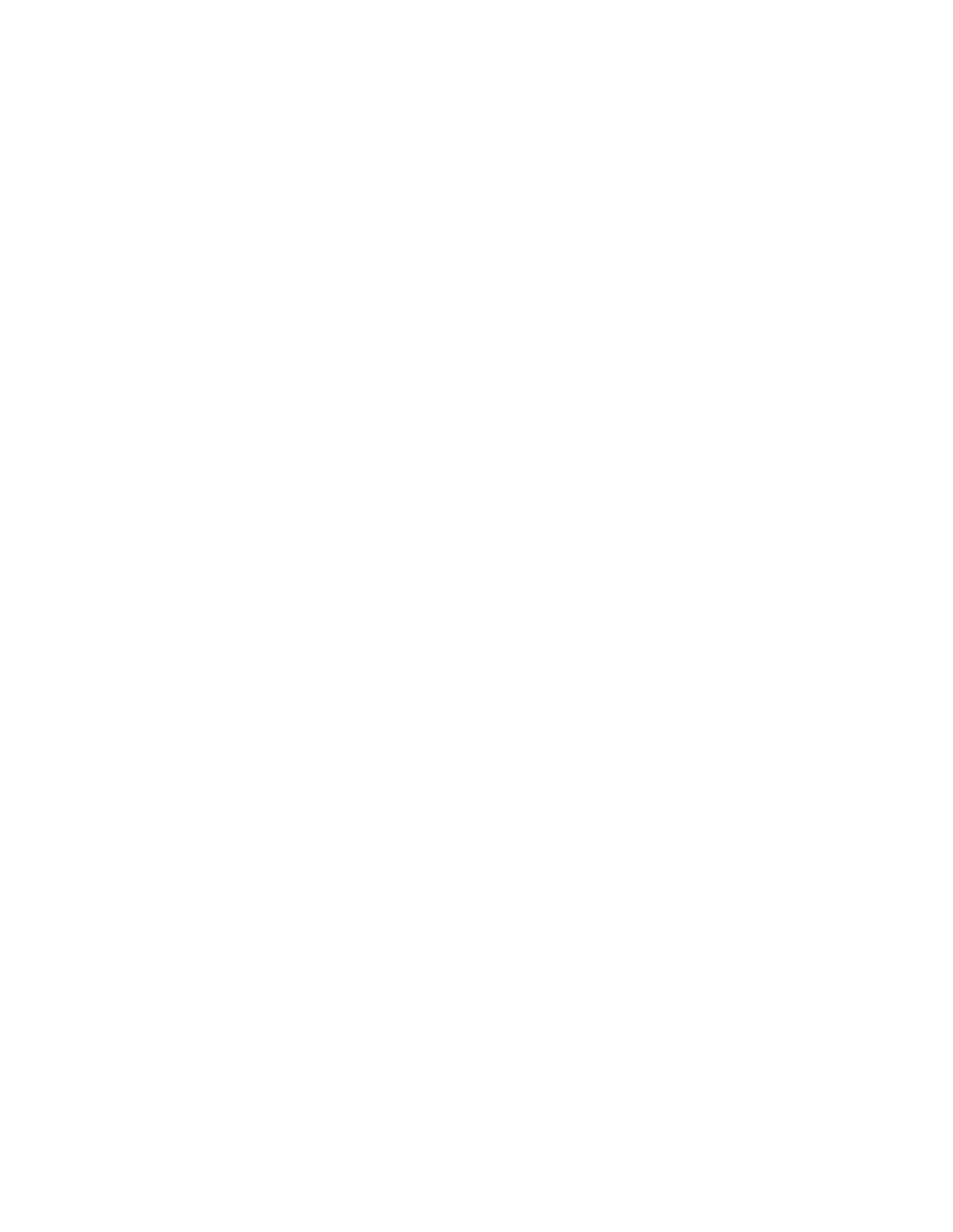By Supervisor Lipscomb, Sr.

Amend Org. Unit No. 3700 – Office of the Comptroller narrative as follows:

The Office of the Comptroller is requested to take actions that they deem necessary to outline potential scenarios where issuing Pension Obligation Bonds (POBs) may be advantageous to Milwaukee County finances. These actions may include a Request For Information (RFI) from entities with an expertise in pension obligation bonds or a study. The purpose of this request is to prepare the County to act if market conditions are favorable to borrow and invest funds to help lower the cost of financing long-term pension obligations and/or improve the funded ratio of the Employees' Retirement System (ERS). A report will be furnished to the County Board by the July 2020 meeting cycle.

This amendment would have no tax levy impact.

| Org. No. | <b>Department</b><br>(or Capital<br>Project) | <b>Expenditure</b> | Revenue<br>(or Bonds*) | <b>Tax Levy</b> |
|----------|----------------------------------------------|--------------------|------------------------|-----------------|
| 3700     | Office of the<br>Comptroller                 | \$0                | \$0                    | \$0             |
|          |                                              |                    |                        |                 |
|          | <b>TOTALS:</b>                               | \$0                | \$0                    |                 |

| <b>FINANCE AND AUDIT COMMITTEE</b><br><b>ROLL CALL</b> |             |             |  |
|--------------------------------------------------------|-------------|-------------|--|
|                                                        | <b>AYES</b> | <b>NOES</b> |  |
| Johnson, Jr.                                           |             |             |  |
| Haas                                                   |             |             |  |
| Cullen                                                 |             |             |  |
| Moore Omokunde                                         |             |             |  |
| Taylor                                                 |             |             |  |
| Wasserman                                              |             |             |  |
| <b>Schmitt</b><br>Chairperson                          |             |             |  |
| <b>TOTALS:</b>                                         |             |             |  |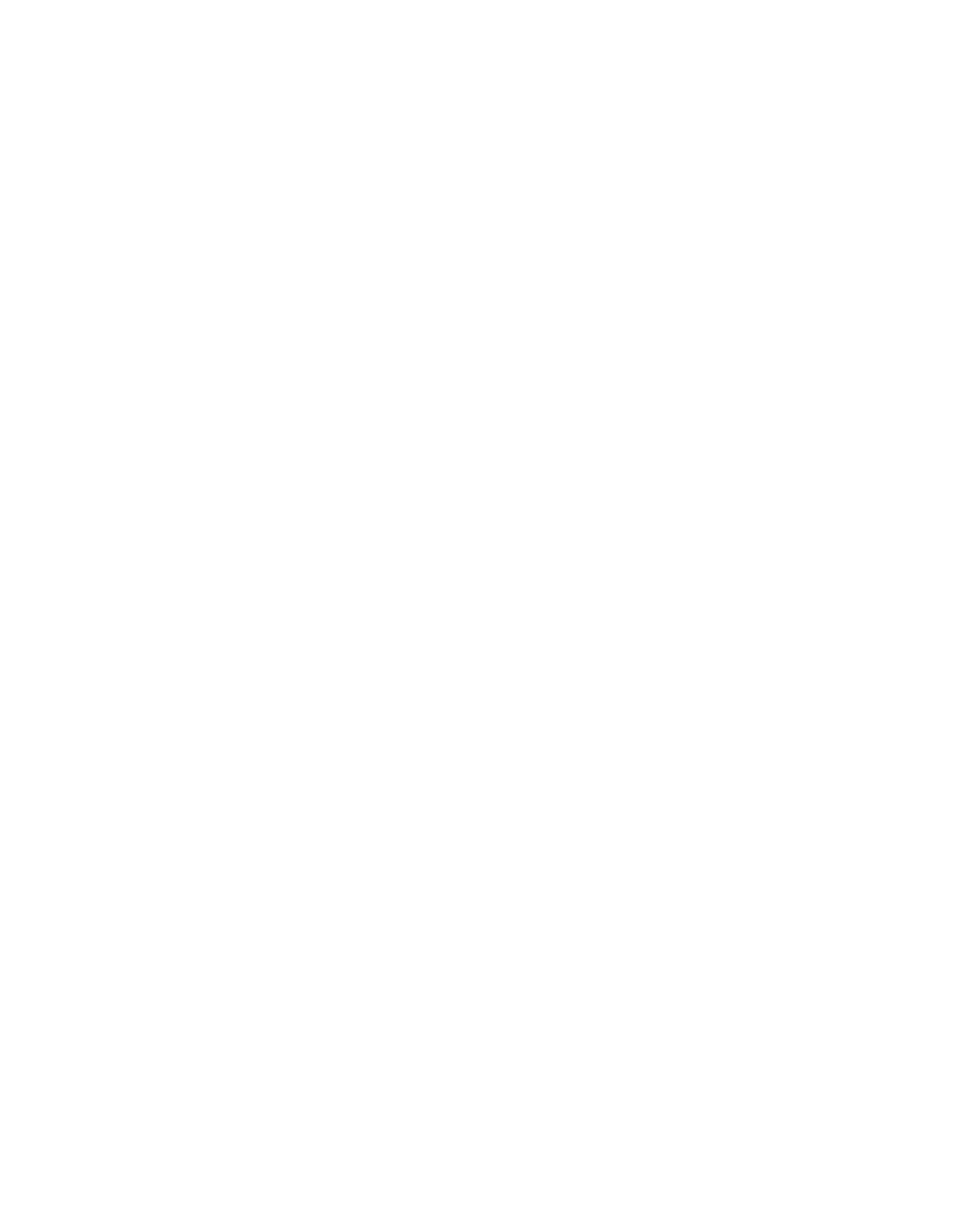**(1A022)** Org Unit No: 4000 Org. Name: Office of the Sheriff Date: November 6, 2019

### **AMENDMENT TO THE COUNTY EXECUTIVE'S 2020 RECOMMENDED BUDGET**

By Supervisor Alexander

Amend Org. Unit No. 4000 – Office of the Sheriff narrative as follows:

The MCSO contract with G4S will be extended in 2020 and the estimated increase will be \$153,699, resulting in an estimated overall contract cost of \$2,700,000. An increase in G4S staffing will be requested in order to accommodate an increase in medical appointments per week from the current 5 per week to 8 per week.

Due to contracted services provided by MCJ to partners including the U.S. Marshals' Service, revenues for this program area are anticipated to increase.

The contract for inmate telephone services is expected to be rebid in 2020. The Office of the Sheriff and House of Correction (HOC) shall work in conjunction with the Department of Administrative Services - Procurement to develop a proposal that will allow the complimentary phone call time changed from a 30 second phone call to a three-minute phone call. Additionally, the proposal shall include an increase in the number of allowed complementary phone calls to more than one.

| Org. No. | <b>Department</b><br>(or Capital<br>Project) | <b>Expenditure</b> | Revenue<br>(or Bonds*) | <b>Tax Levy</b> |
|----------|----------------------------------------------|--------------------|------------------------|-----------------|
| 4000     | Office of the Sheriff                        | \$0                | \$0                    |                 |
|          |                                              |                    |                        |                 |
|          | <b>TOTALS:</b>                               |                    |                        | \$0             |

This amendment would have no impact on the tax levy.

| <b>FINANCE AND AUDIT COMMITTEE</b><br><b>ROLL CALL</b> |             |             |  |  |
|--------------------------------------------------------|-------------|-------------|--|--|
|                                                        | <b>AYES</b> | <b>NOES</b> |  |  |
| Johnson, Jr.                                           |             |             |  |  |
| Haas                                                   |             |             |  |  |
| Cullen                                                 |             |             |  |  |
| Moore Omokunde                                         |             |             |  |  |
| Taylor                                                 |             |             |  |  |
| Wasserman                                              |             |             |  |  |
| <b>Schmitt</b><br>Chairperson                          |             |             |  |  |
| <b>TOTALS:</b>                                         |             |             |  |  |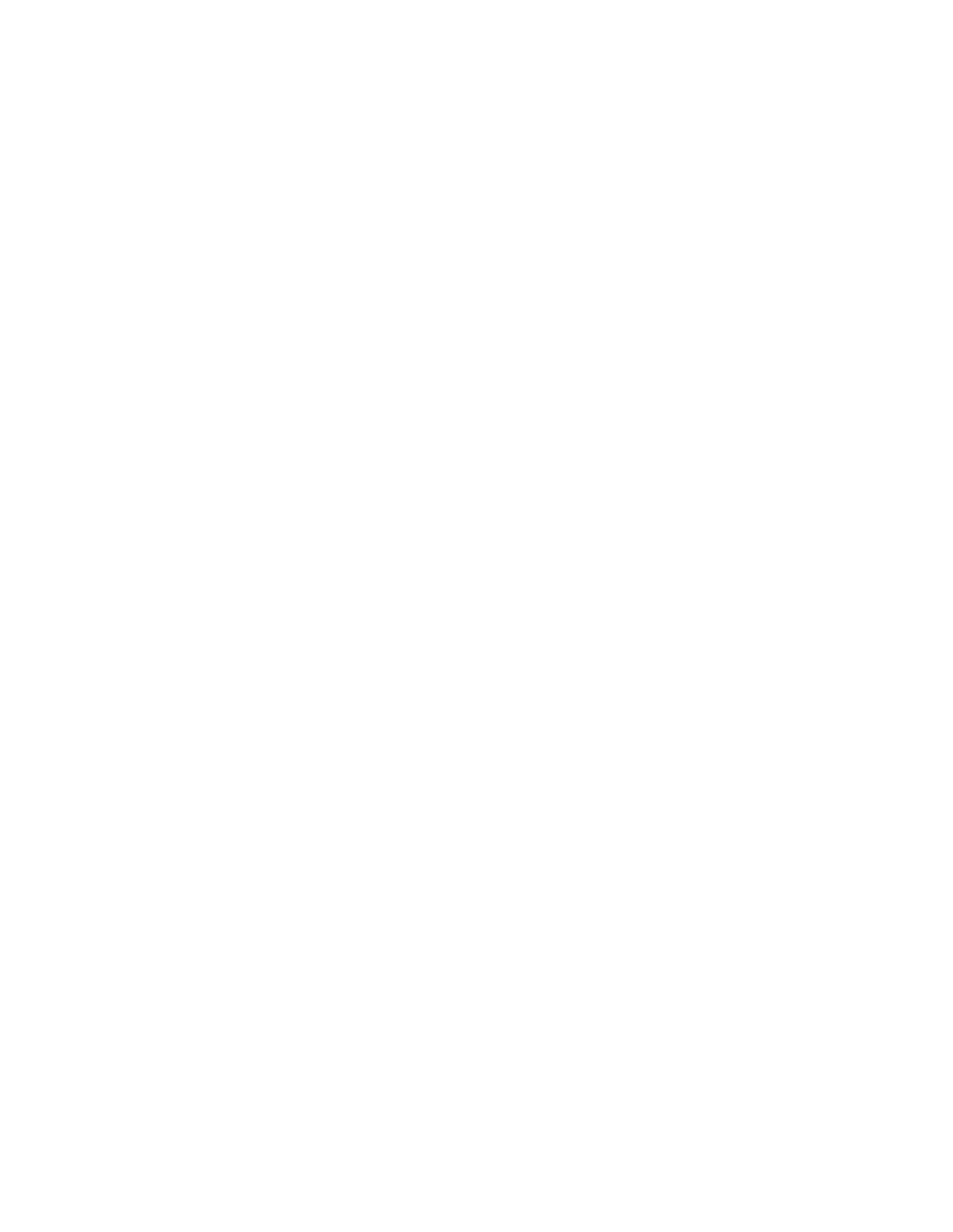By Supervisor Lipscomb, Sr.

Amend the Org. Unit No. 4300- House of Correction narrative as follows:

**Transition of Huber Eligible Inmates to Electronic Monitoring:** Milwaukee County aims to enhance public safety while improving life outcomes for individuals in our care. In 2020, the House of Correction proposes to transition from the Huber work release program to electronic monitoring for eligible inmates. Under the current Huber program, inmates with low-level offenses stay at the HOC overnight but leave for jobs and other matters during the daytime. Individuals can go unsupervised for up to 16 hours before returning to the HOC. Under this proposal, individuals transferred to the EM program would reside at their homes in the community and be monitored through a global positioning system (GPS)—and in some cases a continuous alcohol monitor—24 hours per day 7 days per week. The EM program establishes conditions including home confinement, travel to work, or other commitments. Individuals must check in at least weekly with a caseworker at Wisconsin Community Services, the nonprofit that currently manages the EM program.

The process of transferring and supervising all Huber work release inmates on an EM program instead of releasing inmates each day from a county jail or house of correction has been in place in La Crosse County since 2005 and Monroe County since 2018. This proposal will allow the HOC to close three of the current Huber dormitories, reallocate limited staff resources to general population programming needs and activities, and reduce overtime. This proposal has an estimated savings of \$1.7 million in 2020.

Milwaukee County officials have been developing an implementation plan with various stakeholders to ensure public safety and program success.

The Chief Judge, First Judicial District, in a letter dated November 4, 2019, stated:

*The First Judicial Judges object to the House of Correction's proposed policy and plans to expand Electronic Monitoring and close dorms without first assembling and sharing data which follows and supports best practices in the industry and promotes public safety in our communities.*

An appropriation of \$1.5 million is included in an allocated account within Org. Unit 1940- 1945 Appropriation for Contingencies to provide funds if the electronic monitoring initiative fails to achieve the desired amount of dorm closures and cost savings due to a lack of consensus between the HOC Superintendent, County Executive, and Milwaukee County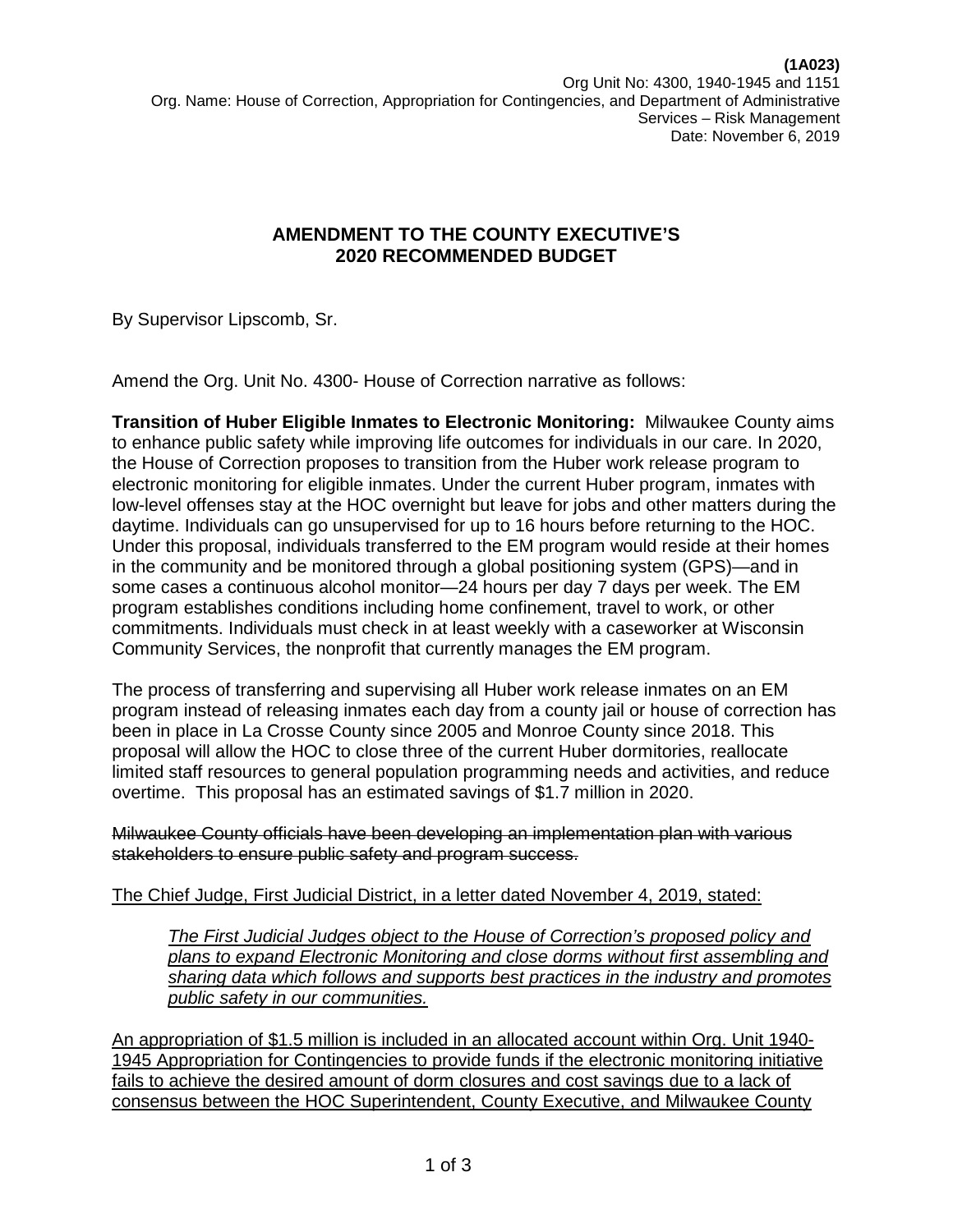Justice Council on the plan to expand the use of electronic monitoring in a safe and effective manner.

Amend Org. Unit 1940-1945 as follows:

• Provide \$1,500,000 in an allocated account.

Amend Org. Unit 1940-1945 as follows:

The 2020 Budget includes funding for unanticipated events such as departmental shortfalls and critical projects. This helps to ensure that the County achieves a surplus at the end of the year. In 2020, the unallocated contingency contains \$5,000,000. This represents a decrease of \$9,655 in unallocated contingency compared to 2019,

The 2020 Budget includes \$0 in allocated contingency, which is a reduction of \$646,283 from the 2019 Adopted amount.

An appropriation of \$1.5 million is included in an allocated account within Org. Unit 1940- 1945 Appropriation for Contingencies to provide funds if the electronic monitoring initiative fails to achieve the desired amount of dorm closures and cost savings due to a lack of consensus between the HOC Superintendent, County Executive, and Milwaukee County Justice Council on the plan to expand the use of electronic monitoring in a safe and effective manner.

Amend Org. Unit 1151 – Risk Management as follows:

• Reduce account 8041 – Workers Comp claims by  $$1,500,000$  to  $$4,056,425$  based on experience.

| Org. No.  | <b>Department</b><br>(or Capital<br>Project)                     | <b>Expenditure</b> | <b>Revenue</b><br>(or Bonds*) | <b>Tax Levy</b> |
|-----------|------------------------------------------------------------------|--------------------|-------------------------------|-----------------|
| 4300      | House of<br>Correction                                           | \$0                | \$0                           | \$0             |
| 1940-1945 | Appropriation for<br>Contingencies                               | \$1,500,000        | \$0                           | \$1,500,000     |
| 1151      | Department of<br>Administrative<br>Services - Risk<br>Management | (\$1,500,000)      | \$0                           | (\$1,500,000)   |
|           | <b>TOTALS:</b>                                                   | \$0                | \$0                           | \$0             |

This amendment would have no tax levy impact.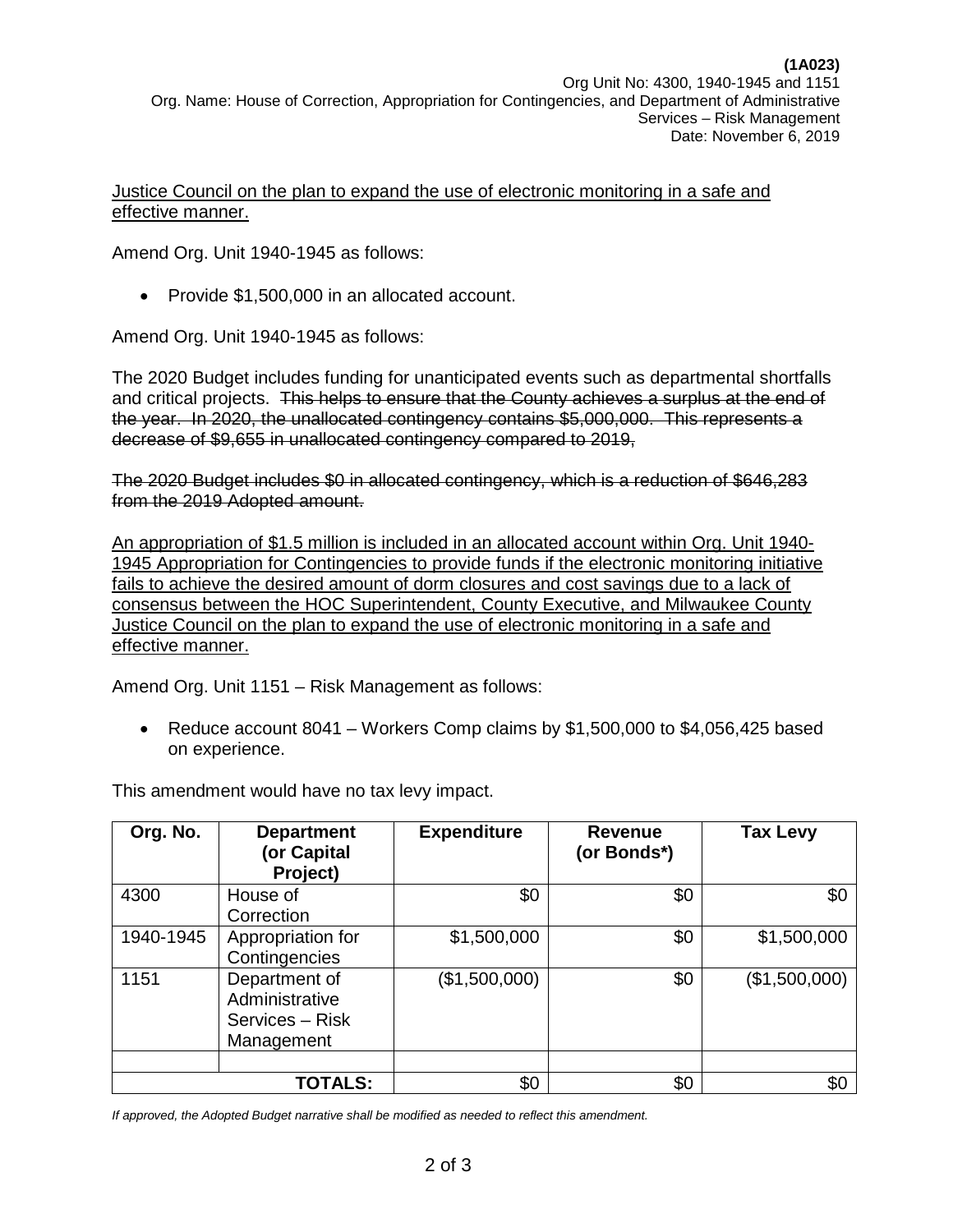# **(1A023)**

Org Unit No: 4300, 1940-1945 and 1151 Org. Name: House of Correction, Appropriation for Contingencies, and Department of Administrative Services – Risk Management Date: November 6, 2019

| <b>FINANCE AND AUDIT COMMITTEE</b><br><b>ROLL CALL</b> |             |             |  |  |
|--------------------------------------------------------|-------------|-------------|--|--|
|                                                        | <b>AYES</b> | <b>NOES</b> |  |  |
| Johnson, Jr.                                           |             |             |  |  |
| Haas                                                   |             |             |  |  |
| Cullen                                                 |             |             |  |  |
| Moore Omokunde                                         |             |             |  |  |
| Taylor                                                 |             |             |  |  |
| Wasserman                                              |             |             |  |  |
| <b>Schmitt</b>                                         |             |             |  |  |
| Chairperson                                            |             |             |  |  |
| <b>TOTALS:</b>                                         |             |             |  |  |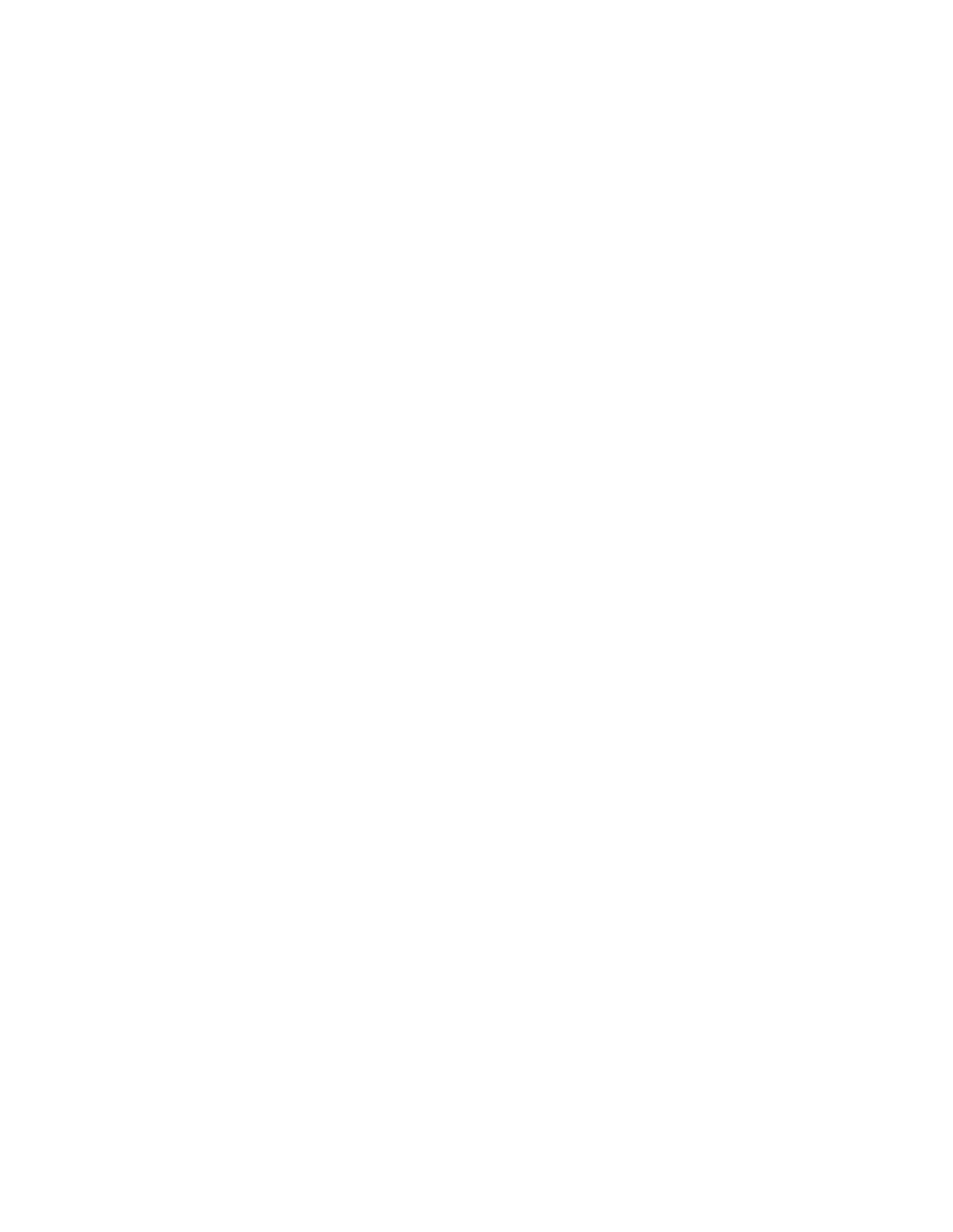By Supervisor Staskunas

Amend the Org. Unit No. 4300 – House of Correction narrative as follows:

**Transition of Huber Eligible Inmates to Electronic Monitoring:** Milwaukee County aims to enhance public safety while improving life outcomes for individuals in our care. In 2020, the House of Correction proposes to transition from the Huber work release program to electronic monitoring for eligible inmates. Under the current Huber program, inmates with low-level offenses stay at the HOC overnight but leave for jobs and other matters during the daytime. Individuals can go unsupervised for up to 16 hours before returning to the HOC. Under this proposal, individuals transferred to the EM program would reside at their homes in the community and be monitored through a global positioning system (GPS)—and in some cases a continuous alcohol monitor—24 hours per day 7 days per week. The EM program establishes conditions including home confinement, travel to work, or other commitments. Individuals must check in at least weekly with a caseworker at Wisconsin Community Services, the nonprofit that currently manages the EM program.

The process of transferring and supervising all Huber work release inmates on an EM program instead of releasing inmates each day from a county jail or house of correction has been in place in La Crosse County since 2005 and Monroe County since 2018. This proposal will allow the HOC to close three of the current Huber dormitories, reallocate limited staff resources to general population programming needs and activities, and reduce overtime. This proposal has an estimated savings of \$1.7 million in 2020.

Milwaukee County officials have been developing an implementation plan with various stakeholders to ensure public safety and program success.

The Superintendent of the House of Correction shall adhere to the following policy in the administration of the electronic monitoring program:

### Ineligible Offenders

- A. If the offender is serving a sentence for one of the following criminal offenses, the inmate will be deemed ineligible for the Electronic Monitoring Program:
	- 1. Sexual Assault
	- 2. Any Domestic Violence Charge
	- 3. Physical Abuse of Children or Elderly
	- 4. Child Neglect
	- 5. Felon in Possession of a Firearm
	- 6. 1st and 2<sup>nd</sup> Degree Reckless Endangerment of Safety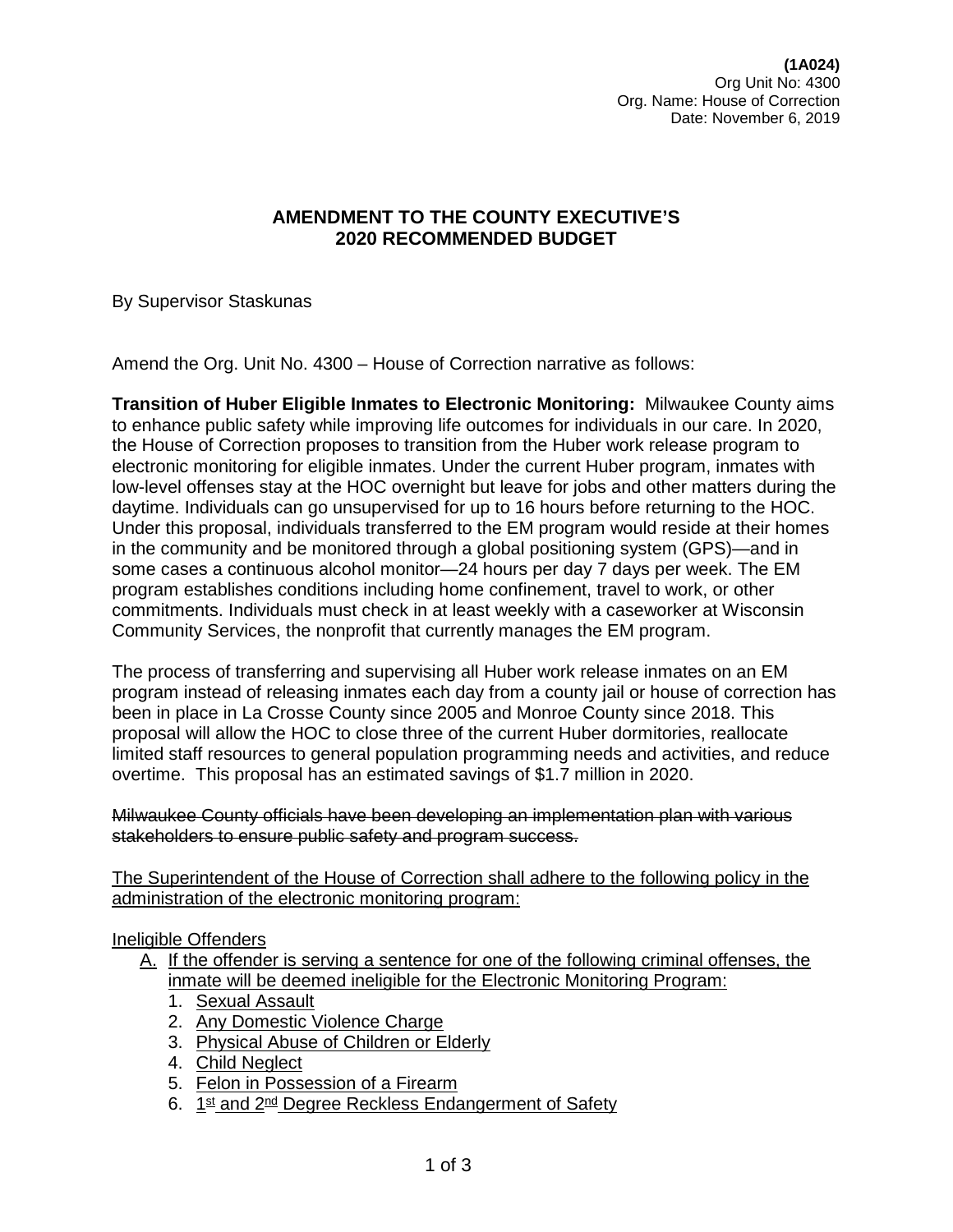- 7. Armed Robbery
- 8. Robbery Party to a Crime
- 9. Causing Great Bodily Harm By Use of a Vehicle
- 10. Burglary While Armed
- 11. Escape
- 12. OWI 4<sup>th</sup> of Above

In addition, if any of the criteria listed below exist, offenders will be considered ineligible for supervision on the electronic monitoring program.

- 1. The offender does not have Huber/work release privileges and/or is not allowed to participate on the Day Reporting Center Program.
- 2. The offender does not have a landline telephone; this only applies for inmates supervised on the EM program by Voice Print, SCRAM, or SCRAMx monitoring. A telephone line is not required for inmates supervised/monitored by GPS.
- 3. The offender has an Escape or "Walk Away" charge within the past five years.
- 4. The offender has an extensive criminal history which includes multiple misdemeanor arrests and convictions, domestic violence arrests and convictions, and/or any combination of criminal actions and/or offenses which will lead to a reasonable determination the subject inmate is not a good candidate for and will most likely not be successful, if supervised on the electronic monitoring program.
- 5. The offender violated the terms of the electronic monitoring program, resulting in removal from the program, within the last two years.
- 6. The offender has active warrants, commitments, or other holds from another agency.
- 7. Information is received from the court, Probation and Parole or other judicial or law enforcement entity that deems the offender ineligible for supervision on the electronic monitoring program.

This amendment would increase the tax levy by \$1,545,505.

| Org. No. | <b>Department</b><br>(or Capital<br>Project) | <b>Expenditure</b> | <b>Revenue</b><br>(or Bonds*) | <b>Tax Levy</b> |
|----------|----------------------------------------------|--------------------|-------------------------------|-----------------|
| 4300     | House of<br>Correction                       | \$1,565,494        | \$19,989                      | \$1,545,505     |
|          |                                              |                    |                               |                 |
|          | <b>TOTALS:</b>                               | \$1,565,494        | \$19,989                      | \$1,545,505     |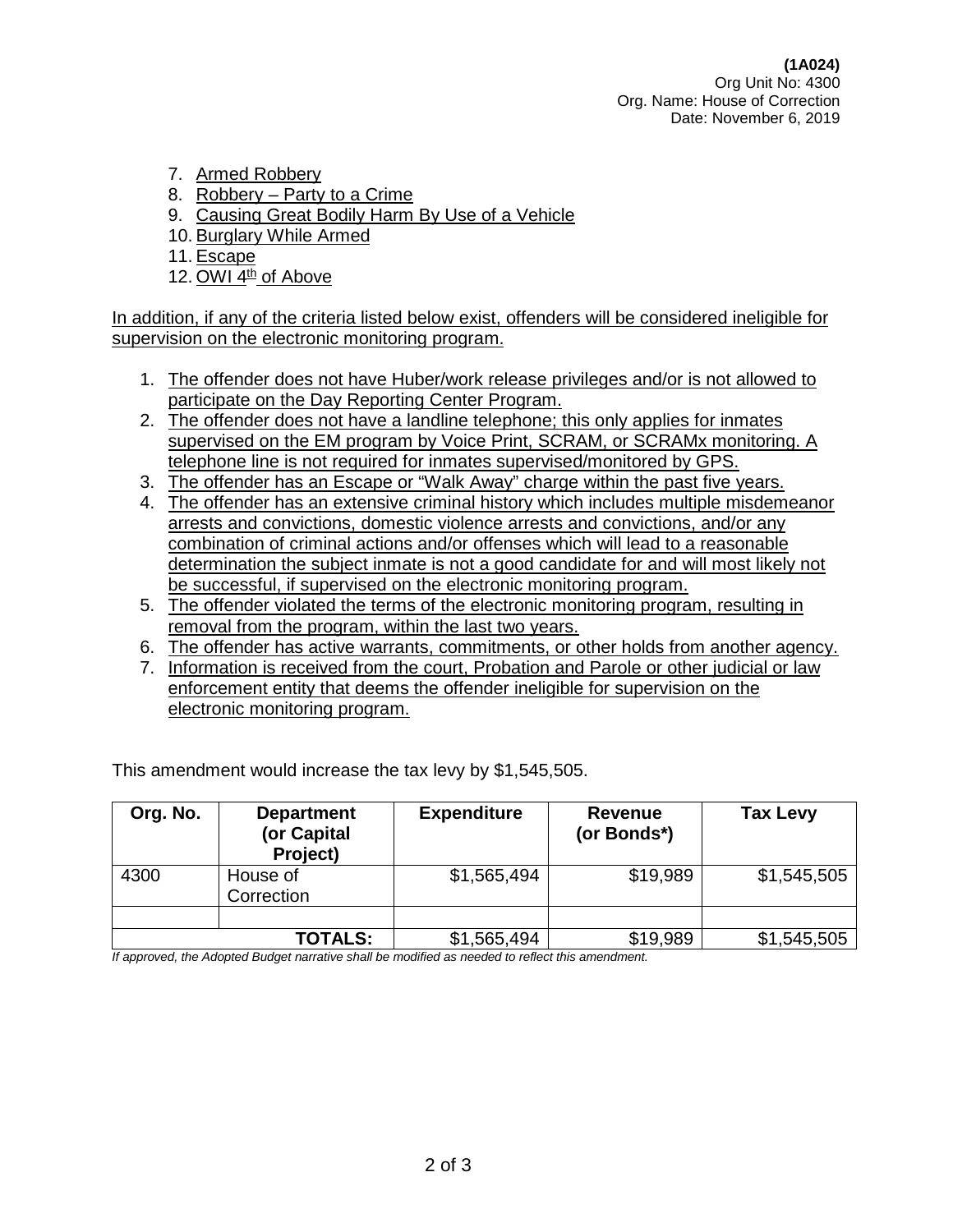#### **(1A024)**

Org Unit No: 4300 Org. Name: House of Correction Date: November 6, 2019

| <b>FINANCE AND AUDIT COMMITTEE</b><br><b>ROLL CALL</b> |             |             |  |  |
|--------------------------------------------------------|-------------|-------------|--|--|
|                                                        | <b>AYES</b> | <b>NOES</b> |  |  |
| Johnson, Jr.                                           |             |             |  |  |
| Haas                                                   |             |             |  |  |
| Cullen                                                 |             |             |  |  |
| Moore Omokunde                                         |             |             |  |  |
| Taylor                                                 |             |             |  |  |
| Wasserman                                              |             |             |  |  |
| <b>Schmitt</b><br>Chairperson                          |             |             |  |  |
| <b>TOTALS:</b>                                         |             |             |  |  |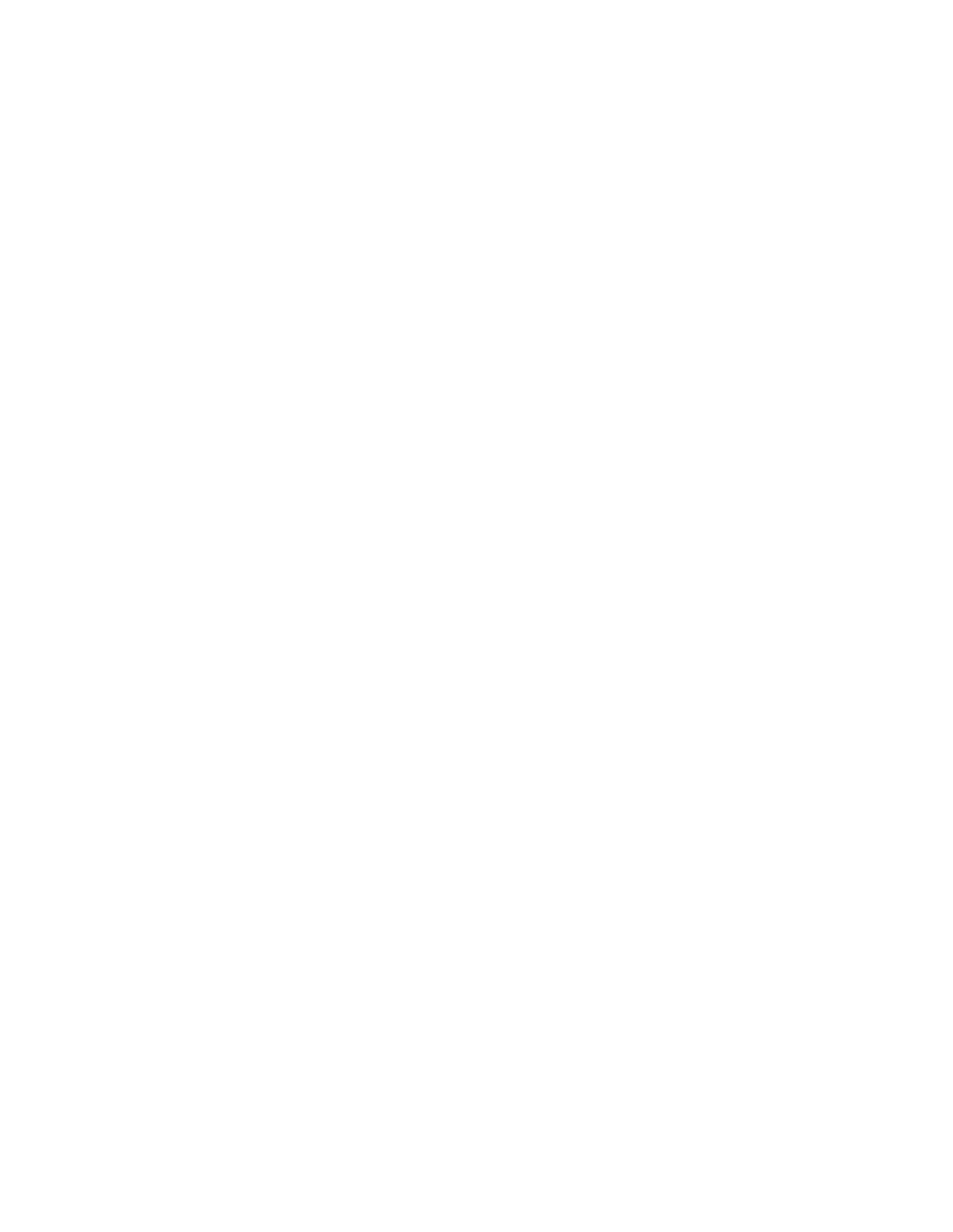**(1A025)** Org Unit No: 4300 Org. Name: House of Correction Date: November 6, 2019

# **AMENDMENT TO THE COUNTY EXECUTIVE'S 2020 RECOMMENDED BUDGET**

By Supervisor Staskunas

Amend the Org. Unit No. 4300 – House of Correction narrative as follows:

**Transition of Huber Eligible Inmates to Electronic Monitoring:** Milwaukee County aims to enhance public safety while improving life outcomes for individuals in our care. In 2020, the House of Correction proposes to transition from the Huber work release program to electronic monitoring for eligible inmates. Under the current Huber program, inmates with low-level offenses stay at the HOC overnight but leave for jobs and other matters during the daytime. Individuals can go unsupervised for up to 16 hours before returning to the HOC. The EM program establishes conditions including home confinement, travel to work, or other commitments. Individuals must check in at least weekly with a caseworker at Wisconsin Community Services, the nonprofit that currently manages the EM program.

This proposal will allow the HOC to close three of the current Huber dormitories, reallocate limited staff resources to general population programming needs and activities, and reduce overtime. This proposal has an estimated savings of \$1.7 million in 2020.

The Electronic Monitoring (EM) program remains unchanged in 2020. The House of Correction (HOC) shall work with the Milwaukee Community Justice Council's Evidence Decision Making Committee (MCJC-EDMC) to critically review and access the EM program. The MCJC-EDMC is anticipated to review relevant data related to the current EM program, population, policies, and compliance rates as outlined in a letter dated November 4, 2019, provided by the Chief Judge of the First Judicial District. The HOC Superintendent shall provide a written report to the County Board no later than the January 2020 meeting cycle on the status of the review by the MCJC-EDMC.

This amendment would increase the tax levy by \$1,545,505.

| Org. No. | <b>Department</b><br>(or Capital<br>Project) | <b>Expenditure</b> | <b>Revenue</b><br>(or Bonds*) | <b>Tax Levy</b> |
|----------|----------------------------------------------|--------------------|-------------------------------|-----------------|
| 4300     | House of<br>Correction                       | \$1,565,494        | \$19,989                      | \$1,545,505     |
|          |                                              |                    |                               |                 |
|          | <b>TOTALS:</b>                               | \$0                | \$С                           | \$0             |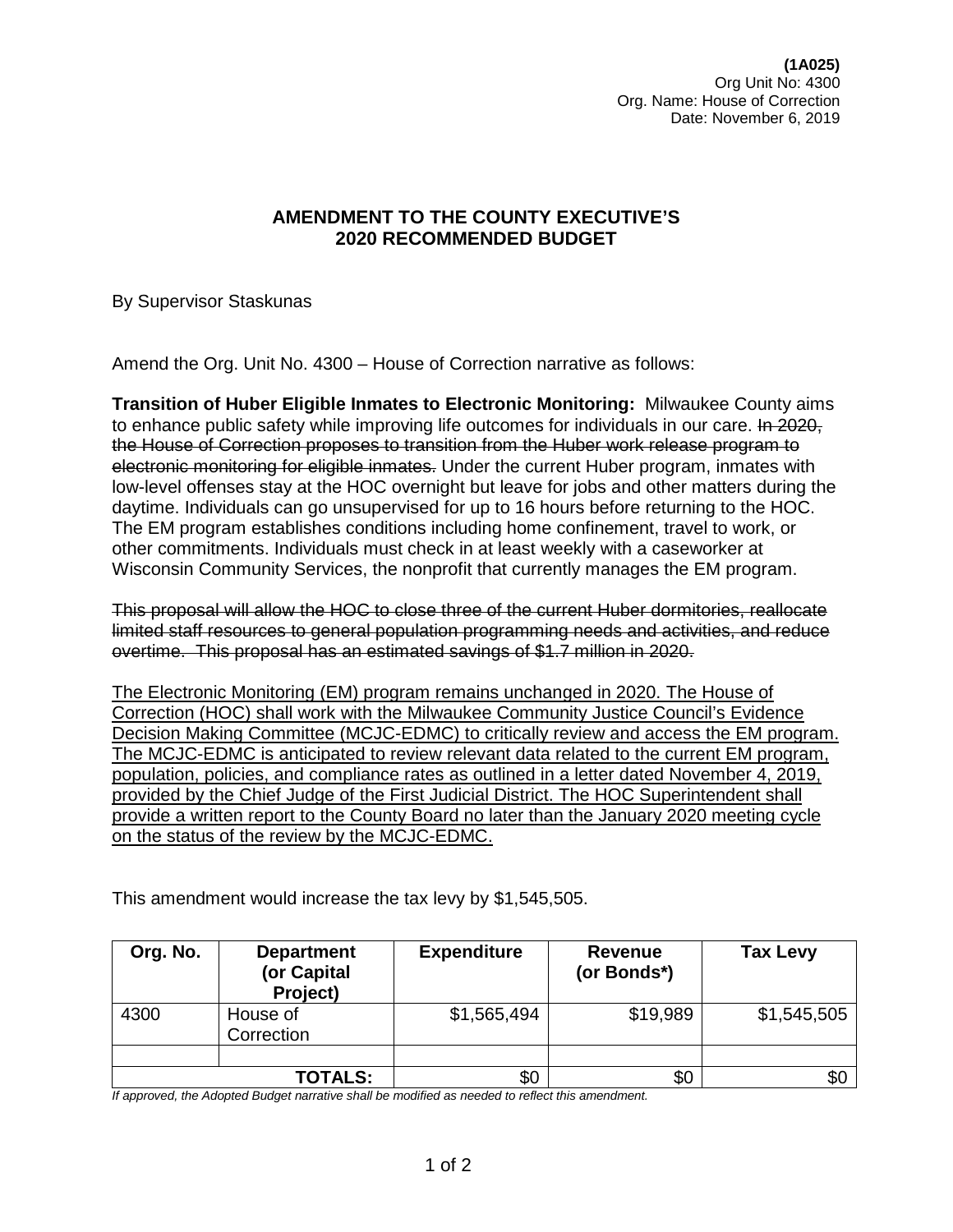#### **(1A025)**

Org Unit No: 4300 Org. Name: House of Correction Date: November 6, 2019

| <b>FINANCE AND AUDIT COMMITTEE</b><br><b>ROLL CALL</b> |             |             |  |  |
|--------------------------------------------------------|-------------|-------------|--|--|
|                                                        | <b>AYES</b> | <b>NOES</b> |  |  |
| Johnson, Jr.                                           |             |             |  |  |
| Haas                                                   |             |             |  |  |
| Cullen                                                 |             |             |  |  |
| Moore Omokunde                                         |             |             |  |  |
| Taylor                                                 |             |             |  |  |
| Wasserman                                              |             |             |  |  |
| <b>Schmitt</b><br>Chairperson                          |             |             |  |  |
| <b>TOTALS:</b>                                         |             |             |  |  |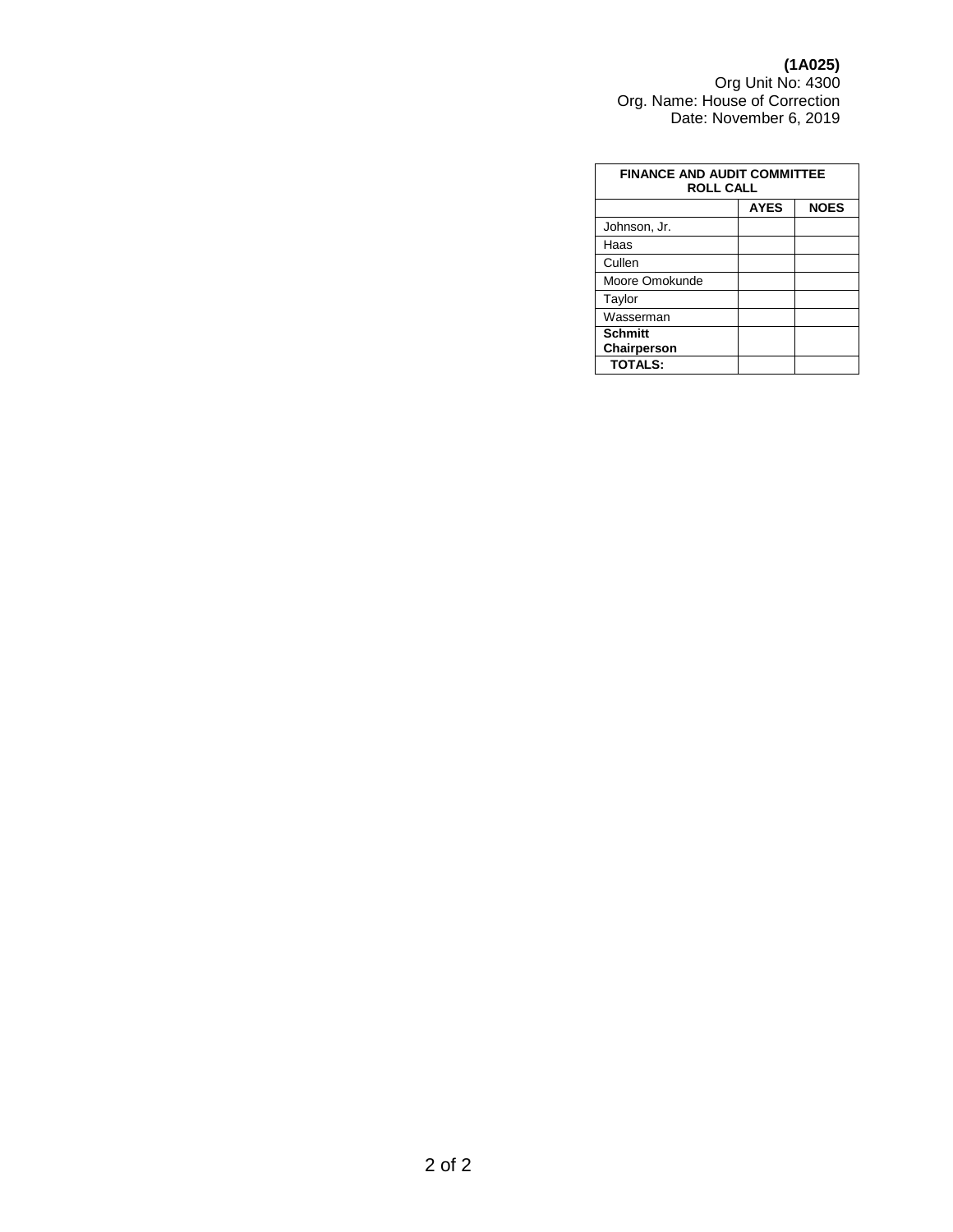By Supervisor Weishan, Jr.

Amend Org. Unit No. 5600 – Department of Transportation–Transit as follows:

• Deny the elimination of Routes 17 Canal Street, Route 223 Park Place – Bradley Woods Shuttle, and 276 Brown Deer Shuttle.

Amend Org. Unit No. 5600 – Department of Transportation–Transit as follows:

### 2020 Operational Changes

This budget closes the County fund gap between farebox revenue, State/Federal assistance and actual costs through modifications to, and eliminations of, transit services with low ridership and low productivity as measured in terms of passengers per bus hour (PBH).

Bus routes and productivity statistics for routes that are eliminated in January 2020 are below:

- Route 17 Canal Street, 6.3 PBH
- Route 219 Oak Creek Shuttle, 5.4 PBH
- Route 223 Park Place–Bradley Woods Shuttle, 2.9 PBH
- Route 276 Brown Deer Shuttle, 5.6 PBH
- Route 42U 6<sup>th</sup> Street Port Washington UBUS, 3.9 PBH
- Route 49U Brown Deer UBUS, 7.4 PBH

This amendment would increase the tax levy by \$810,029.

| Org. No. | <b>Department</b><br>(or Capital<br>Project) | <b>Expenditure</b> | <b>Revenue</b><br>(or Bonds*) | <b>Tax Levy</b> |
|----------|----------------------------------------------|--------------------|-------------------------------|-----------------|
| 5600     | Department of<br>Transportation-<br>Transit  | \$810,029          | \$0                           | \$810,029       |
|          |                                              |                    |                               |                 |
|          | <b>TOTALS:</b>                               | \$810,029          | \$0                           | \$810,029       |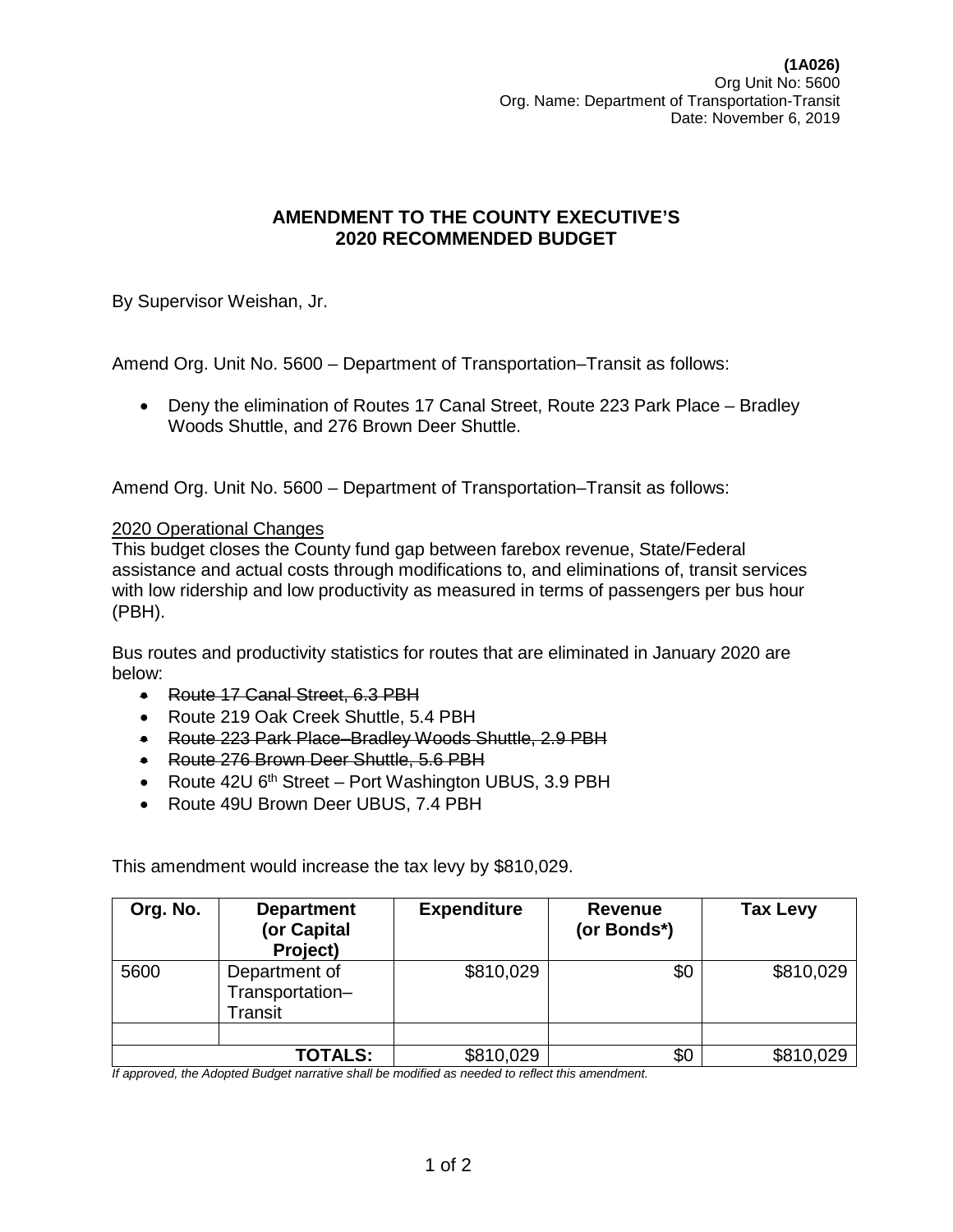**(1A026)** Org Unit No: 5600 Org. Name: Department of Transportation-Transit Date: November 6, 2019

| <b>FINANCE AND AUDIT COMMITTEE</b><br><b>ROLL CALL</b> |             |             |  |
|--------------------------------------------------------|-------------|-------------|--|
|                                                        | <b>AYES</b> | <b>NOES</b> |  |
| Johnson, Jr.                                           |             |             |  |
| Haas                                                   |             |             |  |
| Cullen                                                 |             |             |  |
| Moore Omokunde                                         |             |             |  |
| Taylor                                                 |             |             |  |
| Wasserman                                              |             |             |  |
| <b>Schmitt</b><br>Chairperson                          |             |             |  |
| <b>TOTALS:</b>                                         |             |             |  |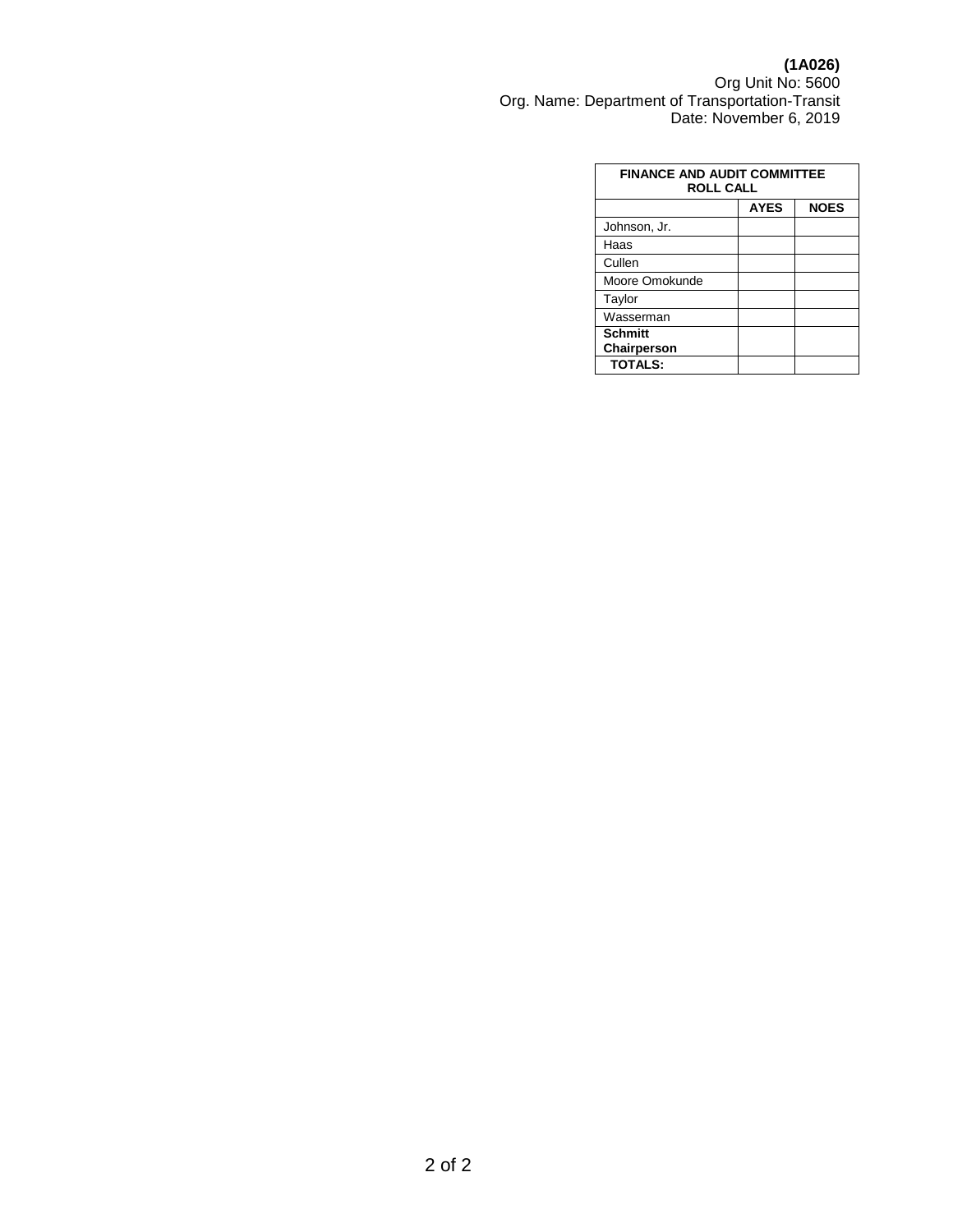Org Unit Nos: 5600, 1140, 3090,4000, 1940-1961, 8000, 9000, WO13601, WO28901, 1940-1972, 4500, 1151, 5040, All Departments, WP53601, and 9960 Org. Name: Department of Transportation-Transit, Human Resources, Office of the Treasurer, Office of the Sheriff, Litigation Reserve, Department of Health and Human Services, Parks, Recreation and Culture, Trimborn Farm Stone Barn Roof, CJF Intercoms and Door Controls Replacement, Wage and Benefit Modification, District Attorney, Department of Administrative Services, Department of Transportation-Airport, All Departments (wages), Mitchell Airport Park Playground, General County Debt **Service** Date: November 6, 2019

### **AMENDMENT TO THE COUNTY EXECUTIVE'S 2020 RECOMMENDED BUDGET**

By Supervisor Weishan, Jr.

Amend Org. Unit No. 5600 – Department of Transportation–Transit as follows:

### 2020 Operational Changes

This budget closes the County fund gap between farebox revenue, State/Federal assistance and actual costs through modifications to, and eliminations of, transit services with low ridership and low productivity as measured in terms of passengers per bus hour (PBH).

Bus routes and productivity statistics for routes that are eliminated in January 2020 are below:

- Route 17 Canal Street, 6.3 PBH
	- o Menomonee Valley Partners (MVP) reports that Potawatomi Casino is partnering with a Transportation Network Company (TNC) for a "last-mile" solution for its workers.
- Route 219 Oak Creek Shuttle, 5.4 PBH
	- o This route is in the service area of Route 80.
- Route 223 Park Place–Bradley Woods Shuttle, 2.9 PBH
- Route 276 Brown Deer Shuttle, 5.6 PBH
	- o To cover this route, MCTS will adjust Route 12 to remove a one-way loop on N. 43<sup>rd</sup> St. and cover that loop with an extension of Route 35 to ensure that Route 12 can be extended northward to connect N. 60<sup>th</sup> St. to N. Teutonia Ave. in the Village of Brown Deer. The route will serve a highly used existing medical facility just east of the intersection at W. Good Hope Rd. and N. Teutonia Ave.
- Route 42U 6<sup>th</sup> Street Port Washington UBUS, 3.9 PBH
- Route 49U Brown Deer UBUS, 7.4 PBH

The following special summer and seasonal services operating at a low productivity of below 8 BBH are also eliminated:

• Brewers Line buses to Miller Park.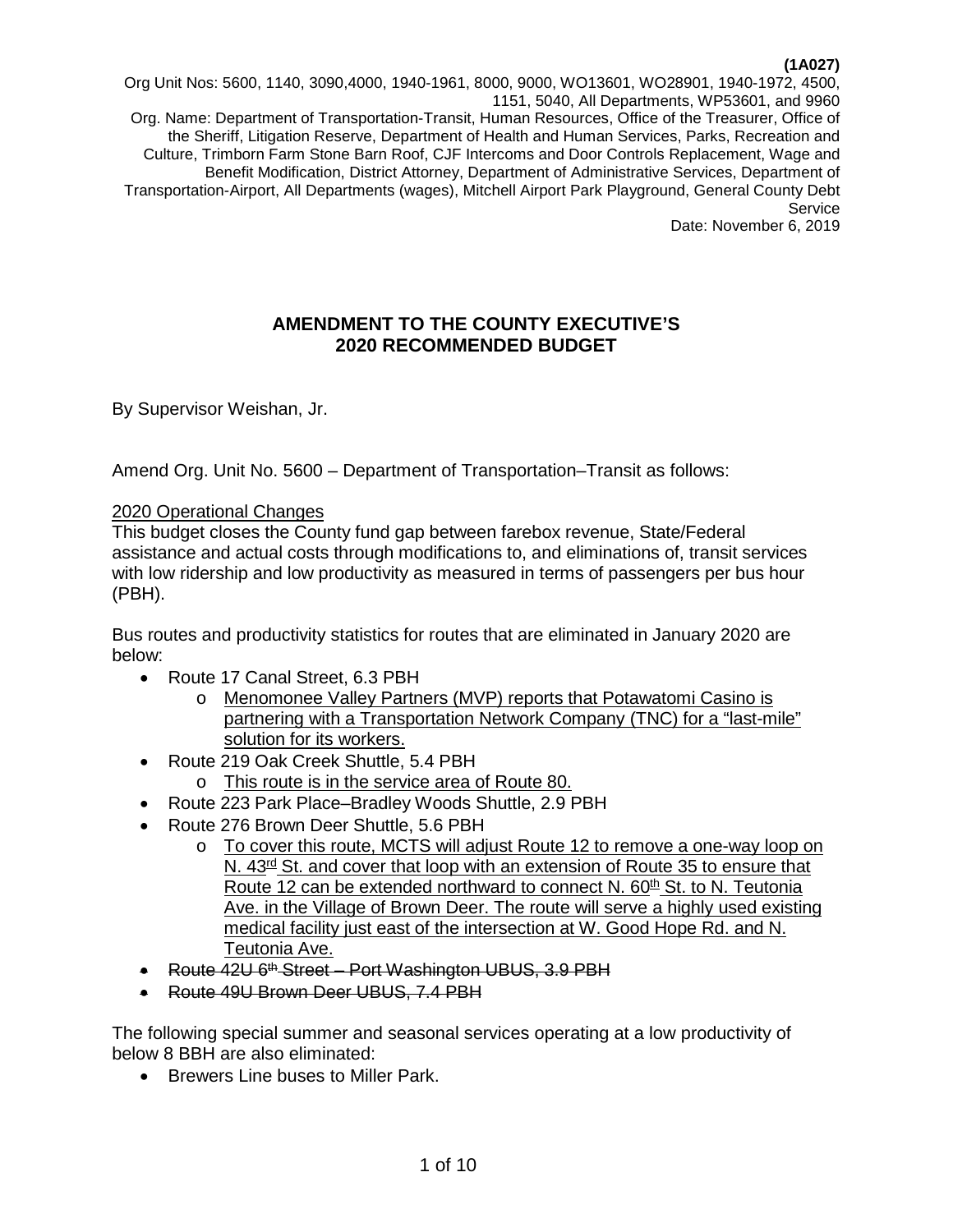Org Unit Nos: 5600, 1140, 3090,4000, 1940-1961, 8000, 9000, WO13601, WO28901, 1940-1972, 4500, 1151, 5040, All Departments, WP53601, and 9960 Org. Name: Department of Transportation-Transit, Human Resources, Office of the Treasurer, Office of the Sheriff, Litigation Reserve, Department of Health and Human Services, Parks, Recreation and Culture, Trimborn Farm Stone Barn Roof, CJF Intercoms and Door Controls Replacement, Wage and Benefit Modification, District Attorney, Department of Administrative Services, Department of Transportation-Airport, All Departments (wages), Mitchell Airport Park Playground, General County Debt Service Date: November 6, 2019

- Wisconsin Avenue Downtown shuttles to ethnic festivals and to Summerfest at Maier Festival Grounds.
- Freeway Flyers to German Fest, Irish Fest and Festa Italiana.
- Shuttle and Freeway Flyer services to Wisconsin State Fair.

MCTS and the Director of Transportation shall work toward an agreement to establish a funding partnership for future years of special summer and seasonal transit service with the Wisconsin State Fair, Milwaukee Brewers, Milwaukee World Festival LLC, and the organizations which operate the ethnic festivals at the Henry W. Maier Festival Grounds.

As a service-oriented organization, transit route reductions needed to balance the budget are difficult for MCTS to make. Route reductions are undertaken in a way that minimizes negative impacts on riders, especially for those within our community that use the bus for all of their daily transportation, those that are less mobile, and those who are elderly.

Although balancing the 2020 budget with service changes hinders MCTS's ability to meet some of the needs of the travelling public, MCTS is maintaining services on routes that are most heavily used by current passengers, while maximizing potential to grow ridership in the future. MCTS will continue to propose changes that improve service efficiency, address shifting demands for transit, and improve travel time reliability. In March 2020, MCTS will:

- Implement a cost-neutral merger of the BlueLine and Route 23, which will help to decrease bus bunching on National, Wisconsin and Fond du Lac Avenues, resulting in improved service reliability for passengers.
- Implement a cost-neutral merger of Route 30 and 30X bus stops to achieve similar benefits along Sherman Blvd., and Wisconsin, Prospect and Farwell Avenues.

These changes build upon the success achieved on Capitol Drive where Route 62 was merged with the RedLine (in 2017), and on 27<sup>th</sup> Street, where Route 27 was merged with the PurpleLine Route (in 2019).

In 2020, MCTS will also seek to identify a more cost-effective method of providing access to Saturday visitation hours at the House of Correction in Franklin as an alternative to Route 137, which currently performs at a low productivity.

Finally, to meet new demand for workers and create opportunities for job seekers, \$100,000 is budgeted towards the startup of transit services to the Amazon Distribution Center in Oak Creek, which is scheduled to open in the latter part of 2020.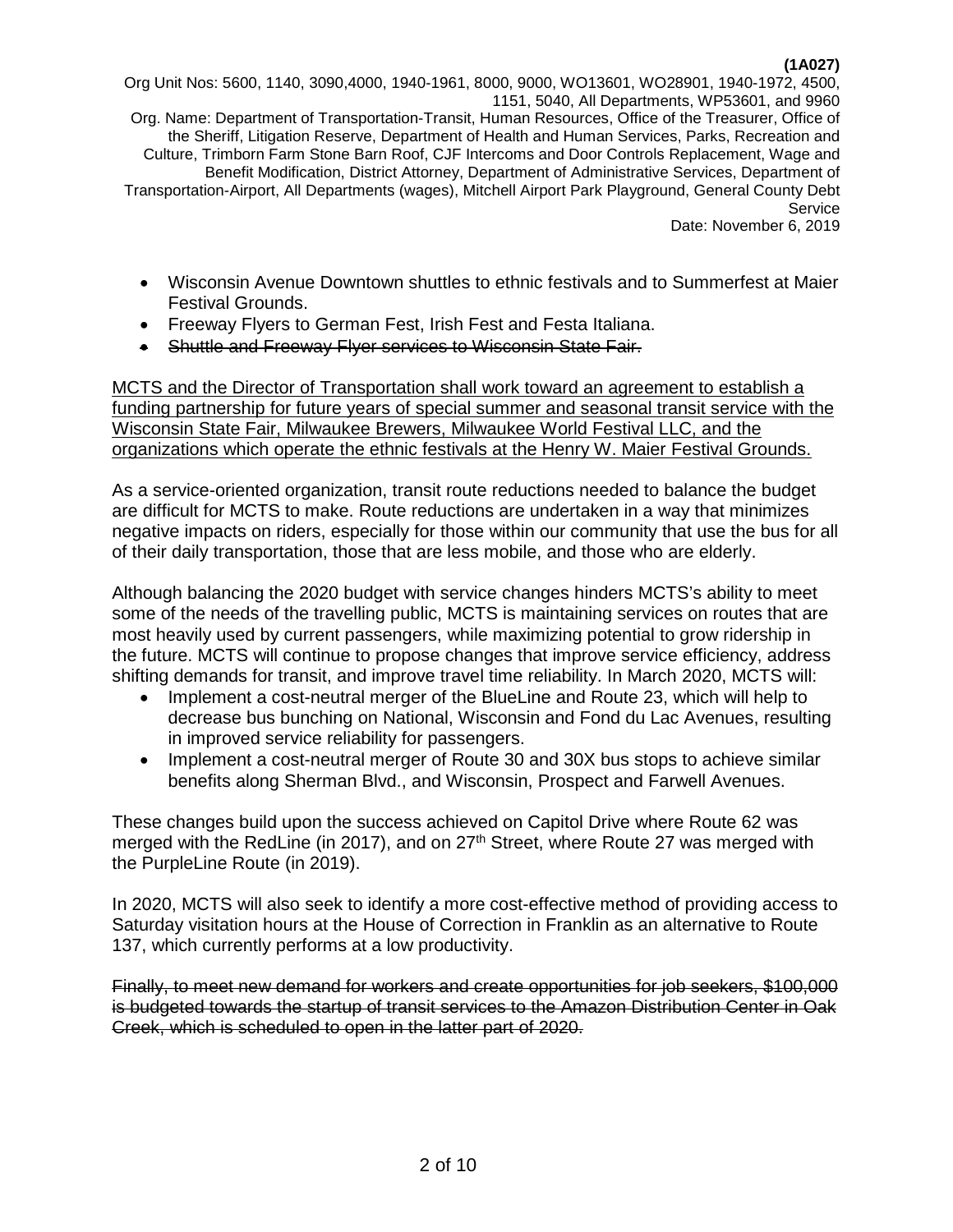Org Unit Nos: 5600, 1140, 3090,4000, 1940-1961, 8000, 9000, WO13601, WO28901, 1940-1972, 4500, 1151, 5040, All Departments, WP53601, and 9960 Org. Name: Department of Transportation-Transit, Human Resources, Office of the Treasurer, Office of the Sheriff, Litigation Reserve, Department of Health and Human Services, Parks, Recreation and Culture, Trimborn Farm Stone Barn Roof, CJF Intercoms and Door Controls Replacement, Wage and Benefit Modification, District Attorney, Department of Administrative Services, Department of Transportation-Airport, All Departments (wages), Mitchell Airport Park Playground, General County Debt Service Date: November 6, 2019

Amend Org. Unit No. 1140 – Human Resources as follows:

1.0 FTE Employee Engagement Coordinator is created and offset with increased vacancy and turnover for a net for a cost of \$98,000 \$0. This position will coordinate employee engagement efforts throughout the county, oversee countywide employee communications, and coordinate survey administration.

Amend Org. Unit 3090 – Office of the County Treasurer as follows:

• Increase Investment Earnings by \$2,000,000 to \$5,934,456.

Amend the narrative for the Office of the Treasurer as follows:

### **Strategic Implementation:**

Revenues are budgeted to increase decrease nearly \$656,900 \$1,343,067 due to higher investment earnings lower delinquent tax revenue. The expenditure for investment advisor fees for 2020 remains unchanged from 2019 at \$300,000.

Amend Org. Unit 4000 – Office of the Sheriff as follows:

• Increase General Transportation Aids \$53,999 based on an updated projection provided by the State of Wisconsin.

Amend the Office of the Sheriff's narrative as follows:

**Strategic Overview:** The Expressway Patrol Division provides law enforcement services for the 158 miles of urban freeway traveling through Milwaukee County. Tax levy support of \$1,409,200 \$1,355,201 is provided for this state mandated obligation through Expressway Policing Aids (EPA) ss59-84(10)(b) and General Transportation Aids (GTA) program ss86.30. Milwaukee County is the only county in Wisconsin that is responsible for patrolling its expressways. The State Highway Patrol has responsibility for expressways in all other Counties.

Amend Org. Unit No. 1940-1961-Litigation Reserve as follows:

• Reduce the appropriation of the Litigation Reserve by \$111,953.

Amend the Litigation Reserve narrative as follows:

**Strategic Implementation:** The litigation reserve including funding available for unanticipated litigation costs. The reserve is under the management of the Office of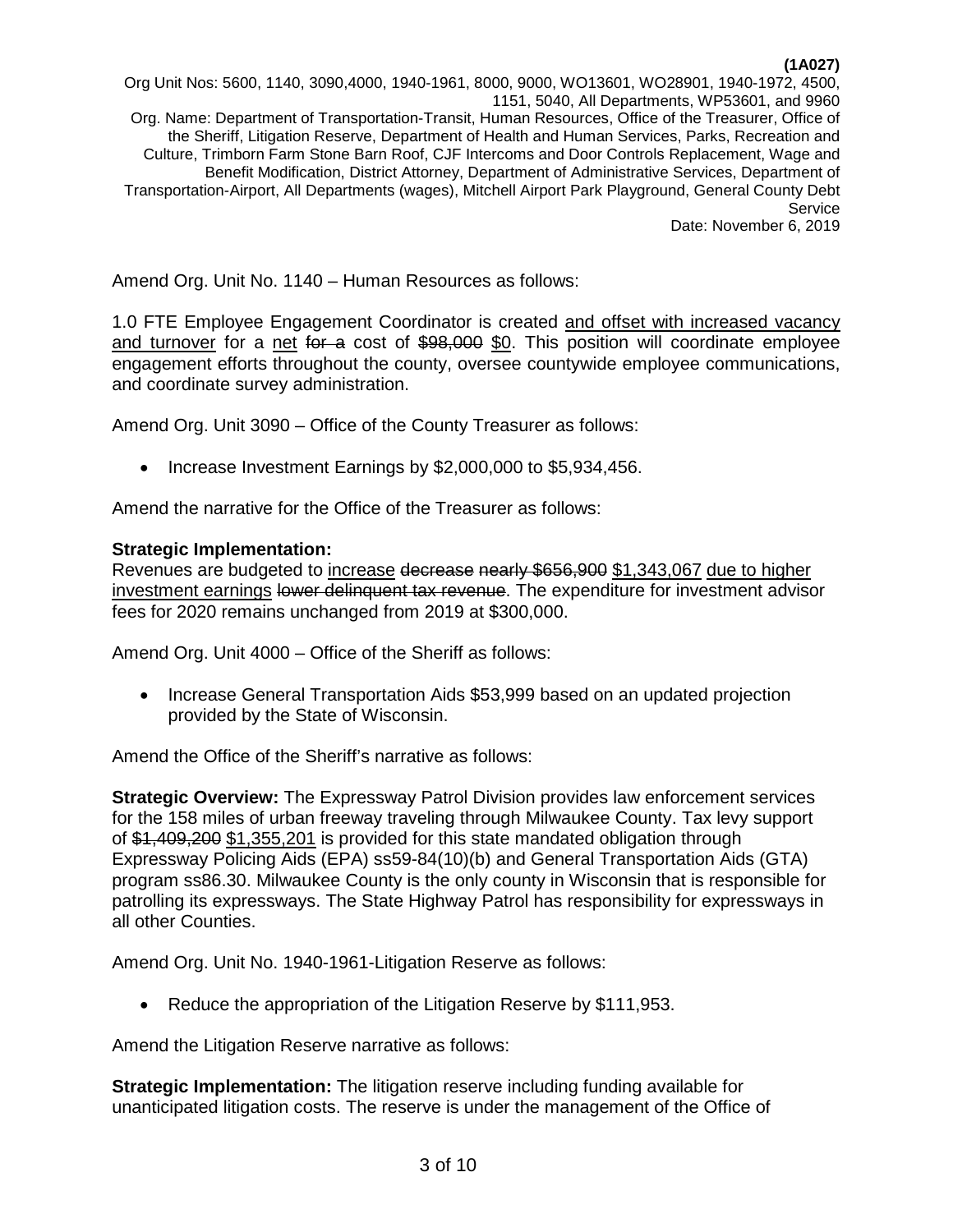Org Unit Nos: 5600, 1140, 3090,4000, 1940-1961, 8000, 9000, WO13601, WO28901, 1940-1972, 4500, 1151, 5040, All Departments, WP53601, and 9960 Org. Name: Department of Transportation-Transit, Human Resources, Office of the Treasurer, Office of the Sheriff, Litigation Reserve, Department of Health and Human Services, Parks, Recreation and Culture, Trimborn Farm Stone Barn Roof, CJF Intercoms and Door Controls Replacement, Wage and Benefit Modification, District Attorney, Department of Administrative Services, Department of Transportation-Airport, All Departments (wages), Mitchell Airport Park Playground, General County Debt Service Date: November 6, 2019

Corporation Counsel. In 2020, \$526,899 \$414,946 is included. The Corporation Counsel is actively working to reduce the use of outside counsel and settlement costs. The Corporation Counsel may request transfers from the Appropriation for Contingencies or other funding source if the funds in this account are insufficient.

Amend Org. Unit No. 8000 -Department of Health and Human Services narrative – as follows:

Funding for emergency shelters/joint component contracts remains consistent with 2020 levels. Contracts with agencies will be performance based with a focus on moving individuals into permanent housing from shelter.

An appropriation of \$100,000 is provided for the Department of Health and Human Services – Housing Division to develop a plan to assist homeless victims of domestic violence with emergency shelter options. The Department shall submit a plan to the County Board no later than the March 2020 meeting cycle for review.

Amend the narrative of Org. Unit No. 9000 – Department of Parks, Recreation, and Culture at or near page 370 as follows:

Holler Park pool, which was closed at the beginning of the season due to insufficient lifeguards, and Grobschmidt Pool, which was closed because of a water main break midway through the summer, will both remain closed in 2020. Grobschmidt Pool shall reopen for the 2020 season at an annual cost for operations and maintenance of \$95,400.

Amend the 2020 Recommended Capital Improvements Budget to include Project WO13601 – Trimborn Farm Stone Barn Roof as follows:

• Increase expenditure authority and property tax levy by \$445,691.

# *2020 Sub-Project Addresses the following item/issue:*

The roofs on the stone barn and the south addition have severely deteriorated and are in significant disrepair. Extensive historical research and meetings with historical review committee(s) for approval is anticipated (for the scope of work section(s)).

# *2020 Scope of Work:*

The scope of work includes research, design and governmental/historical approvals required for the replacement of the entire wood shingle roofs on the barn and its south addition. Additional anticipated construction work includes: wood trim painted (20% - 50%), barn roof sheathing (10%), south addition roof sheathing (100%), barn rafters (4), south addition rafters (8), replacement of the sheet metal ridge cap and reconstruction of the original cupola. A delay in this scope of work will cause an increase in the amount of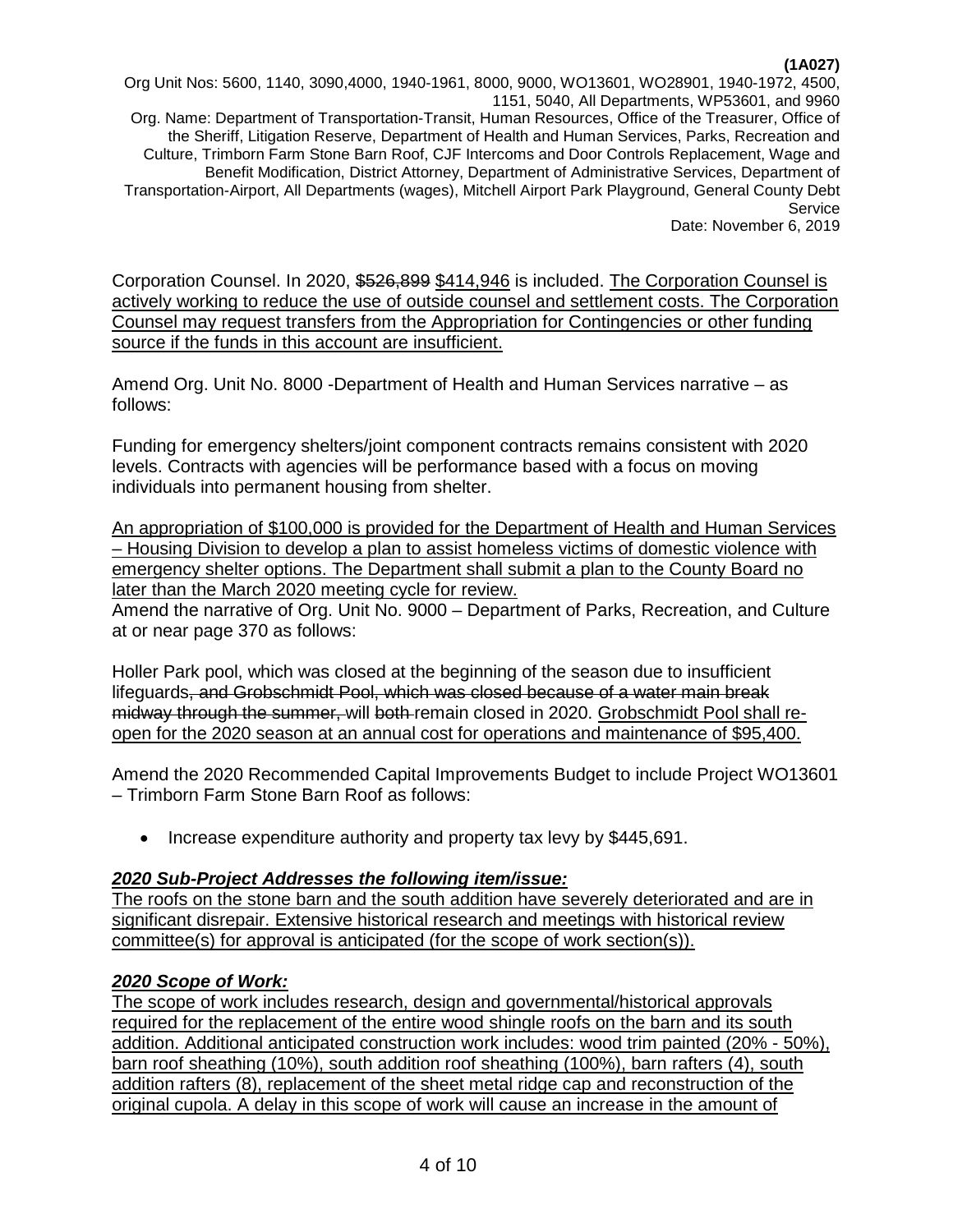Org Unit Nos: 5600, 1140, 3090,4000, 1940-1961, 8000, 9000, WO13601, WO28901, 1940-1972, 4500, 1151, 5040, All Departments, WP53601, and 9960 Org. Name: Department of Transportation-Transit, Human Resources, Office of the Treasurer, Office of the Sheriff, Litigation Reserve, Department of Health and Human Services, Parks, Recreation and Culture, Trimborn Farm Stone Barn Roof, CJF Intercoms and Door Controls Replacement, Wage and Benefit Modification, District Attorney, Department of Administrative Services, Department of Transportation-Airport, All Departments (wages), Mitchell Airport Park Playground, General County Debt Service Date: November 6, 2019

framing, sheathing, and trim replacements. Contractors shall be prequalified to perform historic renovation work. With respect to sustainability and energy efficiency, existing sheet metal and product containers could be recycled and paint/sealants could be low VOC. Recommendations are based on personal observations and the re-roofing report (James G. Otto Architect, LLC dated November 9, 2016). Due to the building's historical nature, a specialized design consultant will be used.

# *2021-2024 Scope of Work:*

In 2021, perform construction work to replace the entire wood shingle roofs on the barn and its south addition along with the additional anticipated replacement of miscellaneous trim, sheathing, framing members, sheet metal and cupola.

Amend the Recommended Capital Improvement Budget for Project No. WO28901 – CJF Intercoms and Door Controls Replacement as follows:

• Decrease expenditure authority and property tax levy by \$100,000.

# *2020 Scope of Work:*

The scope of work includes replacing the existing Jail Control system with new state of the art solution that incorporates current hardware and software that is readily available. Electronic lock and door mechanisms that are currently in place will be reused. A total of \$1,700,000 \$1,600,000 of the \$2,200,000 \$2,100,000 appropriated for the 2020 scope of work is contained in an allocated contingency account within the capital improvement project. Upon review and confirmation from the Office of the Comptroller (Comptroller) and the Department of Administrative Services (DAS) that planning and design has been completed, the Sheriff shall make a request to the County Board to release the allocated appropriation. The request to the County Board shall include a report, fiscal note, and resolution. The resolution will include language directing the DAS and the Comptroller to perform an administrative appropriation transfer to effectuate the reallocation of budget authority within the project.

Amend Org. Unit No. 1940-1972 – Wages and Benefits Modification narrative as follows:

**Strategic Implementation:** This program includes centrally budgeted modifications to Wages and/or Benefits. All eligible employees will see a 1 percent increase effective in Pay Period 15 2. (Pay Period 1 dates are all in 2019). Funds for this salary increase is included in departmental budgets-, except for \$175,333 that is contained in this non-departmental budget earmarked for Department of Health and Human Services-Behavioral Health Division (DHHS-BHD) employees. Subject to the approval of the Milwaukee County Mental Health Board and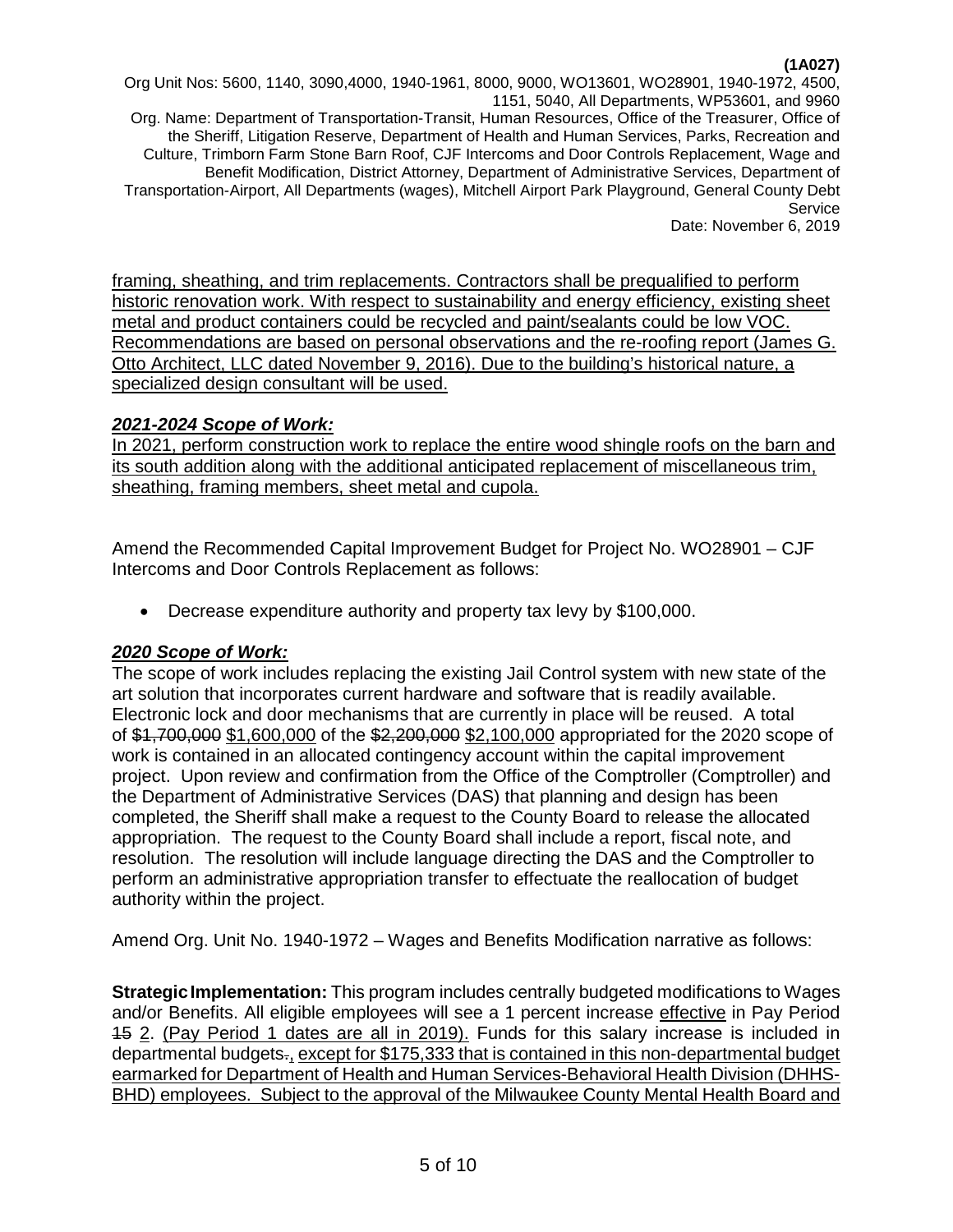Org Unit Nos: 5600, 1140, 3090,4000, 1940-1961, 8000, 9000, WO13601, WO28901, 1940-1972, 4500, 1151, 5040, All Departments, WP53601, and 9960 Org. Name: Department of Transportation-Transit, Human Resources, Office of the Treasurer, Office of the Sheriff, Litigation Reserve, Department of Health and Human Services, Parks, Recreation and Culture, Trimborn Farm Stone Barn Roof, CJF Intercoms and Door Controls Replacement, Wage and Benefit Modification, District Attorney, Department of Administrative Services, Department of Transportation-Airport, All Departments (wages), Mitchell Airport Park Playground, General County Debt Service Date: November 6, 2019

County Executive, these funds are available for a salary increase for DHHS-BHD employees. In 2020, there are two four items included in this program area.

- A net appropriation of \$400,000 is included in this program area for potential wage increases for employees who are members of the Milwaukee Building & Construction Trades Council. An additional allocation of \$200,000 is included in the DOT-Airport budget for a total of \$600,000 countywide. The Director of Human Resources shall provide a report to the County Board providing the specific details of the proposed increase in pay based on market conditions. Approval by the County Board to release the funds via appropriation transfer will be requested after the report is reviewed.
- An appropriation of \$300,000 is included in this program area for correctional officer compensation adjustments. File No. 19-528, adopted June 20, 2019, authorized the reallocation of correctional officer pay grades to provide a 6.5 percent increase in pay effective June 16, 2019. The Chief Human Resources Director is requested to assess the effectiveness of the wage increase on the ability of the affected departments to hire, retain staff, and reduce mandatory overtime. A recommendation on the use of the funds shall be submitted to the County Board for consideration no later than the March 2020 meeting cycle.
- A vacancy and turnover reduction of \$2,000,016 is included in this program area for 2020. Based on recent experience, the County has experienced a higher level of vacancy savings than budgeted. DAS-Performance, Strategy, and Budget and the Office of the Comptroller will monitor the actual vacancy rate during 2020 and recommend corrective action if needed. Departmental fund transfers from personnel to other account series will be reduced or eliminated in early 2020.
- To remain competitive in the job market, the following pay grades will have the lowest wage step(s) eliminated. Workers in these steps shall be moved to the next highest step in the pay grade. The County Executive and Milwaukee County Mental Health Board are encouraged to examine salaries within the Department of Health and Human Services – Behavioral Health Division to establish a pay rates for regular employees that exceed \$14.34 per hour. The pay grades and steps affected are as follows:

| Pay Grade | Step | Hourly Rate |
|-----------|------|-------------|
|           |      |             |
| 10Z1-DC   |      | \$13.40     |
| 10Z1-DC   |      | \$14.43     |
| $10Z1-DC$ |      | \$15.18     |
| $10Z1-DC$ |      | \$15.94     |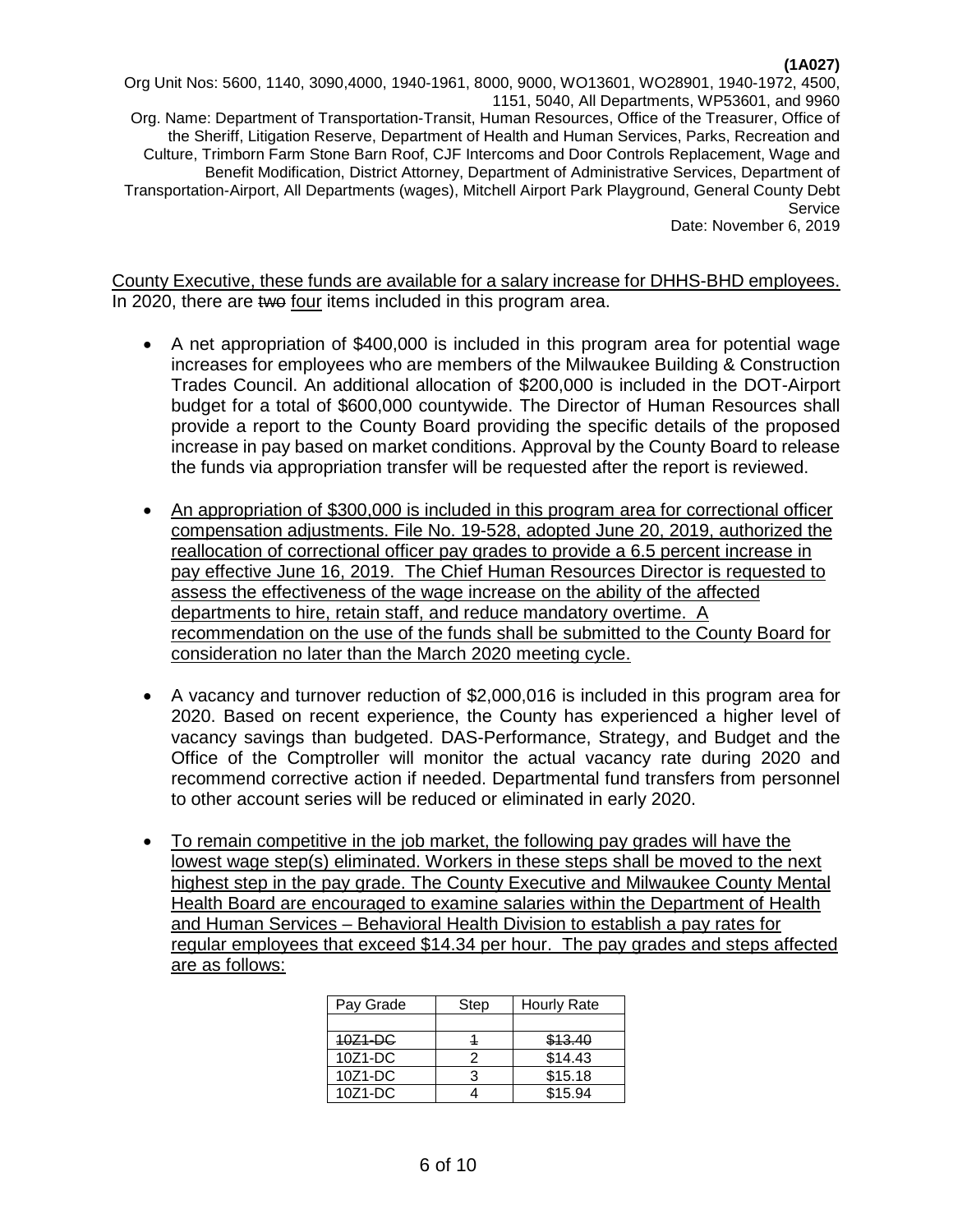Org Unit Nos: 5600, 1140, 3090,4000, 1940-1961, 8000, 9000, WO13601, WO28901, 1940-1972, 4500, 1151, 5040, All Departments, WP53601, and 9960

Org. Name: Department of Transportation-Transit, Human Resources, Office of the Treasurer, Office of the Sheriff, Litigation Reserve, Department of Health and Human Services, Parks, Recreation and Culture, Trimborn Farm Stone Barn Roof, CJF Intercoms and Door Controls Replacement, Wage and Benefit Modification, District Attorney, Department of Administrative Services, Department of Transportation-Airport, All Departments (wages), Mitchell Airport Park Playground, General County Debt Service

Date: November 6, 2019

| 10Z1-DC  | 5 | \$16.76            |
|----------|---|--------------------|
| 10Z1-DC  | 6 | \$17.92            |
|          |   |                    |
| $06-DC$  | 4 | \$13.74            |
| $06-DC$  | 2 | \$14.23            |
| 06-DC    | 3 | \$15.08            |
| 06-DC    | 4 | \$15.47            |
| 06-DC    | 5 | \$15.94            |
| 06-DC    | 6 | \$16.33            |
| 06-DC    | 7 | \$16.76            |
|          |   |                    |
| 01P-DC   | 4 | <del>\$13.40</del> |
| $01P-DC$ | 2 | \$13.48            |
| $01P-DC$ | 3 | \$13.94            |
| 01P-DC   | 4 | \$14.40            |
| 01P-DC   | 5 | \$14.86            |
| 01P-DC   | 6 | \$15.32            |
| 01P-DC   | 7 | \$15.78            |
| 01P-DC   | 8 | \$16.24            |
| 01P-DC   | 9 | \$16.70            |
|          |   |                    |

Amend the 2020 Recommended Capital Budget to include Capital Project No. WP53601 – Mitchell Airport Park Playground as follows:

• Increase expenditure authority and property tax levy by \$291,984.

### *2020 Sub-Project Addresses the following item/issue:*

The playground at Mitchell Airport Park is a Class 3 playground and is one of the oldest playgrounds in the Milwaukee County Parks system, having been installed in 1995. Based on age and condition, Mitchell Airport Park Playground is a number four priority for playground replacement within the Milwaukee County Parks System. In addition, the safety surfacing material is all sand, which is the most maintenance-intensive surfacing, has potential safety issues associated with sand cleanliness, and does not provide any ADA accessibility. Playgrounds are ideally replaced at 20-year intervals to provide exciting, up-todate, accessible playgrounds that meet current safety standards and guidelines. Request replacement with new Class 3 playground.

### *2020 Scope of Work:*

The scope of work includes replacement of the play area involving removal of existing play equipment, installing concrete curb, new accessible playground equipment, benches, asphalt walks, signage and poured in place safety surface.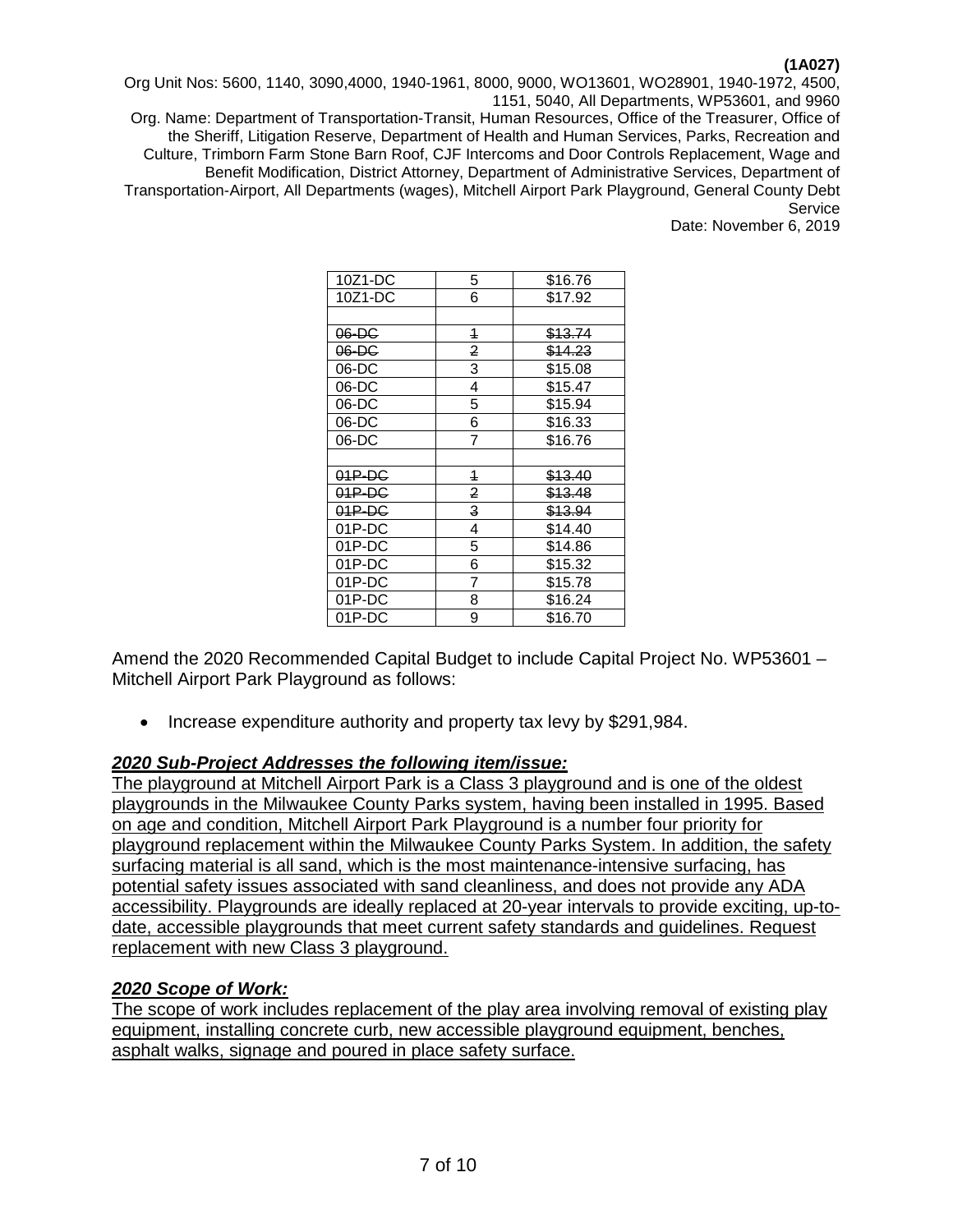Org Unit Nos: 5600, 1140, 3090,4000, 1940-1961, 8000, 9000, WO13601, WO28901, 1940-1972, 4500, 1151, 5040, All Departments, WP53601, and 9960 Org. Name: Department of Transportation-Transit, Human Resources, Office of the Treasurer, Office of the Sheriff, Litigation Reserve, Department of Health and Human Services, Parks, Recreation and Culture, Trimborn Farm Stone Barn Roof, CJF Intercoms and Door Controls Replacement, Wage and Benefit Modification, District Attorney, Department of Administrative Services, Department of Transportation-Airport, All Departments (wages), Mitchell Airport Park Playground, General County Debt **Service** Date: November 6, 2019

# *2021-2024 Scope of Work:*

None.

Amend Org. Unit No. 9960 – General County Debt Service to:

• Decrease interest expenses by \$661,896.

Amend the narrative for Org. Unit No. 9960 – General County Debt Service as follows:

# **DEBT SERVICE EXPENSES (8021 and 8022)**

The 2020 Budget includes an increase of \$880,878 in principal payments associated with general obligation debt from \$66,146,614 to \$67,027,492. The Budget also includes a decrease of \$915,566 an increase of \$41,158 of interest expenses from \$21,744,412 to \$20,828,846 \$21,490,742. The net change to overall debt service principal and interest expenses is a decrease an increase of \$34,688 \$937,036 from \$87,891,026 to \$87,856,338 \$88,828,062.

The Budget contains assumptions related to the 2019 debt issuances that have not yet been issued. The 2019 financings include long term corporate purpose bonds, short term general obligation notes (ERP and equipment), taxable notes and corporate purpose refunding bonds.

In March 2019, County Board and County Executive passed File 19-246 that authorized and provided parameters for the issuance of a not-to-exceed amount of \$29,500,000 of General Obligation Refunding Bonds to refund the balance of the outstanding: 2010C Build America Bonds.

The amounts related to the 2019 bond issuances will be revised throughout the budget process and will be final once the bond issues close.

Amend Org. Unit No. 9960 – General County Debt Service to:

• Increase the contribution from the Reserve for County Bonds by \$470,214.

Amend the narrative for Org. Unit No. 9960 – General County Debt Service as follows:

# **Reserve for County Bonds (4703)**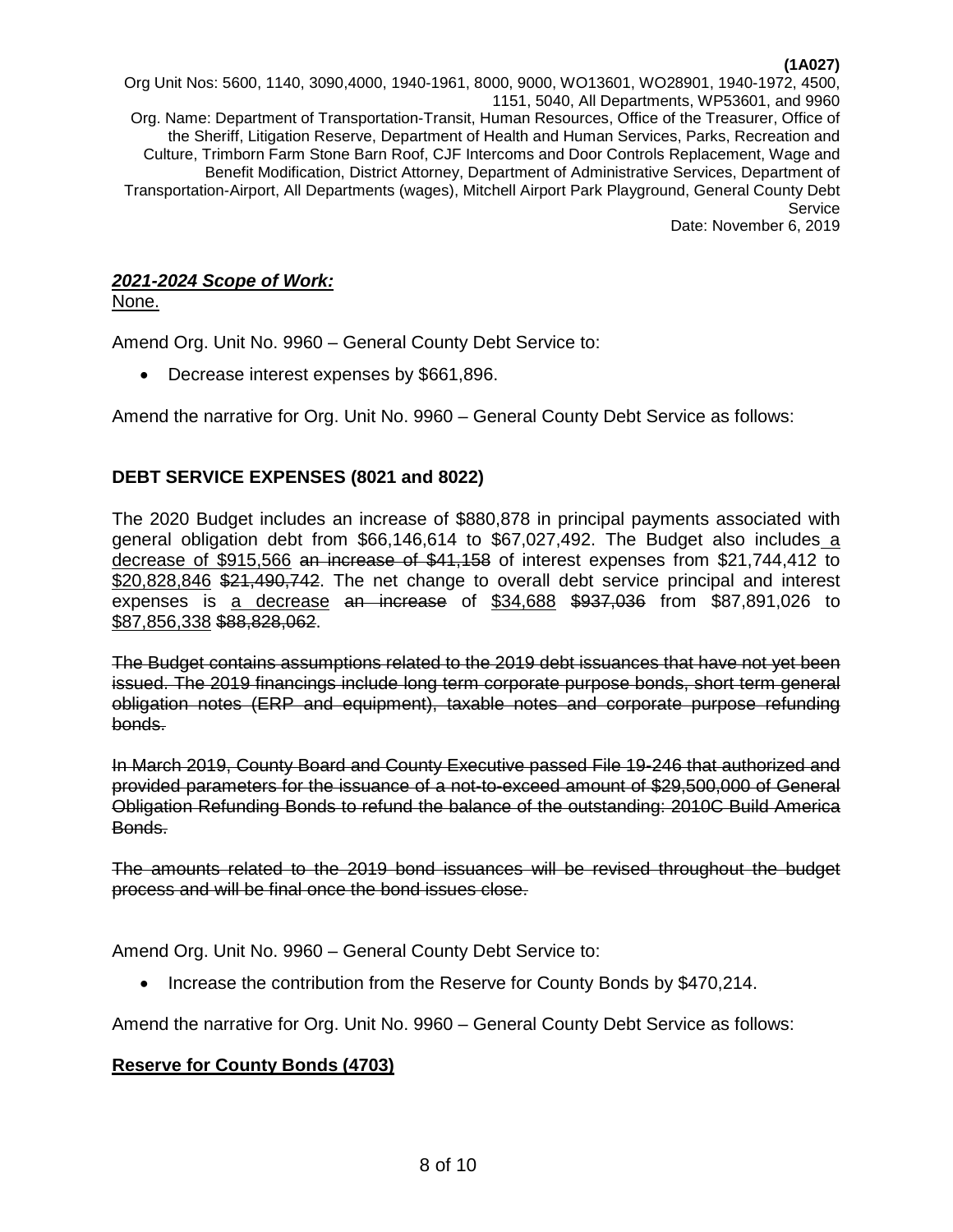Org Unit Nos: 5600, 1140, 3090,4000, 1940-1961, 8000, 9000, WO13601, WO28901, 1940-1972, 4500, 1151, 5040, All Departments, WP53601, and 9960 Org. Name: Department of Transportation-Transit, Human Resources, Office of the Treasurer, Office of the Sheriff, Litigation Reserve, Department of Health and Human Services, Parks, Recreation and Culture, Trimborn Farm Stone Barn Roof, CJF Intercoms and Door Controls Replacement, Wage and Benefit Modification, District Attorney, Department of Administrative Services, Department of Transportation-Airport, All Departments (wages), Mitchell Airport Park Playground, General County Debt Service Date: November 6, 2019

The 2020 contribution from the Reserve for County Bonds is \$3,598,267.3,128,053, which is \$219,500 below the amount budgeted as compared to the 2019 Adopted Budget. The \$3,598,267 includes \$470,214 of bid premiums from the 2019 general obligation bond and note issuances, which will be used to pay 2020 interest expenses. The \$470,214 is made up from bid premium from the following issuances: \$122,196 is from the Series 2019C General Obligation Promissory Notes, \$74,874 is from the Series 2019D General Obligation Short Term Bonds, \$145,430 is from the Series 2019F General Obligation Promissory Notes, and \$127,714 is from the Series 2019G General Obligation Transit Promissory Notes.

This amendment would reduce the tax levy by \$647,677.

| Org. No.  | <b>Department</b><br>(or Capital<br>Project)                                          | <b>Expenditure</b> | <b>Revenue</b><br>(or Bonds*) | <b>Tax Levy</b> |
|-----------|---------------------------------------------------------------------------------------|--------------------|-------------------------------|-----------------|
| 5600      | Department of<br>Transportation -<br><b>Transit</b>                                   | \$602,756          | \$0                           | \$602,756       |
| 1140      | <b>Human Resources</b>                                                                | (\$97,792)         | \$0                           | (\$97,792)      |
| 3090      | Office of the<br><b>Treasurer</b>                                                     | \$0                | \$2,000,000                   | (\$2,000,000)   |
| 4000      | Office of the Sheriff                                                                 | \$0                | \$53,999                      | (\$53,999)      |
| 1940-1961 | <b>Litigation Reserve</b>                                                             | \$111,953          | \$0                           | (\$111,953)     |
| 8000      | Department of<br><b>Health and Human</b><br>Services (DHHS)                           | \$100,000          | \$0                           | \$100,000       |
| 9000      | Department of<br>Parks, Recreation,<br>and Culture                                    | \$95,400           | \$0                           | \$95,400        |
| WO13601   | <b>Trimborn Farm</b><br>Stone Barn Roof                                               | \$445,691          | \$0                           | \$445,691       |
| WO28901   | CJF Intercoms and<br>Door Controls<br>Replacement                                     | (\$100,000)        | \$0                           | (\$100,000)     |
| 1940-1972 | Wage and Benefit<br>Modification<br>(Correctional<br>Officer and BHD<br>compensation) | \$475,333          | \$0                           | \$475,333       |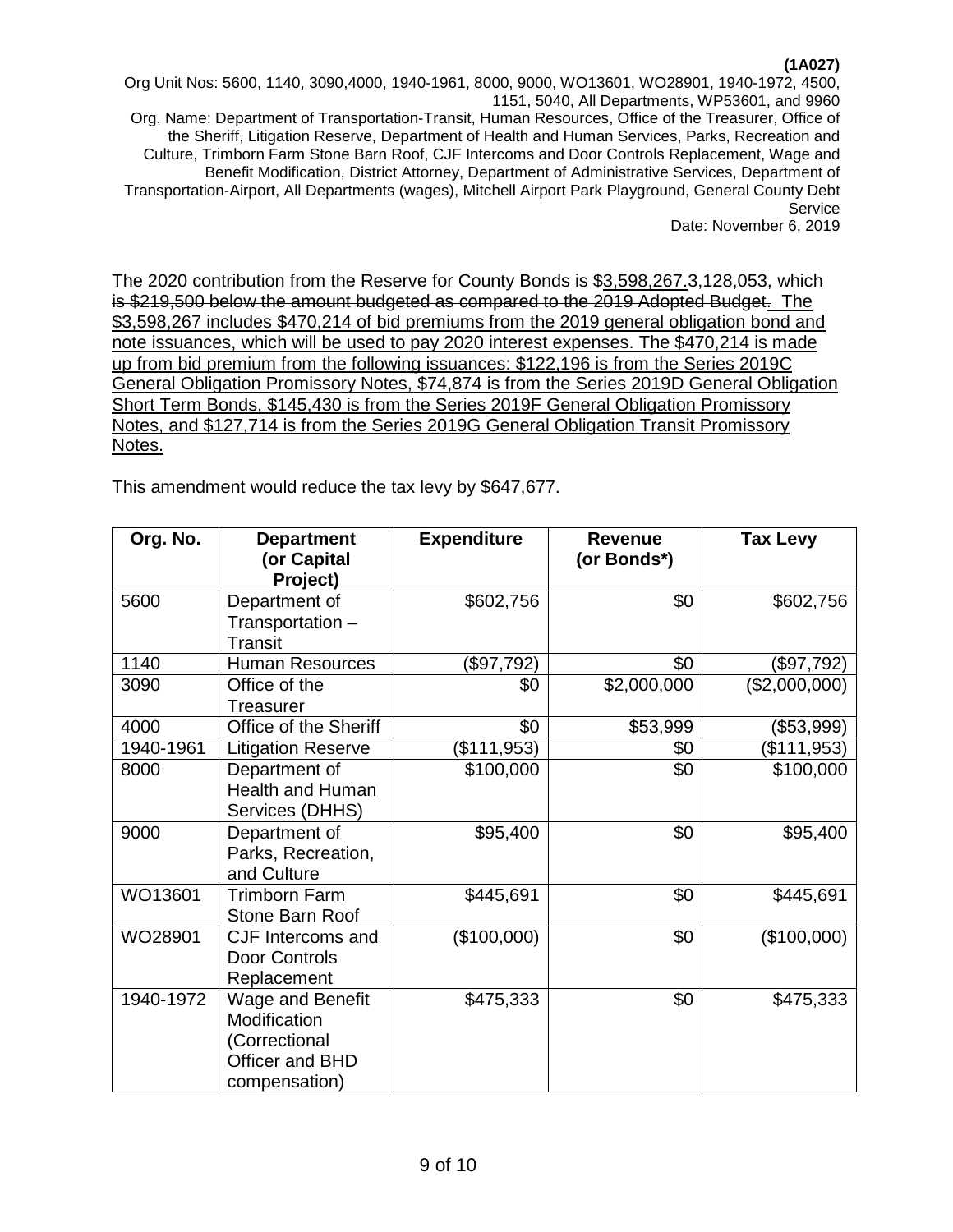Org Unit Nos: 5600, 1140, 3090,4000, 1940-1961, 8000, 9000, WO13601, WO28901, 1940-1972, 4500, 1151, 5040, All Departments, WP53601, and 9960

Org. Name: Department of Transportation-Transit, Human Resources, Office of the Treasurer, Office of the Sheriff, Litigation Reserve, Department of Health and Human Services, Parks, Recreation and Culture, Trimborn Farm Stone Barn Roof, CJF Intercoms and Door Controls Replacement, Wage and Benefit Modification, District Attorney, Department of Administrative Services, Department of Transportation-Airport, All Departments (wages), Mitchell Airport Park Playground, General County Debt Service

Date: November 6, 2019

| 4500    | <b>District Attorney</b><br>(pay grade<br>modification)                    | \$2,064     | \$0         | \$2,064     |
|---------|----------------------------------------------------------------------------|-------------|-------------|-------------|
| 1151    | Department of<br>Administrative<br>Services (pay<br>grade modification)    | \$2,064     | \$0         | \$2,064     |
| 5040    | Department of<br>Transportation-<br>Airport (pay grade<br>modification)    | \$27,597    | \$27,597    | \$0         |
| Various | Various<br>Departments 1%<br>raise to start PP2<br>(See attached<br>chart) | \$1,037,611 | \$204,726   | \$832,885   |
| WP53601 | <b>Mitchell Airport</b><br>Park Playground                                 | \$291,984   | \$0         | \$291,984   |
| 9960    | <b>General County</b><br><b>Debt Service</b><br>(Interest)                 | (\$661,896) | \$0         | (\$661,896) |
| 9960    | Contribution from<br>Reserve                                               | \$0         | \$470,214   | (\$470,214) |
|         | <b>TOTALS:</b>                                                             | \$2,108,859 | \$2,756,536 | (\$647,677) |

| <b>FINANCE AND AUDIT COMMITTEE</b><br><b>ROLL CALL</b> |             |             |  |
|--------------------------------------------------------|-------------|-------------|--|
|                                                        | <b>AYES</b> | <b>NOES</b> |  |
| Johnson, Jr.                                           |             |             |  |
| Haas                                                   |             |             |  |
| Cullen                                                 |             |             |  |
| Moore Omokunde                                         |             |             |  |
| Taylor                                                 |             |             |  |
| Wasserman                                              |             |             |  |
| <b>Schmitt</b><br>Chairperson                          |             |             |  |
| <b>TOTALS:</b>                                         |             |             |  |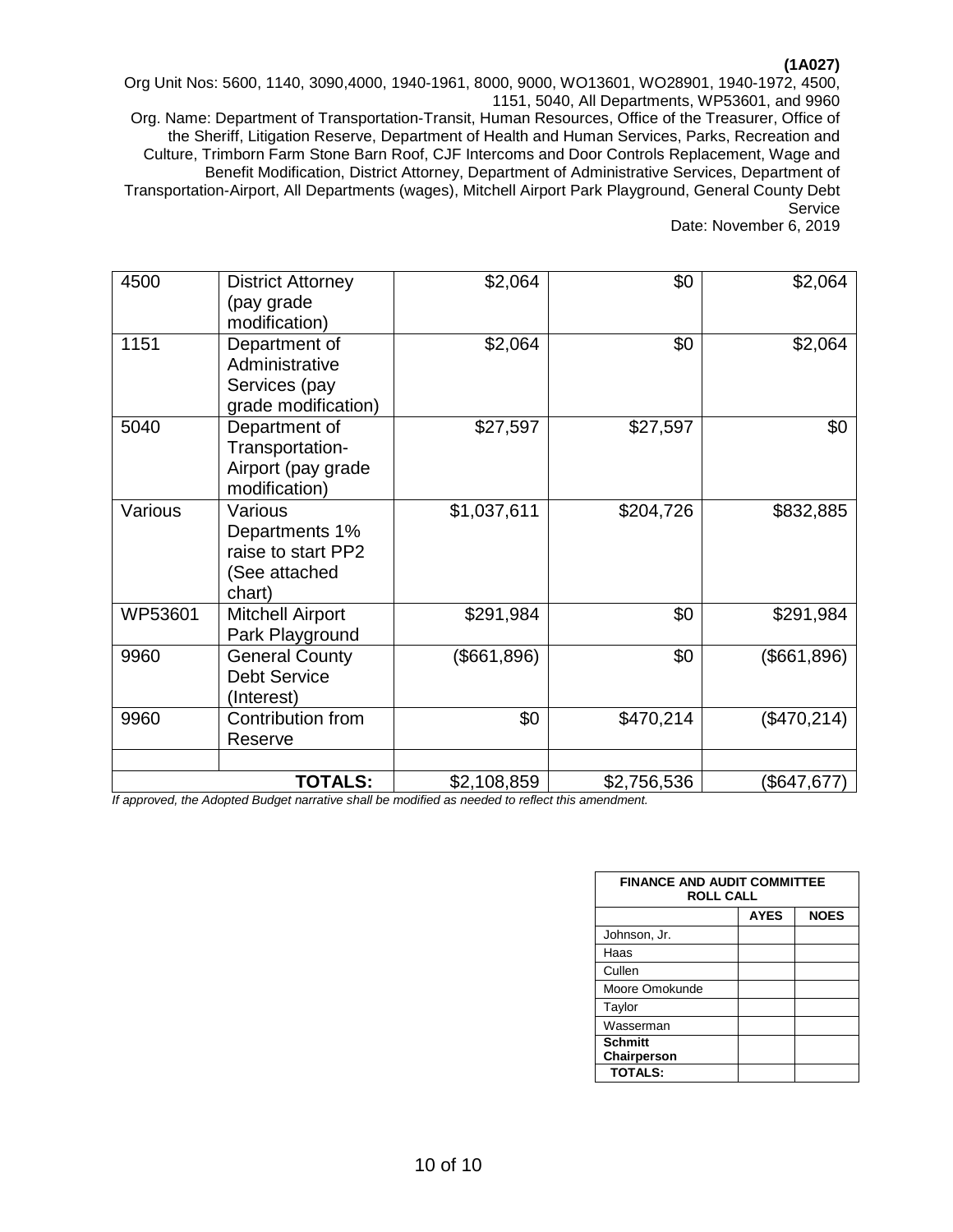Org Unit Nos: 5600, 1140, 3090,4000, 1940-1961, 8000, 9000, WO13601, WO28901, 1940-1972, 4500, 1151, 5040, All Departments, WP53601, and 9960 Org. Name: Department of Transportation-Transit, Human Resources, Office of the Treasurer, Office of the Sheriff, Litigation Reserve, Department of Health and Human Services, Parks, Recreation and Culture, Trimborn Farm Stone Barn Roof, CJF Intercoms and Door Controls Replacement, Wage and Benefit Modification, District Attorney, Department of Administrative Services, Department of Transportation-Airport, All Departments (wages), Mitchell Airport Park Playground, General County Debt **Service** Date: November 6, 2019

# **AMENDMENT TO THE COUNTY EXECUTIVE'S 2020 RECOMMENDED BUDGET**

By Supervisor Weishan, Jr.

Amend Org. Unit No. 5600 – Department of Transportation–Transit as follows:

### 2020 Operational Changes

This budget closes the County fund gap between farebox revenue, State/Federal assistance and actual costs through modifications to, and eliminations of, transit services with low ridership and low productivity as measured in terms of passengers per bus hour (PBH).

Bus routes and productivity statistics for routes that are eliminated in January 2020 are below:

- Route 17 Canal Street, 6.3 PBH
- Route 219 Oak Creek Shuttle, 5.4 PBH
- Route 223 Park Place–Bradley Woods Shuttle, 2.9 PBH
- Route 276 Brown Deer Shuttle, 5.6 PBH
- Route 42U 6<sup>th</sup> Street Port Washington UBUS, 3.9 PBH
- Route 49U Brown Deer UBUS, 7.4 PBH

The following special summer and seasonal services operating at a low productivity of below 8 BBH are also eliminated:

- Brewers Line buses to Miller Park.
- Wisconsin Avenue Downtown shuttles to ethnic festivals and to Summerfest at Maier Festival Grounds.
- Freeway Flyers to German Fest, Irish Fest and Festa Italiana.
- Shuttle and Freeway Flyer services to Wisconsin State Fair.

MCTS and the Director of Transportation shall work toward an agreement to establish a funding partnership for future years of special summer and seasonal transit service with the Wisconsin State Fair, Milwaukee Brewers, Milwaukee World Festival LLC, and the organizations which operate the ethnic festivals at the Henry W. Maier Festival Grounds.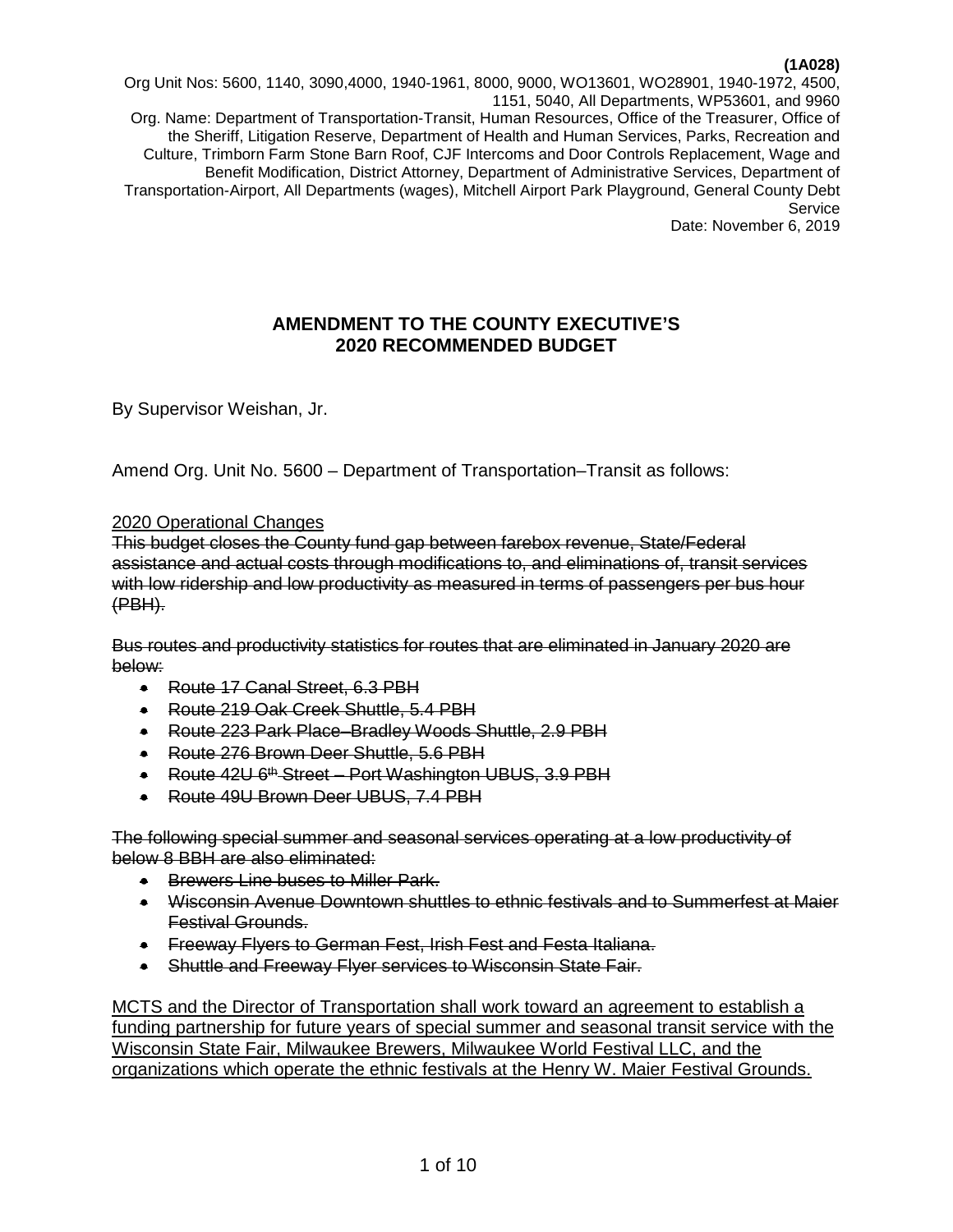Org Unit Nos: 5600, 1140, 3090,4000, 1940-1961, 8000, 9000, WO13601, WO28901, 1940-1972, 4500, 1151, 5040, All Departments, WP53601, and 9960 Org. Name: Department of Transportation-Transit, Human Resources, Office of the Treasurer, Office of the Sheriff, Litigation Reserve, Department of Health and Human Services, Parks, Recreation and Culture, Trimborn Farm Stone Barn Roof, CJF Intercoms and Door Controls Replacement, Wage and Benefit Modification, District Attorney, Department of Administrative Services, Department of Transportation-Airport, All Departments (wages), Mitchell Airport Park Playground, General County Debt Service Date: November 6, 2019

As a service-oriented organization, transit route reductions needed to balance the budget are difficult for MCTS to make. Route reductions are undertaken in a way that minimizes negative impacts on riders, especially for those within our community that use the bus for all of their daily transportation, those that are less mobile, and those who are elderly. In early 2020, the County Board Committee on Transportation, Public Works, and Transit will hold hearings to determine which transit routes and services will need to be eliminated for MCTS expenditures to balance with the transit appropriation in the 2020 Adopted Budget.

Although balancing the 2020 budget with service changes hinders MCTS's ability to meet some of the needs of the travelling public, MCTS is maintaining services on routes that are most heavily used by current passengers, while maximizing potential to grow ridership in the future. MCTS will continue to propose changes that improve service efficiency, address shifting demands for transit, and improve travel time reliability. In March 2020, MCTS will:

- Implement a cost-neutral merger of the BlueLine and Route 23, which will help to decrease bus bunching on National, Wisconsin and Fond du Lac Avenues, resulting in improved service reliability for passengers.
- Implement a cost-neutral merger of Route 30 and 30X bus stops to achieve similar benefits along Sherman Blvd., and Wisconsin, Prospect and Farwell Avenues.

These changes build upon the success achieved on Capitol Drive where Route 62 was merged with the RedLine (in 2017), and on 27<sup>th</sup> Street, where Route 27 was merged with the PurpleLine Route (in 2019).

In 2020, MCTS will also seek to identify a more cost-effective method of providing access to Saturday visitation hours at the House of Correction in Franklin as an alternative to Route 137, which currently performs at a low productivity.

Finally, to meet new demand for workers and create opportunities for job seekers, \$100,000 is budgeted towards the startup of transit services to the Amazon Distribution Center in Oak Creek, which is scheduled to open in the latter part of 2020.

Amend Org. Unit No. 1140 – Human Resources as follows:

1.0 FTE Employee Engagement Coordinator is created and offset with increased vacancy and turnover for a net for a cost of \$98,000 \$0. This position will coordinate employee engagement efforts throughout the county, oversee countywide employee communications, and coordinate survey administration.

Amend Org. Unit 3090 – Office of the County Treasurer as follows:

• Increase Investment Earnings by \$2,000,000 to \$5,934,456.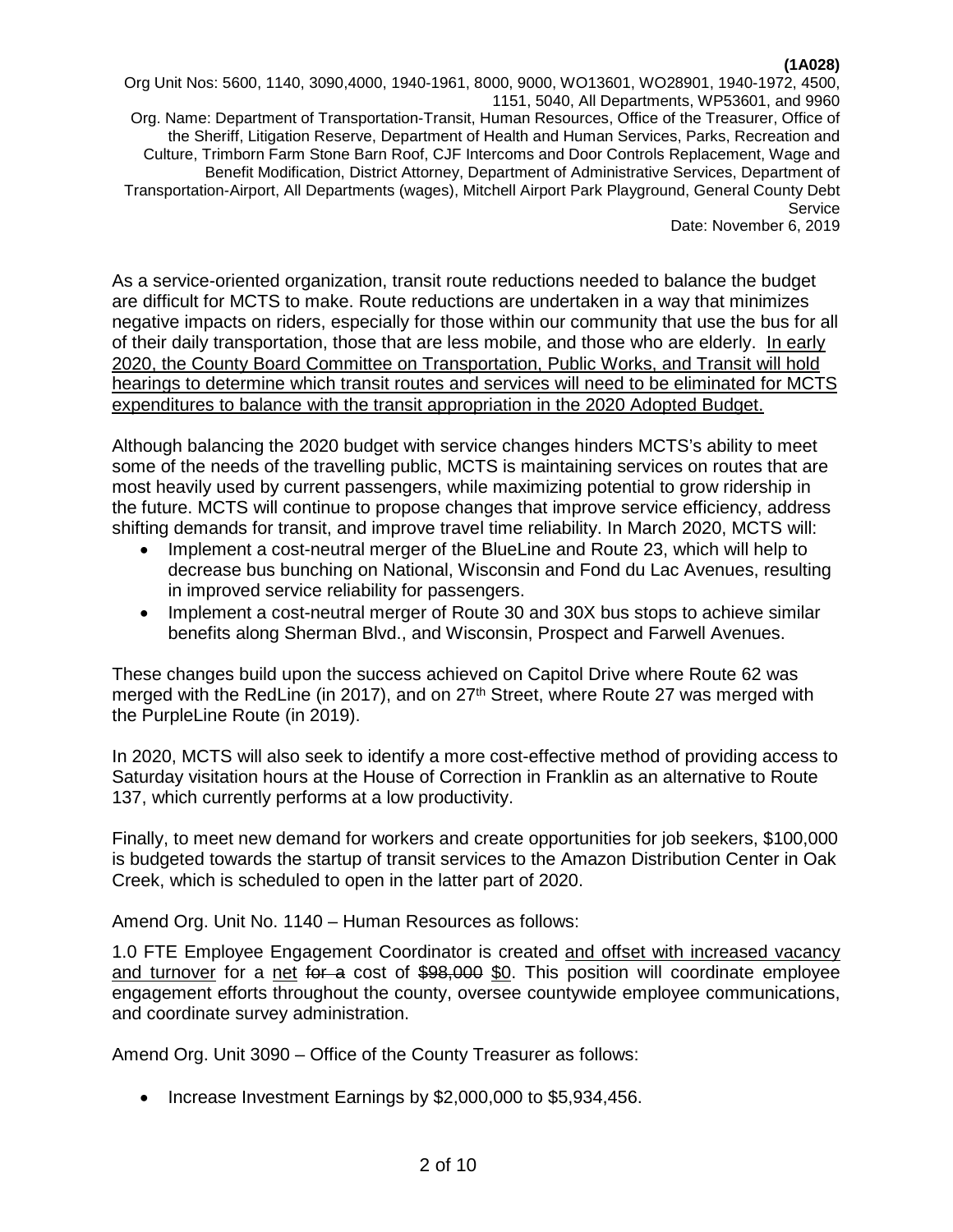Org Unit Nos: 5600, 1140, 3090,4000, 1940-1961, 8000, 9000, WO13601, WO28901, 1940-1972, 4500, 1151, 5040, All Departments, WP53601, and 9960 Org. Name: Department of Transportation-Transit, Human Resources, Office of the Treasurer, Office of the Sheriff, Litigation Reserve, Department of Health and Human Services, Parks, Recreation and Culture, Trimborn Farm Stone Barn Roof, CJF Intercoms and Door Controls Replacement, Wage and Benefit Modification, District Attorney, Department of Administrative Services, Department of Transportation-Airport, All Departments (wages), Mitchell Airport Park Playground, General County Debt Service Date: November 6, 2019

Amend the narrative for the Office of the Treasurer as follows:

### **Strategic Implementation:**

Revenues are budgeted to increase decrease nearly \$656,900 \$1,343,067 due to higher investment earnings lower delinquent tax revenue. The expenditure for investment advisor fees for 2020 remains unchanged from 2019 at \$300,000.

Amend Org. Unit 4000 – Office of the Sheriff as follows:

• Increase General Transportation Aids \$53,999 based on an updated projection provided by the State of Wisconsin.

Amend the Office of the Sheriff's narrative as follows:

**Strategic Overview:** The Expressway Patrol Division provides law enforcement services for the 158 miles of urban freeway traveling through Milwaukee County. Tax levy support of \$1,409,200 \$1,355,201 is provided for this state mandated obligation through Expressway Policing Aids (EPA) ss59-84(10)(b) and General Transportation Aids (GTA) program ss86.30. Milwaukee County is the only county in Wisconsin that is responsible for patrolling its expressways. The State Highway Patrol has responsibility for expressways in all other Counties.

Amend Org. Unit No. 1940-1961-Litigation Reserve as follows:

• Reduce the appropriation of the Litigation Reserve by \$111,953.

Amend the Litigation Reserve narrative as follows:

**Strategic Implementation:** The litigation reserve including funding available for unanticipated litigation costs. The reserve is under the management of the Office of Corporation Counsel. In 2020, \$526,899 \$414,946 is included. The Corporation Counsel is actively working to reduce the use of outside counsel and settlement costs. The Corporation Counsel may request transfers from the Appropriation for Contingencies or other funding source if the funds in this account are insufficient.

Amend Org. Unit No. 8000 -Department of Health and Human Services narrative – as follows: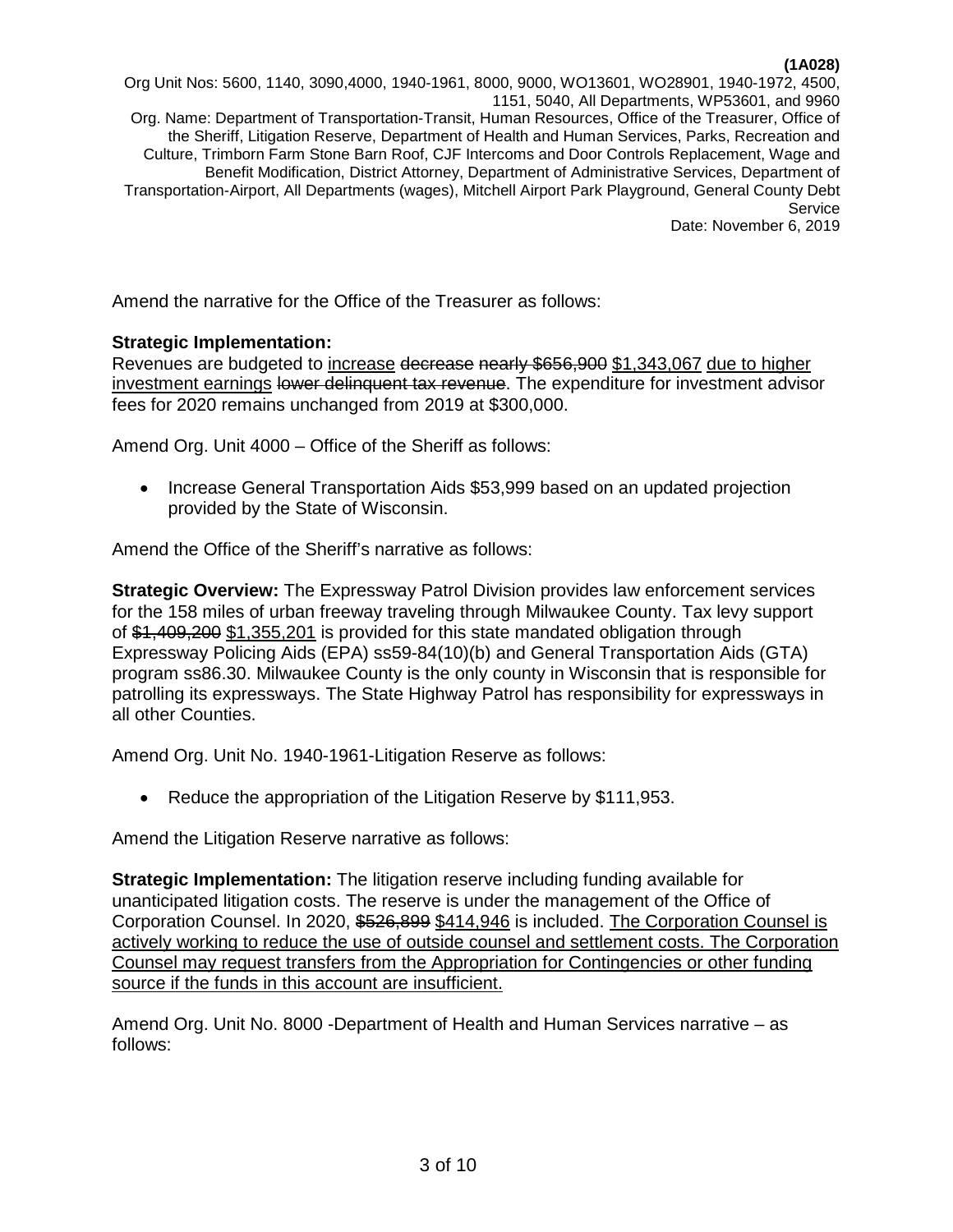Org Unit Nos: 5600, 1140, 3090,4000, 1940-1961, 8000, 9000, WO13601, WO28901, 1940-1972, 4500, 1151, 5040, All Departments, WP53601, and 9960 Org. Name: Department of Transportation-Transit, Human Resources, Office of the Treasurer, Office of the Sheriff, Litigation Reserve, Department of Health and Human Services, Parks, Recreation and Culture, Trimborn Farm Stone Barn Roof, CJF Intercoms and Door Controls Replacement, Wage and Benefit Modification, District Attorney, Department of Administrative Services, Department of Transportation-Airport, All Departments (wages), Mitchell Airport Park Playground, General County Debt Service Date: November 6, 2019

Funding for emergency shelters/joint component contracts remains consistent with 2020 levels. Contracts with agencies will be performance based with a focus on moving individuals into permanent housing from shelter.

An appropriation of \$100,000 is provided for the Department of Health and Human Services – Housing Division to develop a plan to assist homeless victims of domestic violence with emergency shelter options. The Department shall submit a plan to the County Board no later than the March 2020 meeting cycle for review.

Amend the narrative of Org. Unit No. 9000 – Department of Parks, Recreation, and Culture at or near page 370 as follows:

Holler Park pool, which was closed at the beginning of the season due to insufficient lifeguards, and Grobschmidt Pool, which was closed because of a water main break midway through the summer, will both remain closed in 2020. Grobschmidt Pool shall reopen for the 2020 season at an annual cost for operations and maintenance of \$95,400.

Amend the 2020 Recommended Capital Improvements Budget to include Project WO13601 – Trimborn Farm Stone Barn Roof as follows:

• Increase expenditure authority and property tax levy by \$445,691.

# *2020 Sub-Project Addresses the following item/issue:*

The roofs on the stone barn and the south addition have severely deteriorated and are in significant disrepair. Extensive historical research and meetings with historical review committee(s) for approval is anticipated (for the scope of work section(s)).

# *2020 Scope of Work:*

The scope of work includes research, design and governmental/historical approvals required for the replacement of the entire wood shingle roofs on the barn and its south addition. Additional anticipated construction work includes: wood trim painted (20% - 50%), barn roof sheathing (10%), south addition roof sheathing (100%), barn rafters (4), south addition rafters (8), replacement of the sheet metal ridge cap and reconstruction of the original cupola. A delay in this scope of work will cause an increase in the amount of framing, sheathing, and trim replacements. Contractors shall be prequalified to perform historic renovation work. With respect to sustainability and energy efficiency, existing sheet metal and product containers could be recycled and paint/sealants could be low VOC. Recommendations are based on personal observations and the re-roofing report (James G. Otto Architect, LLC dated November 9, 2016). Due to the building's historical nature, a specialized design consultant will be used.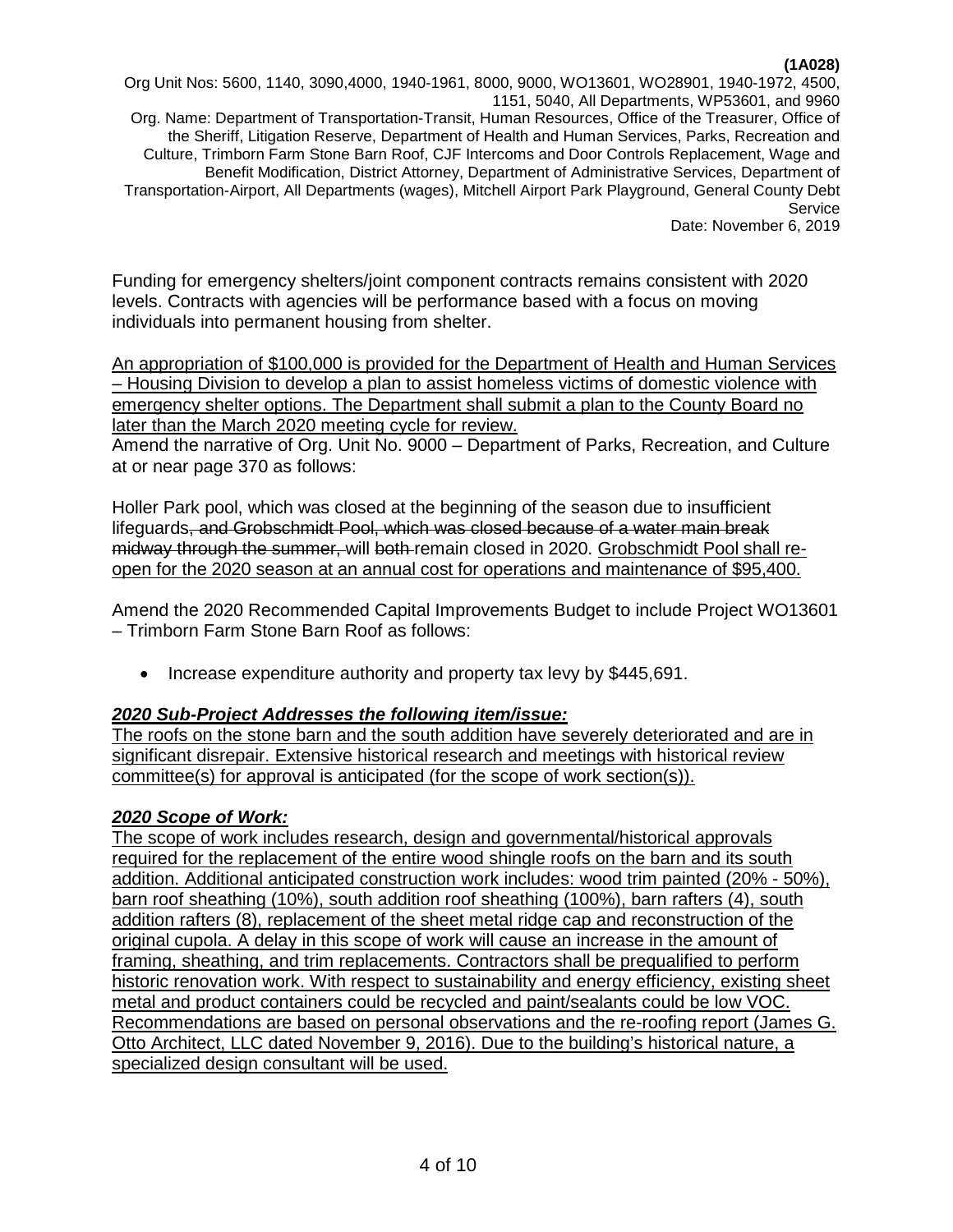Org Unit Nos: 5600, 1140, 3090,4000, 1940-1961, 8000, 9000, WO13601, WO28901, 1940-1972, 4500, 1151, 5040, All Departments, WP53601, and 9960 Org. Name: Department of Transportation-Transit, Human Resources, Office of the Treasurer, Office of the Sheriff, Litigation Reserve, Department of Health and Human Services, Parks, Recreation and Culture, Trimborn Farm Stone Barn Roof, CJF Intercoms and Door Controls Replacement, Wage and Benefit Modification, District Attorney, Department of Administrative Services, Department of Transportation-Airport, All Departments (wages), Mitchell Airport Park Playground, General County Debt Service Date: November 6, 2019

### *2021-2024 Scope of Work:*

In 2021, perform construction work to replace the entire wood shingle roofs on the barn and its south addition along with the additional anticipated replacement of miscellaneous trim, sheathing, framing members, sheet metal and cupola.

Amend the Recommended Capital Improvement Budget for Project No. WO28901 – CJF Intercoms and Door Controls Replacement as follows:

• Decrease expenditure authority and property tax levy by \$100,000.

### *2020 Scope of Work:*

The scope of work includes replacing the existing Jail Control system with new state of the art solution that incorporates current hardware and software that is readily available. Electronic lock and door mechanisms that are currently in place will be reused. A total of \$1,700,000 \$1,600,000 of the \$2,200,000 \$2,100,000 appropriated for the 2020 scope of work is contained in an allocated contingency account within the capital improvement project. Upon review and confirmation from the Office of the Comptroller (Comptroller) and the Department of Administrative Services (DAS) that planning and design has been completed, the Sheriff shall make a request to the County Board to release the allocated appropriation. The request to the County Board shall include a report, fiscal note, and resolution. The resolution will include language directing the DAS and the Comptroller to perform an administrative appropriation transfer to effectuate the reallocation of budget authority within the project.

Amend Org. Unit No. 1940-1972 – Wages and Benefits Modification narrative as follows:

**StrategicImplementation:** This program includes centrally budgeted modifications to Wages and/or Benefits. All eligible employees will see a 1 percent increase effective in Pay Period 15 2. (Pay Period 1 dates are all in 2019). Funds for this salary increase is included in departmental budgets-, except for \$175,333 that is contained in this non-departmental budget earmarked for Department of Health and Human Services-Behavioral Health Division (DHHS-BHD) employees. Subject to the approval of the Milwaukee County Mental Health Board and County Executive, these funds are available for a salary increase for DHHS-BHD employees. In 2020, there are two four items included in this program area.

• A net appropriation of \$400,000 is included in this program area for potential wage increases for employees who are members of the Milwaukee Building & Construction Trades Council. An additional allocation of \$200,000 is included in the DOT-Airport budget for a total of \$600,000 countywide. The Director of Human Resources shall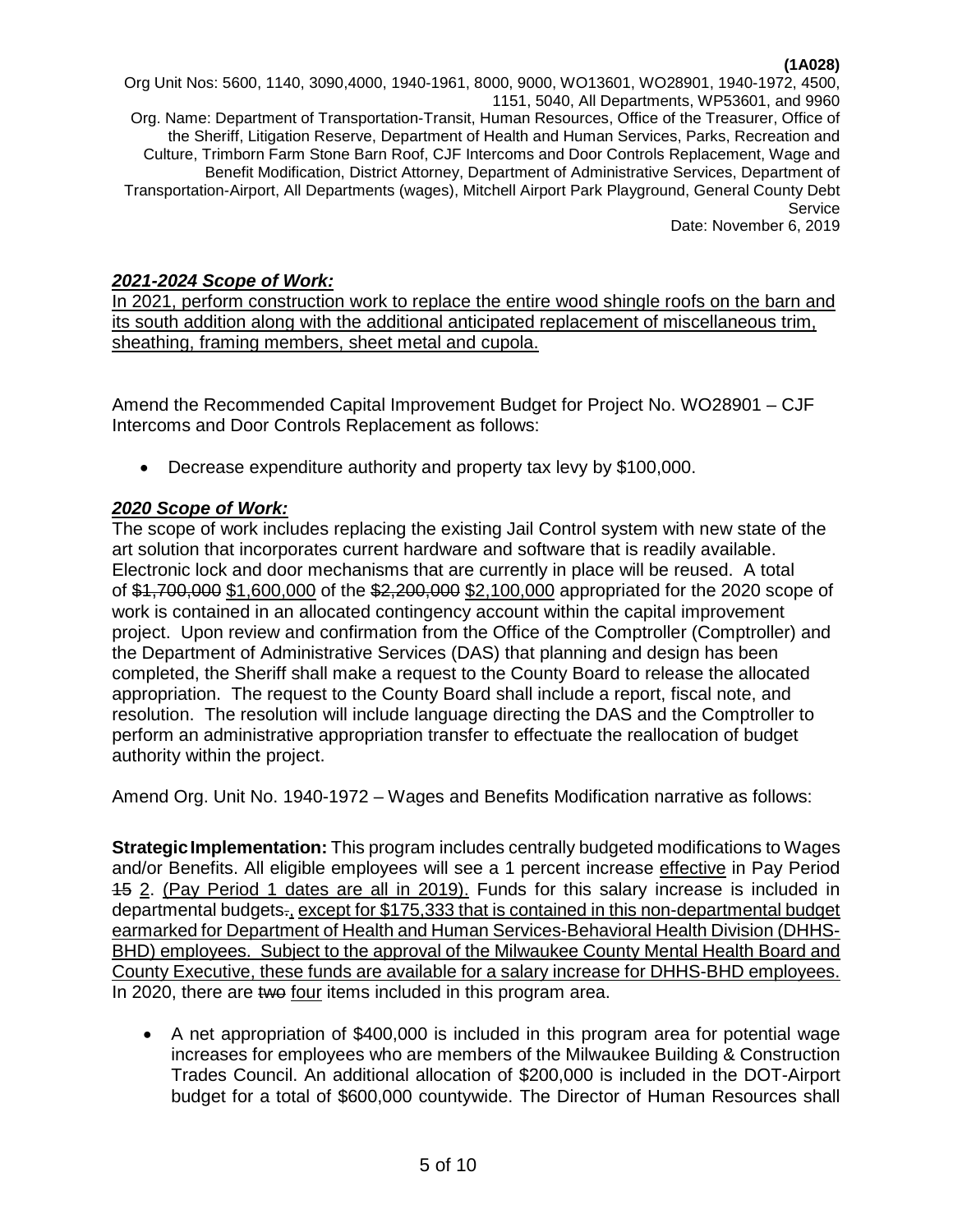Org Unit Nos: 5600, 1140, 3090,4000, 1940-1961, 8000, 9000, WO13601, WO28901, 1940-1972, 4500, 1151, 5040, All Departments, WP53601, and 9960 Org. Name: Department of Transportation-Transit, Human Resources, Office of the Treasurer, Office of the Sheriff, Litigation Reserve, Department of Health and Human Services, Parks, Recreation and Culture, Trimborn Farm Stone Barn Roof, CJF Intercoms and Door Controls Replacement, Wage and Benefit Modification, District Attorney, Department of Administrative Services, Department of Transportation-Airport, All Departments (wages), Mitchell Airport Park Playground, General County Debt **Service** Date: November 6, 2019

provide a report to the County Board providing the specific details of the proposed increase in pay based on market conditions. Approval by the County Board to release the funds via appropriation transfer will be requested after the report is reviewed.

- An appropriation of \$300,000 is included in this program area for correctional officer compensation adjustments. File No. 19-528, adopted June 20, 2019, authorized the reallocation of correctional officer pay grades to provide a 6.5 percent increase in pay effective June 16, 2019. The Chief Human Resources Director is requested to assess the effectiveness of the wage increase on the ability of the affected departments to hire, retain staff, and reduce mandatory overtime. A recommendation on the use of the funds shall be submitted to the County Board for consideration no later than the March 2020 meeting cycle.
- A vacancy and turnover reduction of \$2,000,016 is included in this program area for 2020. Based on recent experience, the County has experienced a higher level of vacancy savings than budgeted. DAS-Performance, Strategy, and Budget and the Office of the Comptroller will monitor the actual vacancy rate during 2020 and recommend corrective action if needed. Departmental fund transfers from personnel to other account series will be reduced or eliminated in early 2020.
- To remain competitive in the job market, the following pay grades will have the lowest wage step(s) eliminated. Workers in these steps shall be moved to the next highest step in the pay grade. The County Executive and Milwaukee County Mental Health Board are encouraged to examine salaries within the Department of Health and Human Services – Behavioral Health Division to establish a pay rates for regular employees that exceed \$14.34 per hour. The pay grades and steps affected are as follows:

| Pay Grade | Step           | Hourly Rate |
|-----------|----------------|-------------|
|           |                |             |
| 10Z1-DC   | $\overline{1}$ | \$13.40     |
| 10Z1-DC   | 2              | \$14.43     |
| 10Z1-DC   | 3              | \$15.18     |
| 10Z1-DC   | 4              | \$15.94     |
| $10Z1-DC$ | 5              | \$16.76     |
| $10Z1-DC$ | 6              | \$17.92     |
|           |                |             |
| $06-DC$   | 4              | \$13.74     |
| $06-DC$   | $\overline{2}$ | \$14.23     |
| 06-DC     | 3              | \$15.08     |
| 06-DC     | 4              | \$15.47     |
| 06-DC     | 5              | \$15.94     |
| 06-DC     | 6              | \$16.33     |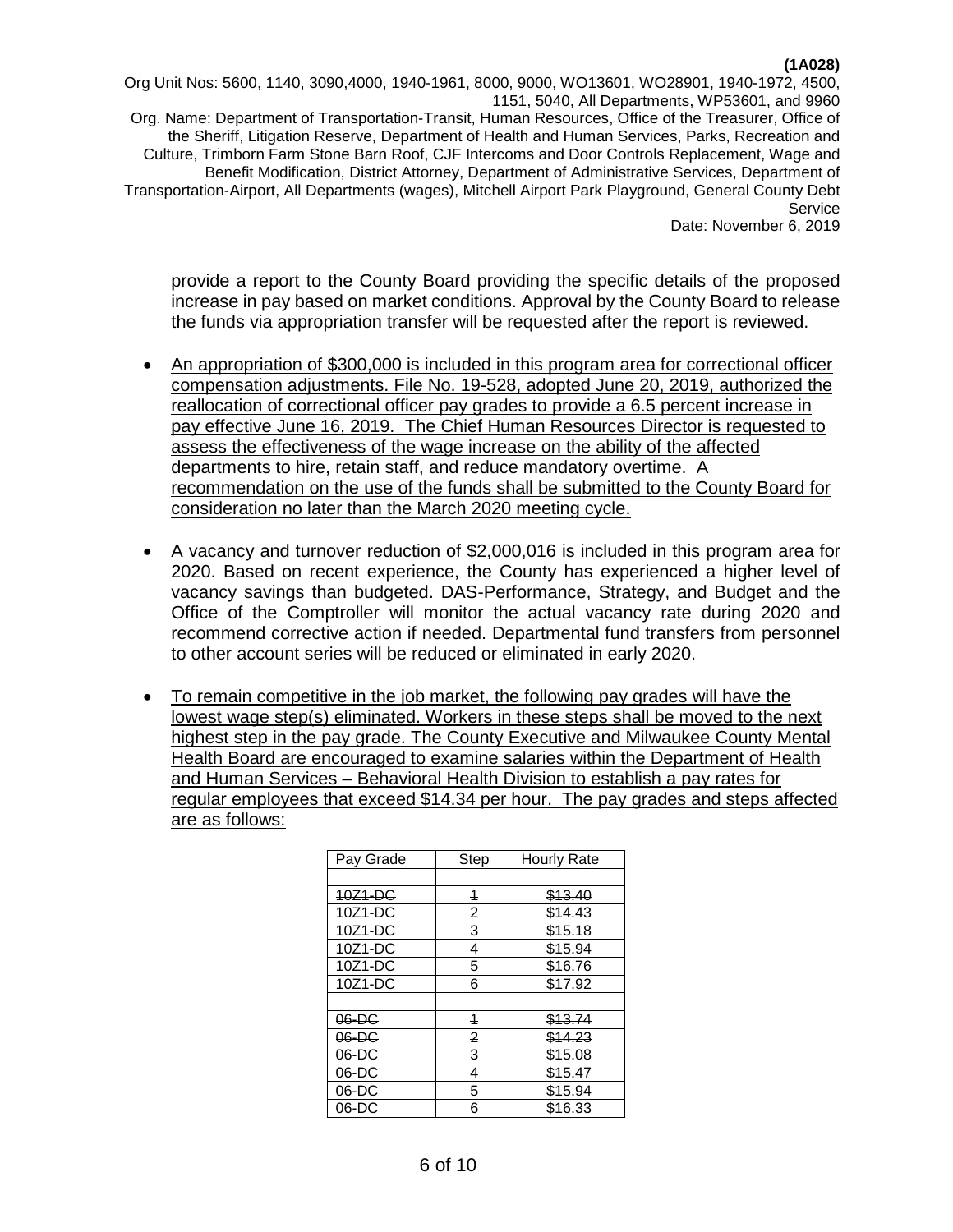Org Unit Nos: 5600, 1140, 3090,4000, 1940-1961, 8000, 9000, WO13601, WO28901, 1940-1972, 4500, 1151, 5040, All Departments, WP53601, and 9960

Org. Name: Department of Transportation-Transit, Human Resources, Office of the Treasurer, Office of the Sheriff, Litigation Reserve, Department of Health and Human Services, Parks, Recreation and Culture, Trimborn Farm Stone Barn Roof, CJF Intercoms and Door Controls Replacement, Wage and Benefit Modification, District Attorney, Department of Administrative Services, Department of Transportation-Airport, All Departments (wages), Mitchell Airport Park Playground, General County Debt **Service** 

Date: November 6, 2019

| $06-DC$   |   | \$16.76            |
|-----------|---|--------------------|
|           |   |                    |
| $04P-DC$  | 4 | \$13.40            |
| $01P-DC$  | 2 | \$13.48            |
| $04P-DC$  | 3 | <del>\$13.94</del> |
| 01P-DC    | 4 | \$14.40            |
| 01P-DC    | 5 | \$14.86            |
| $01P$ -DC | 6 | \$15.32            |
| 01P-DC    |   | \$15.78            |
| $01P-DC$  | 8 | \$16.24            |
| 01P-DC    | q | \$16.70            |

Amend the 2020 Recommended Capital Budget to include Capital Project No. WP53601 – Mitchell Airport Park Playground as follows:

• Increase expenditure authority and property tax levy by \$291,984.

### *2020 Sub-Project Addresses the following item/issue:*

The playground at Mitchell Airport Park is a Class 3 playground and is one of the oldest playgrounds in the Milwaukee County Parks system, having been installed in 1995. Based on age and condition, Mitchell Airport Park Playground is a number four priority for playground replacement within the Milwaukee County Parks System. In addition, the safety surfacing material is all sand, which is the most maintenance-intensive surfacing, has potential safety issues associated with sand cleanliness, and does not provide any ADA accessibility. Playgrounds are ideally replaced at 20-year intervals to provide exciting, up-todate, accessible playgrounds that meet current safety standards and guidelines. Request replacement with new Class 3 playground.

### *2020 Scope of Work:*

The scope of work includes replacement of the play area involving removal of existing play equipment, installing concrete curb, new accessible playground equipment, benches, asphalt walks, signage and poured in place safety surface.

# *2021-2024 Scope of Work:*

None.

Amend Org. Unit No. 9960 – General County Debt Service to:

• Decrease interest expenses by \$661,896.

Amend the narrative for Org. Unit No. 9960 – General County Debt Service as follows: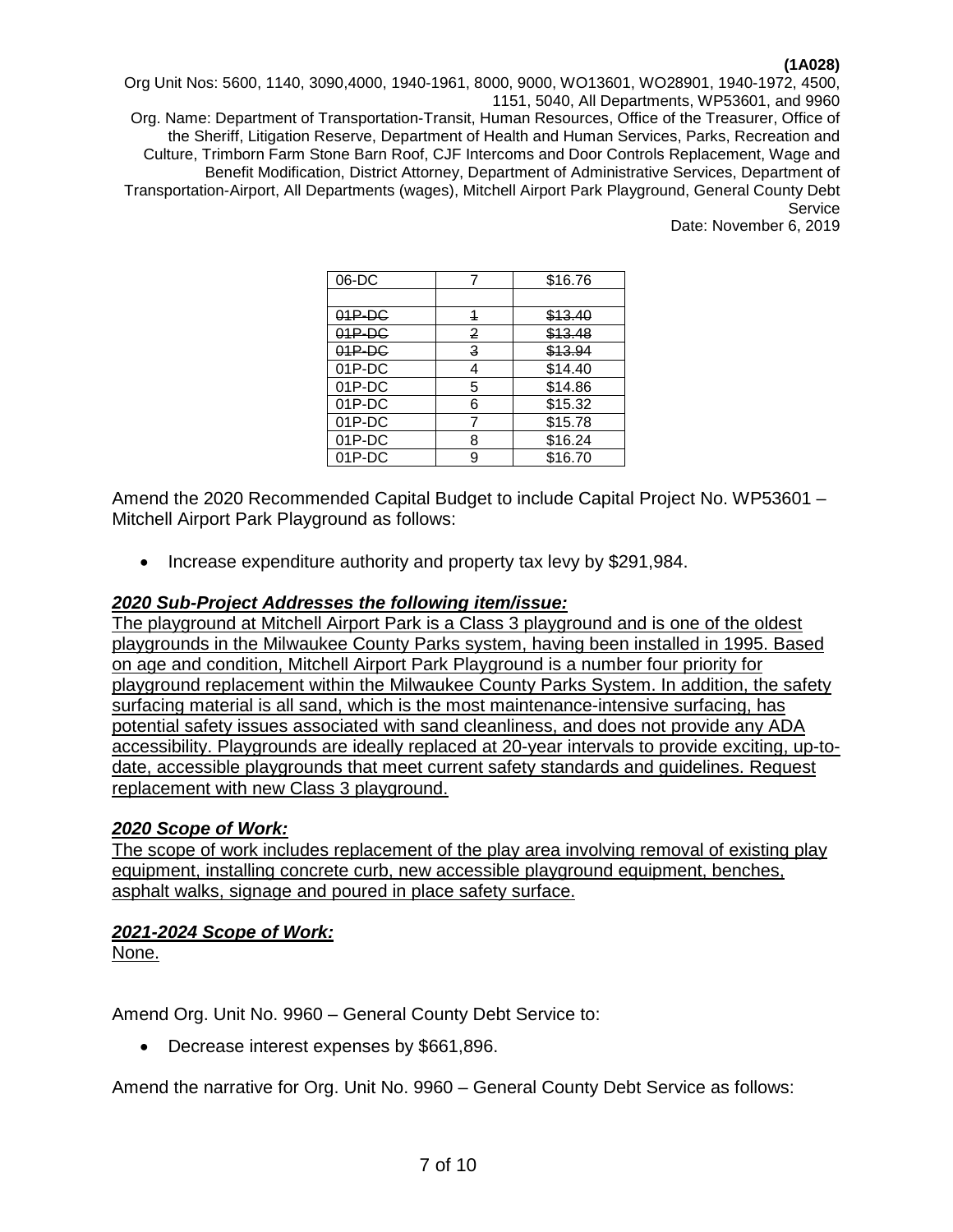Org Unit Nos: 5600, 1140, 3090,4000, 1940-1961, 8000, 9000, WO13601, WO28901, 1940-1972, 4500, 1151, 5040, All Departments, WP53601, and 9960 Org. Name: Department of Transportation-Transit, Human Resources, Office of the Treasurer, Office of the Sheriff, Litigation Reserve, Department of Health and Human Services, Parks, Recreation and Culture, Trimborn Farm Stone Barn Roof, CJF Intercoms and Door Controls Replacement, Wage and Benefit Modification, District Attorney, Department of Administrative Services, Department of Transportation-Airport, All Departments (wages), Mitchell Airport Park Playground, General County Debt **Service** Date: November 6, 2019

# **DEBT SERVICE EXPENSES (8021 and 8022)**

The 2020 Budget includes an increase of \$880,878 in principal payments associated with general obligation debt from \$66,146,614 to \$67,027,492. The Budget also includes a decrease of \$915,566 an increase of \$41,158 of interest expenses from \$21,744,412 to \$20,828,846 \$21,490,742. The net change to overall debt service principal and interest expenses is a decrease an increase of \$34,688 \$937,036 from \$87,891,026 to \$87,856,338 \$88,828,062.

The Budget contains assumptions related to the 2019 debt issuances that have not yet been issued. The 2019 financings include long term corporate purpose bonds, short term general obligation notes (ERP and equipment), taxable notes and corporate purpose refunding bonds.

In March 2019, County Board and County Executive passed File 19-246 that authorized and provided parameters for the issuance of a not-to-exceed amount of \$29,500,000 of General Obligation Refunding Bonds to refund the balance of the outstanding: 2010C Build America Bonds.

The amounts related to the 2019 bond issuances will be revised throughout the budget process and will be final once the bond issues close.

Amend Org. Unit No. 9960 – General County Debt Service to:

• Increase the contribution from the Reserve for County Bonds by \$470,214.

Amend the narrative for Org. Unit No. 9960 – General County Debt Service as follows:

# **Reserve for County Bonds (4703)**

The 2020 contribution from the Reserve for County Bonds is \$3,598,267.3,128,053, which is \$219,500 below the amount budgeted as compared to the 2019 Adopted Budget. The \$3,598,267 includes \$470,214 of bid premiums from the 2019 general obligation bond and note issuances, which will be used to pay 2020 interest expenses. The \$470,214 is made up from bid premium from the following issuances: \$122,196 is from the Series 2019C General Obligation Promissory Notes, \$74,874 is from the Series 2019D General Obligation Short Term Bonds, \$145,430 is from the Series 2019F General Obligation Promissory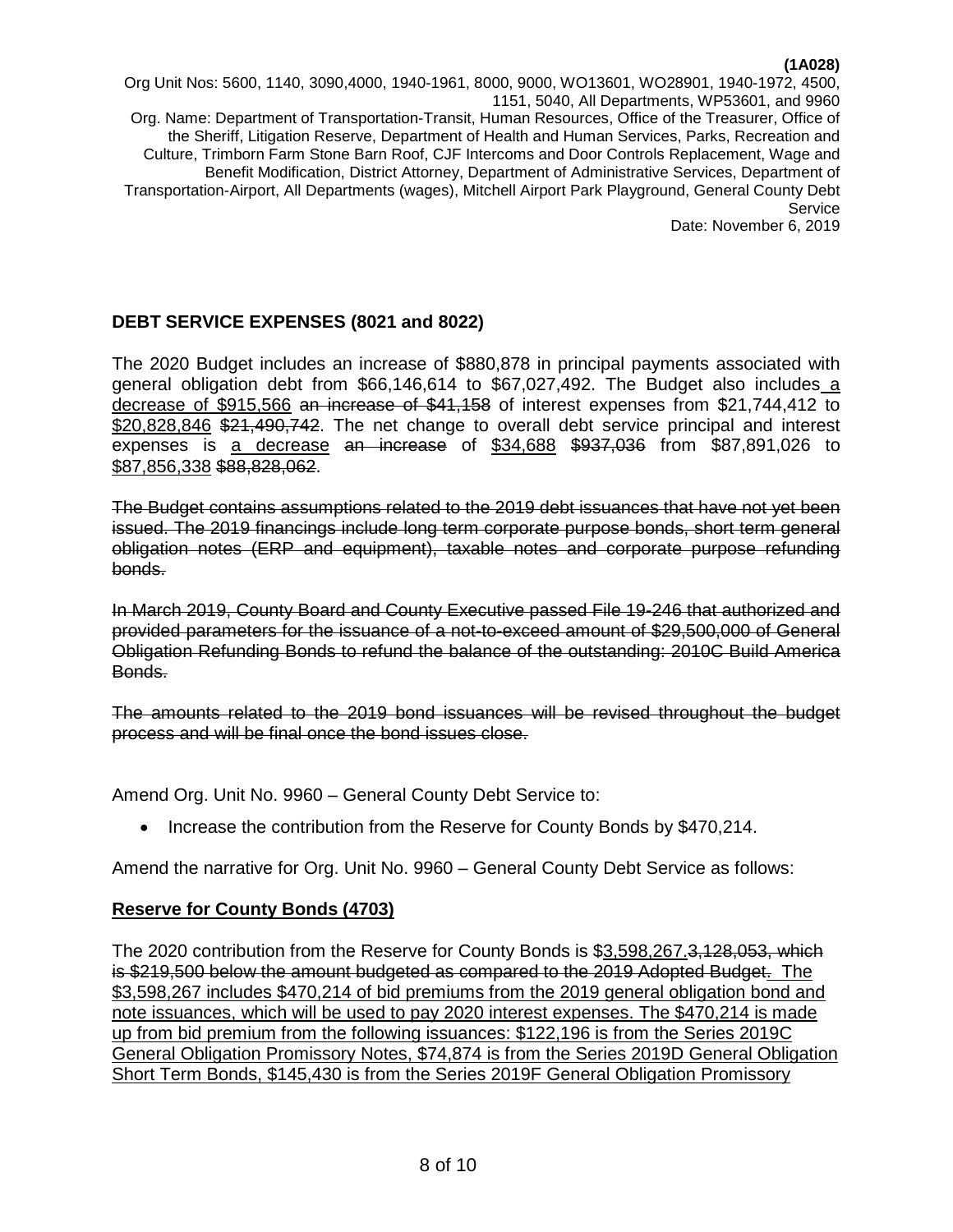Org Unit Nos: 5600, 1140, 3090,4000, 1940-1961, 8000, 9000, WO13601, WO28901, 1940-1972, 4500, 1151, 5040, All Departments, WP53601, and 9960 Org. Name: Department of Transportation-Transit, Human Resources, Office of the Treasurer, Office of the Sheriff, Litigation Reserve, Department of Health and Human Services, Parks, Recreation and Culture, Trimborn Farm Stone Barn Roof, CJF Intercoms and Door Controls Replacement, Wage and Benefit Modification, District Attorney, Department of Administrative Services, Department of Transportation-Airport, All Departments (wages), Mitchell Airport Park Playground, General County Debt Service Date: November 6, 2019

### Notes, and \$127,714 is from the Series 2019G General Obligation Transit Promissory Notes.

This amendment would reduce the tax levy by \$643,039.

| Org. No.  | <b>Department</b>                                                                     | <b>Expenditure</b> | <b>Revenue</b> | <b>Tax Levy</b> |
|-----------|---------------------------------------------------------------------------------------|--------------------|----------------|-----------------|
|           | (or Capital<br>Project)                                                               |                    | (or Bonds*)    |                 |
| 5600      | Department of<br>Transportation -<br><b>Transit</b>                                   | \$607,394          | \$0            | \$607,394       |
| 1140      | <b>Human Resources</b>                                                                | (\$97,792)         | \$0            | (\$97,792)      |
| 3090      | Office of the<br><b>Treasurer</b>                                                     | \$0                | \$2,000,000    | (\$2,000,000)   |
| 4000      | Office of the Sheriff                                                                 | \$0                | \$53,999       | (\$53,999)      |
| 1940-1961 | <b>Litigation Reserve</b>                                                             | (\$111,953)        | \$0            | (\$111,953)     |
| 8000      | Department of<br><b>Health and Human</b><br>Services (DHHS)                           | \$100,000          | \$0            | \$100,000       |
| 9000      | Department of<br>Parks, Recreation,<br>and Culture                                    | \$95,400           | \$0            | \$95,400        |
| WO13601   | <b>Trimborn Farm</b><br>Stone Barn Roof                                               | \$445,691          | \$0            | \$445,691       |
| WO28901   | CJF Intercoms and<br>Door Controls<br>Replacement                                     | (\$100,000)        | \$0            | (\$100,000)     |
| 1940-1972 | Wage and Benefit<br>Modification<br>(Correctional<br>Officer and BHD<br>compensation) | \$475,333          | \$0            | \$475,333       |
| 4500      | <b>District Attorney</b><br>(pay grade<br>modification)                               | \$2,064            | \$0            | \$2,064         |
| 1151      | Department of<br>Administrative<br>Services (pay<br>grade modification)               | \$2,064            | \$0            | \$2,064         |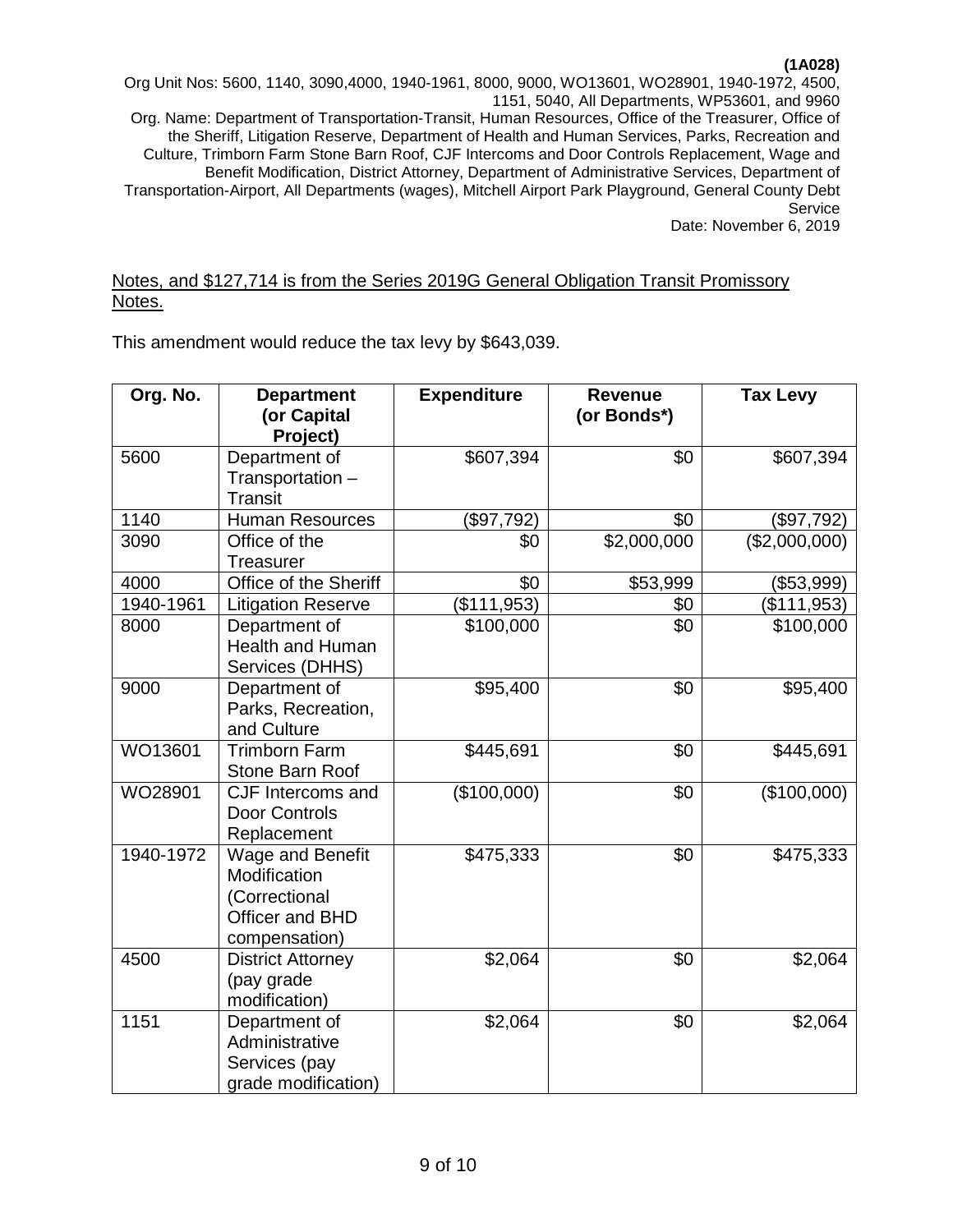Org Unit Nos: 5600, 1140, 3090,4000, 1940-1961, 8000, 9000, WO13601, WO28901, 1940-1972, 4500, 1151, 5040, All Departments, WP53601, and 9960

Org. Name: Department of Transportation-Transit, Human Resources, Office of the Treasurer, Office of the Sheriff, Litigation Reserve, Department of Health and Human Services, Parks, Recreation and Culture, Trimborn Farm Stone Barn Roof, CJF Intercoms and Door Controls Replacement, Wage and Benefit Modification, District Attorney, Department of Administrative Services, Department of Transportation-Airport, All Departments (wages), Mitchell Airport Park Playground, General County Debt Service

Date: November 6, 2019

| 5040    | Department of<br>Transportation-<br>Airport (pay grade<br>modification)    | \$27,597    | \$27,597    | \$0         |
|---------|----------------------------------------------------------------------------|-------------|-------------|-------------|
| Various | Various<br>Departments 1%<br>raise to start PP2<br>(See attached<br>chart) | \$1,037,611 | \$204,726   | \$832,885   |
| WP53601 | <b>Mitchell Airport</b><br>Park Playground                                 | \$291,984   | \$0         | \$291,984   |
| 9960    | <b>General County</b><br><b>Debt Service</b><br>(Interest)                 | (\$661,896) | \$0         | (\$661,896) |
| 9960    | Contribution from<br>Reserve                                               | \$0         | \$470,214   | (\$470,214) |
|         | <b>TOTALS:</b>                                                             | \$2,113,497 | \$2,756,536 | \$(643,039) |

*If approved, the Adopted Budget narrative shall be modified as needed to reflect this amendment.*

*Note: While this amendment increases the tax levy for Org. Unit 5600 Department of Transportation – Transit by \$607,394, it would not provide sufficient revenue for the expenditures it mandates of MCTS. The amendment would require MCTS service reductions at some point in 2020 to ensure expenditures do not exceed revenues.*

| <b>FINANCE AND AUDIT COMMITTEE</b><br><b>ROLL CALL</b> |             |             |  |
|--------------------------------------------------------|-------------|-------------|--|
|                                                        | <b>AYES</b> | <b>NOES</b> |  |
| Johnson, Jr.                                           |             |             |  |
| Haas                                                   |             |             |  |
| Cullen                                                 |             |             |  |
| Moore Omokunde                                         |             |             |  |
| Taylor                                                 |             |             |  |
| Wasserman                                              |             |             |  |
| <b>Schmitt</b>                                         |             |             |  |
| Chairperson                                            |             |             |  |
| <b>TOTALS:</b>                                         |             |             |  |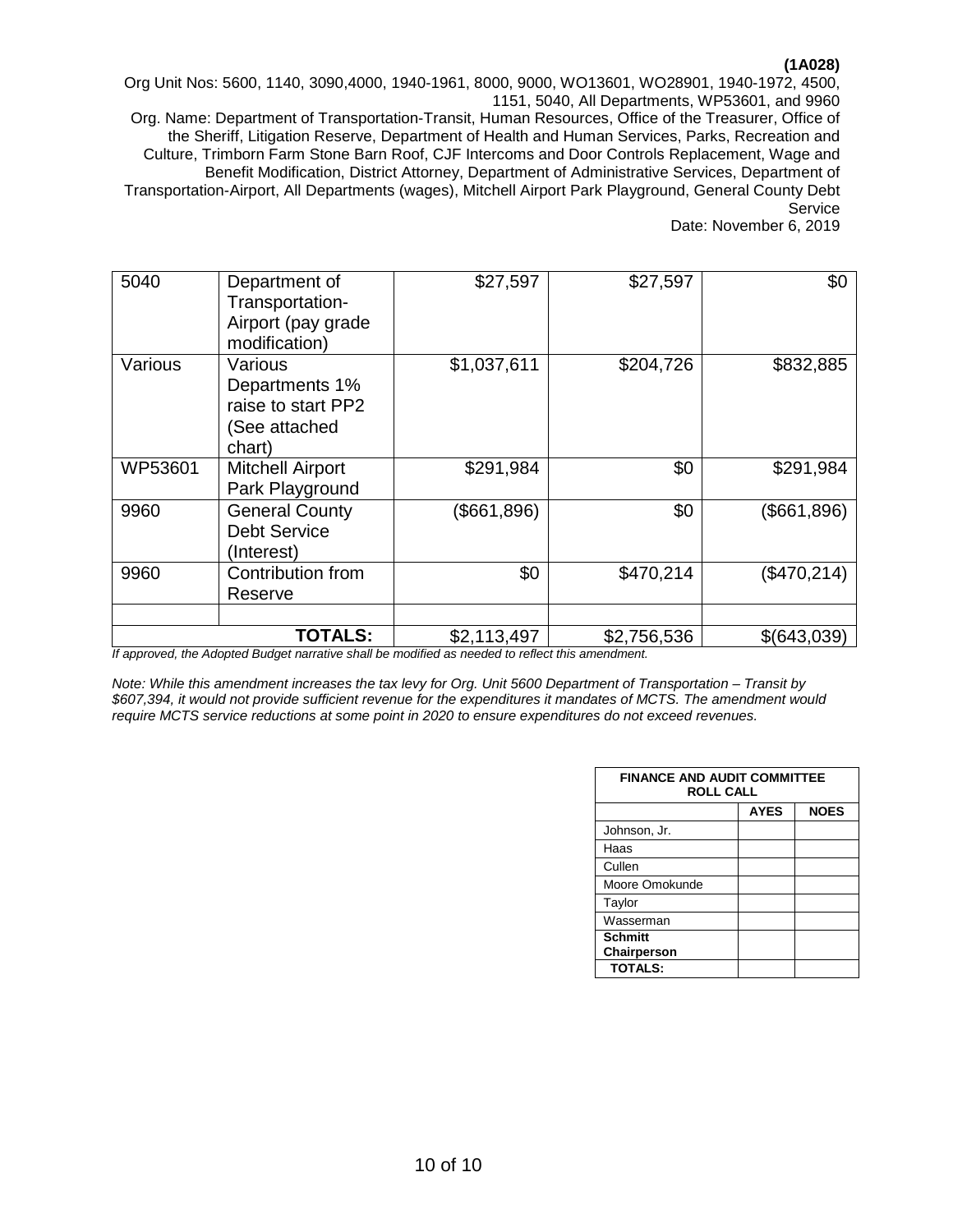By Supervisor Lipscomb, Sr.

Amend the Org. Unit No. 1940-1972 – Wages and Benefits Modification narrative as follows:

A total of \$346,463 is contained in departmental allocated contingency accounts earmarked for Departmental Other Salary Adjustment Allocations (DOSAA). The Director of Human Resources shall provide a report to the County Board no later than June 2020 on the process to award these new funds, as well as how the 2019 monies were spent. Approval by the County Board to release the non-DHHS-BHD funds (via an appropriation transfer) will be considered after the report is reviewed.

• Amend all departments with DOSAA funds in Account 5328 – Employee Merit Awards to transfer the funds into an allocated contingency account within each department. (Org. Unit 6300 - Department of Health and Human Services – Behavioral Health Division's appropriation of \$53,537 shall remain in Account 5328 as the County Executive and Milwaukee County Mental Health Board oversee compensation for these employees)

This amendment would have no tax levy impact.

| Org. No.  | <b>Department</b><br>(or Capital<br>Project)          | <b>Expenditure</b> | <b>Revenue</b><br>(or Bonds*) | <b>Tax Levy</b> |
|-----------|-------------------------------------------------------|--------------------|-------------------------------|-----------------|
| 1940-1972 | <b>Employee Wages</b><br>and Benefits<br>Modification | \$0                | \$0                           | \$0             |
| Various   | Departments<br>DOSAA (See chart)                      | \$0                | \$0                           | \$0             |
|           | <b>TOTALS:</b>                                        | \$0                | \$0                           | \$0             |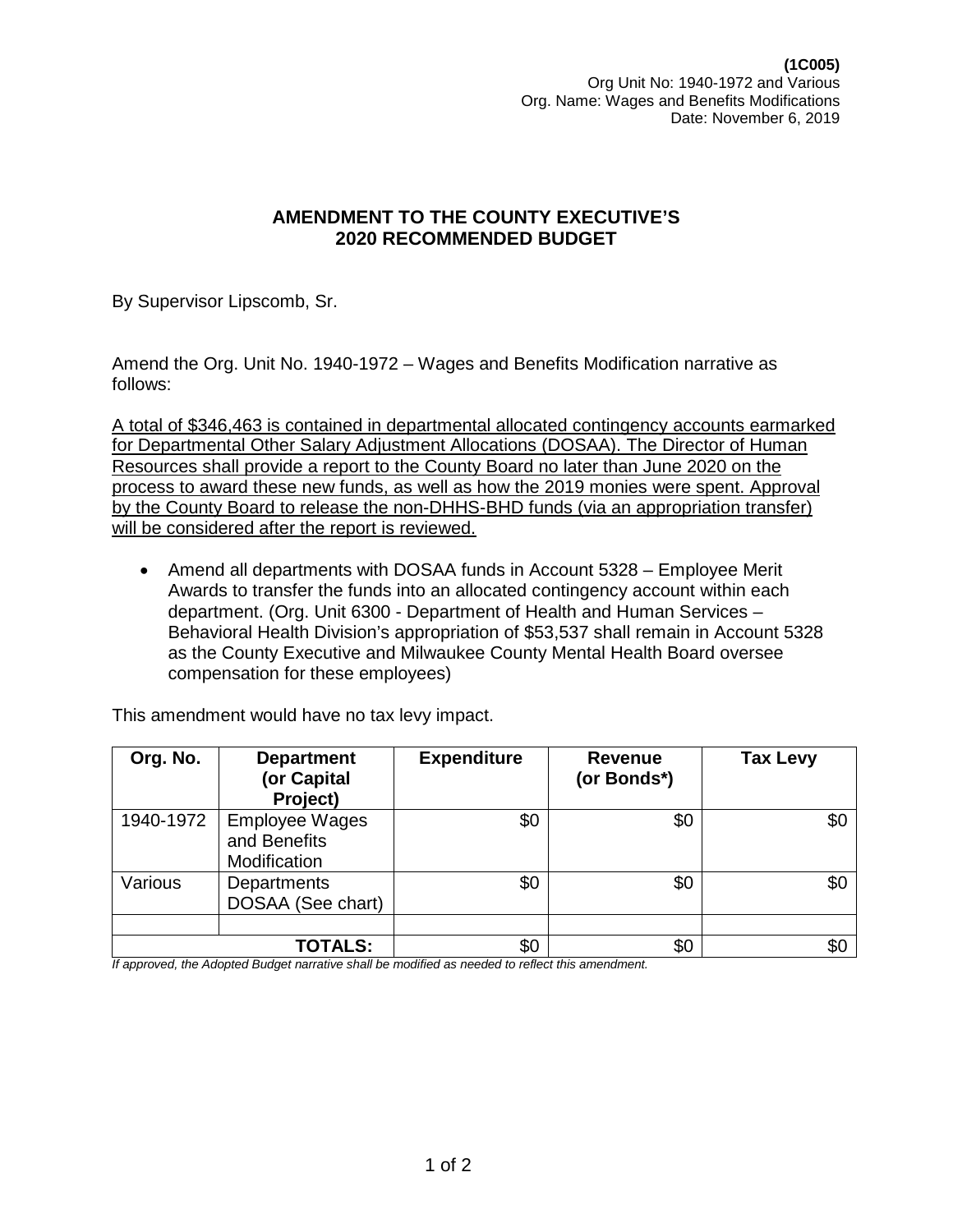#### **(1C005)**

Org Unit No: 1940-1972 and Various Org. Name: Wages and Benefits Modifications Date: November 6, 2019

| <b>FINANCE AND AUDIT COMMITTEE</b><br><b>ROLL CALL</b> |             |             |  |
|--------------------------------------------------------|-------------|-------------|--|
|                                                        | <b>AYES</b> | <b>NOES</b> |  |
| Johnson, Jr.                                           |             |             |  |
| Haas                                                   |             |             |  |
| Cullen                                                 |             |             |  |
| Moore Omokunde                                         |             |             |  |
| Taylor                                                 |             |             |  |
| Wasserman                                              |             |             |  |
| <b>Schmitt</b><br>Chairperson                          |             |             |  |
| <b>TOTALS:</b>                                         |             |             |  |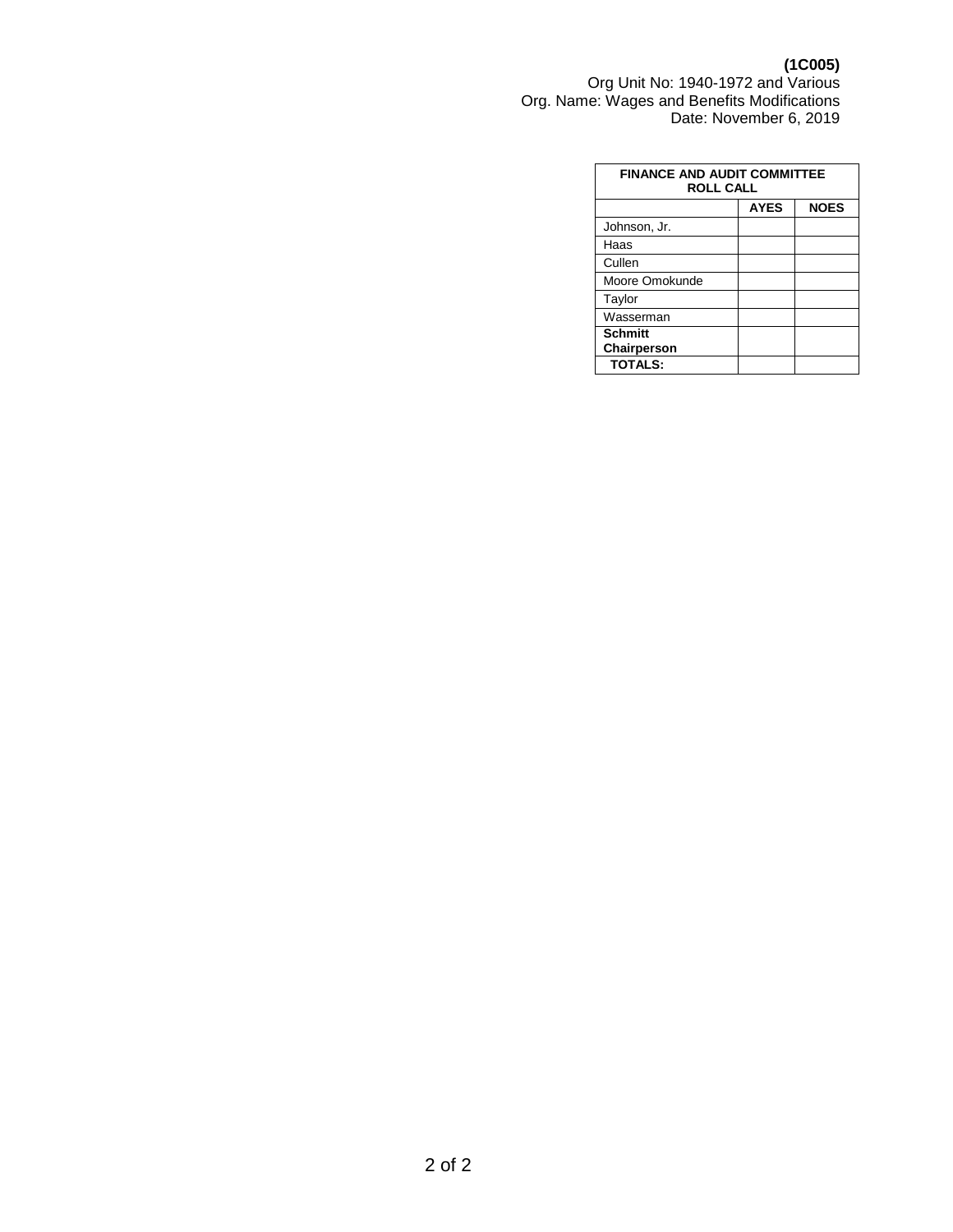| <b>Org Unit</b> | <b>Department</b>                  | <b>2020 DOSAA</b> |         |
|-----------------|------------------------------------|-------------------|---------|
| 1011A           | <b>County Executive</b>            | \$                | 880     |
| 1021A           | <b>Vet's Services</b>              | \$                | 220     |
| 1020A           | <b>Intergovernmental Relations</b> | \$                | 110     |
| 1090            | <b>OAAA</b>                        | \$                | 660     |
| 1120A           | PRB/CSC/Ethics                     | \$                | 330     |
| 1130            | <b>Corporation Counsel</b>         | \$                | 2,529   |
| 1140            | <b>Human Resources</b>             | \$                | 7,147   |
| 1150            | <b>Administrative Services</b>     | \$                | 26,885  |
| 2000            | Courts                             | \$                | 32,603  |
| 2430            | <b>Child Support</b>               | \$                | 15,504  |
| 4000            | Sheriff                            | \$                | 46,622  |
| 4300            | нос                                | \$                | 39,915  |
| 4500            | DA                                 | \$                | 17,373  |
| 4800            | <b>OEM</b>                         | \$                | 6,268   |
| 4900A           | <b>Medical Examiner</b>            | \$                | 3,629   |
| 3010A           | <b>Election Commission</b>         | \$                | 330     |
| 3090A           | <b>County Treasurer</b>            | \$                | 825     |
| 3270A           | <b>County Clerk</b>                | \$                | 1,320   |
| 3400            | <b>Register of Deeds</b>           | \$                | 2,749   |
| 3700            | Comptroller                        | \$                | 6,598   |
| 5040            | DOT-Airport                        | \$                | 25,730  |
| 5090            | <b>DOT-Transport Svcs</b>          | \$                | 1,320   |
| 5100            | DOT-Highway                        | \$                | 13,780  |
| 5300A           | DOT-Fleet                          | \$                | 3,739   |
| 5800            | <b>DOT-Director's Office</b>       | \$                | 880     |
| 6300            | <b>BHD</b>                         | \$                | 53,537  |
| 7900            | Aging                              | \$                | 8,577   |
| 8000            | <b>DHHS</b>                        | \$                | 36,177  |
| 9000            | Parks                              | \$                | 27,022  |
| 9500            | Zoo                                | \$                | 16,659  |
| 9910A           | UW-Extension                       | \$                | 82      |
|                 | <b>TOTAL</b>                       | \$                | 400,000 |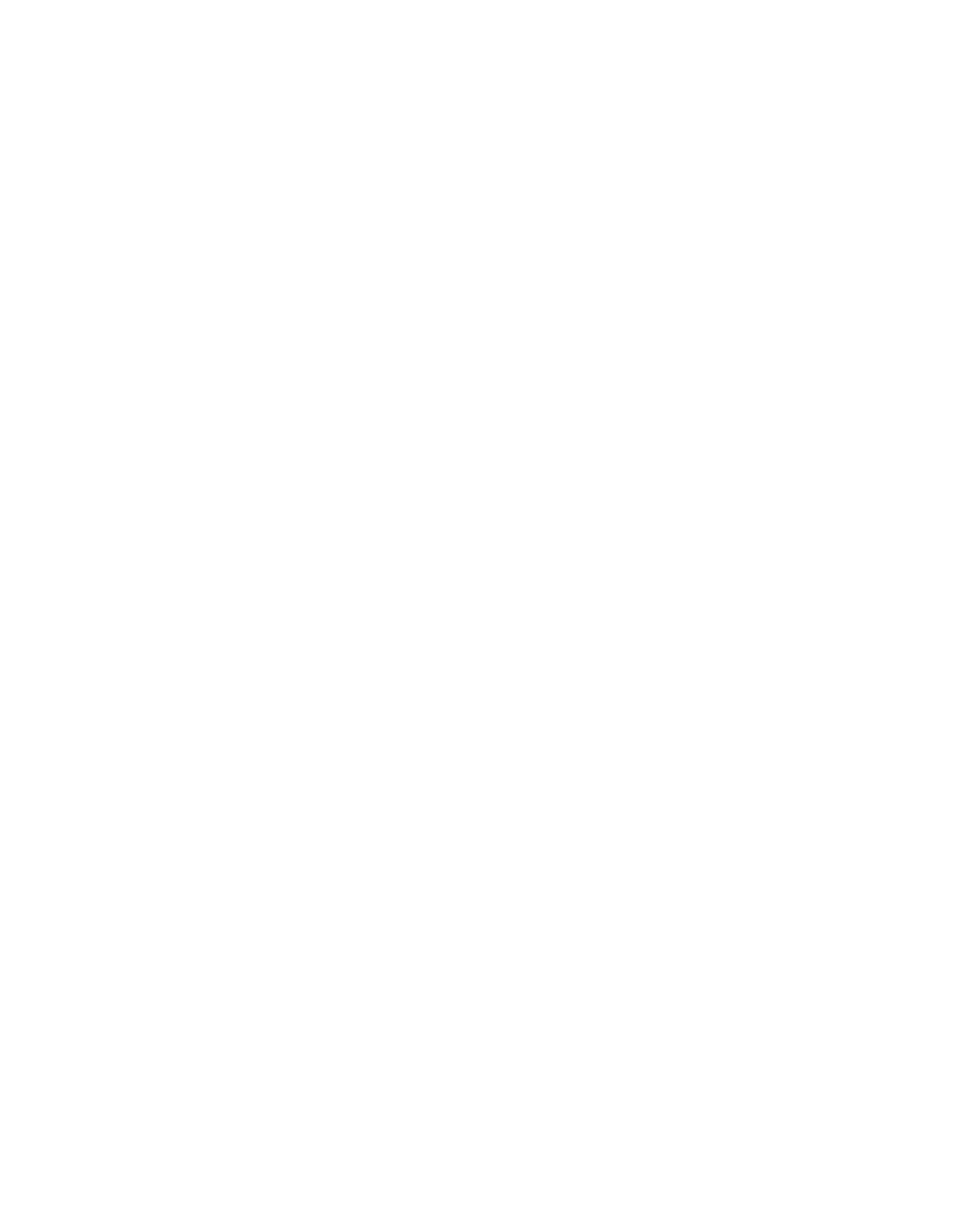By Supervisor Haas

Amend the narrative of Org. Unit No. 9000 – Department of Parks, Recreation, and Culture as follows:

An allocation of \$100,000 is included in an allocated account in Org. Unit 1940-1945 – Appropriation for Contingencies earmarked for emergency repairs to damaged lakefront pathways as a result of anticipated high water levels and freeze damage. The Director of the Departments of Parks, Recreation, and Culture shall provide a report and request the transfer of funds to the appropriate account if required.

Amend the narrative of Org. Unit No. 1940-1945 – Appropriation for Contingences as follows:

• Transfer \$100,000 from the Unallocated Appropriation for Contingencies to the Allocated Appropriation for Contingencies

The 2020 Budget includes funding for unanticipated events such as departmental shortfalls and critical projects. This helps to ensure that the County achieves a surplus at the end of the year. In 2020, the unallocated contingency contains \$5,000,000. This represents a decrease of \$9,655 in unallocated contingency compared to 2019,

The 2020 Budget includes \$0 in allocated contingency, which is a reduction of \$646,283 from the 2019 Adopted amount.

Funding in the amount of \$100,000 is included in an allocated account in the Appropriation for Contingencies earmarked for emergency repairs to damaged lakefront pathways as a result of anticipated high water levels and freeze damage. The Director of the Departments of Parks, Recreation, and Culture shall provide a report and request the transfer of funds to the appropriate account if required.

This amendment would have no tax levy impact.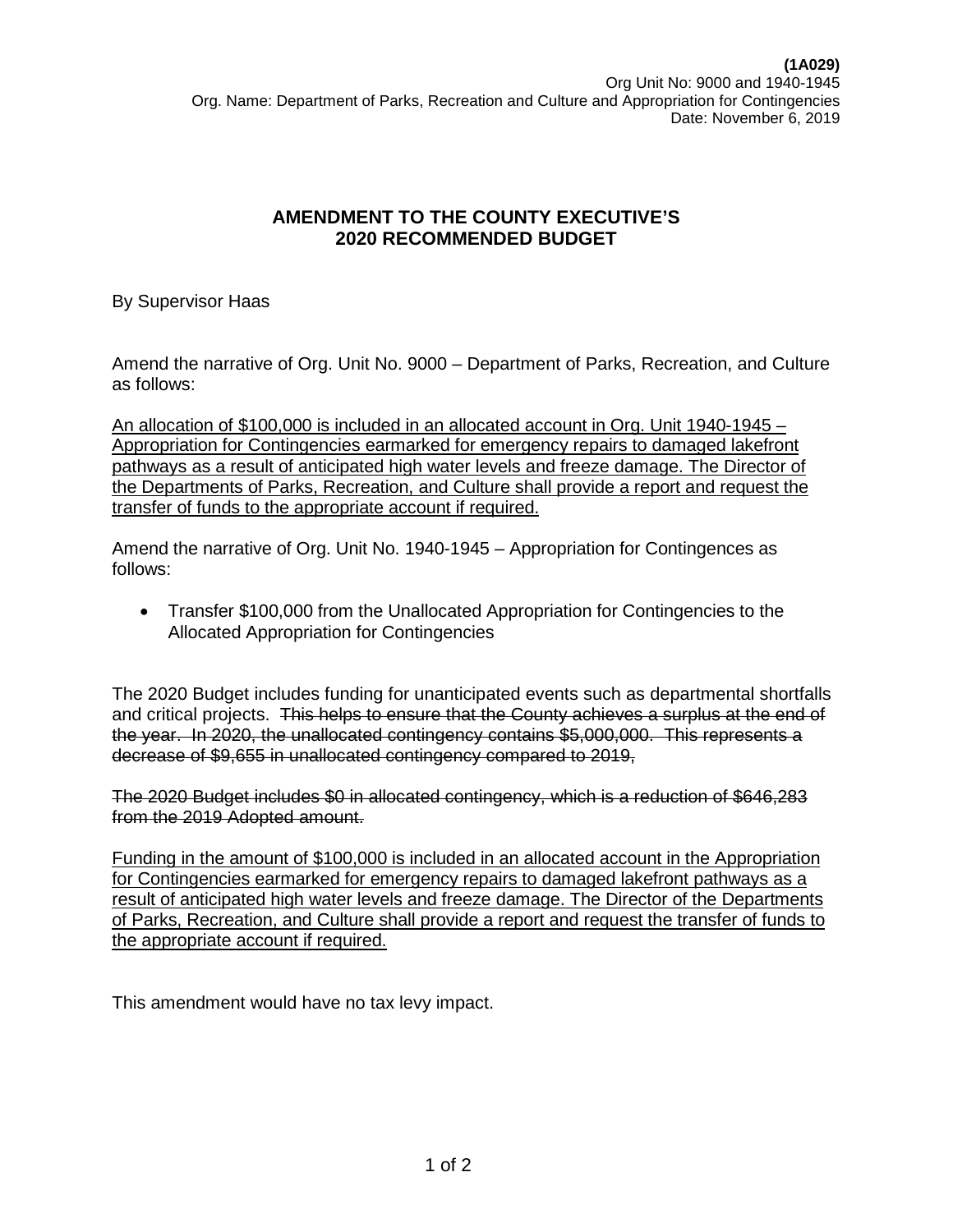# **(1A029)**

Org Unit No: 9000 and 1940-1945 Org. Name: Department of Parks, Recreation and Culture and Appropriation for Contingencies Date: November 6, 2019

| Org. No.  | <b>Department</b><br>(or Capital<br>Project)       | <b>Expenditure</b> | <b>Revenue</b><br>(or Bonds*) | <b>Tax Levy</b> |
|-----------|----------------------------------------------------|--------------------|-------------------------------|-----------------|
| 9000      | Department of<br>Parks, Recreation,<br>and Culture | \$0                | \$0                           | \$0             |
| 1940-1945 | Appropriation for<br>Contingencies                 | \$0                | \$0                           | \$0             |
|           | <b>TOTALS:</b>                                     | \$0                | \$0                           | \$С             |

| <b>FINANCE AND AUDIT COMMITTEE</b><br><b>ROLL CALL</b> |             |             |  |
|--------------------------------------------------------|-------------|-------------|--|
|                                                        | <b>AYES</b> | <b>NOES</b> |  |
| Johnson, Jr.                                           |             |             |  |
| Haas                                                   |             |             |  |
| Cullen                                                 |             |             |  |
| Moore Omokunde                                         |             |             |  |
| Taylor                                                 |             |             |  |
| Wasserman                                              |             |             |  |
| <b>Schmitt</b><br>Chairperson                          |             |             |  |
| <b>TOTALS:</b>                                         |             |             |  |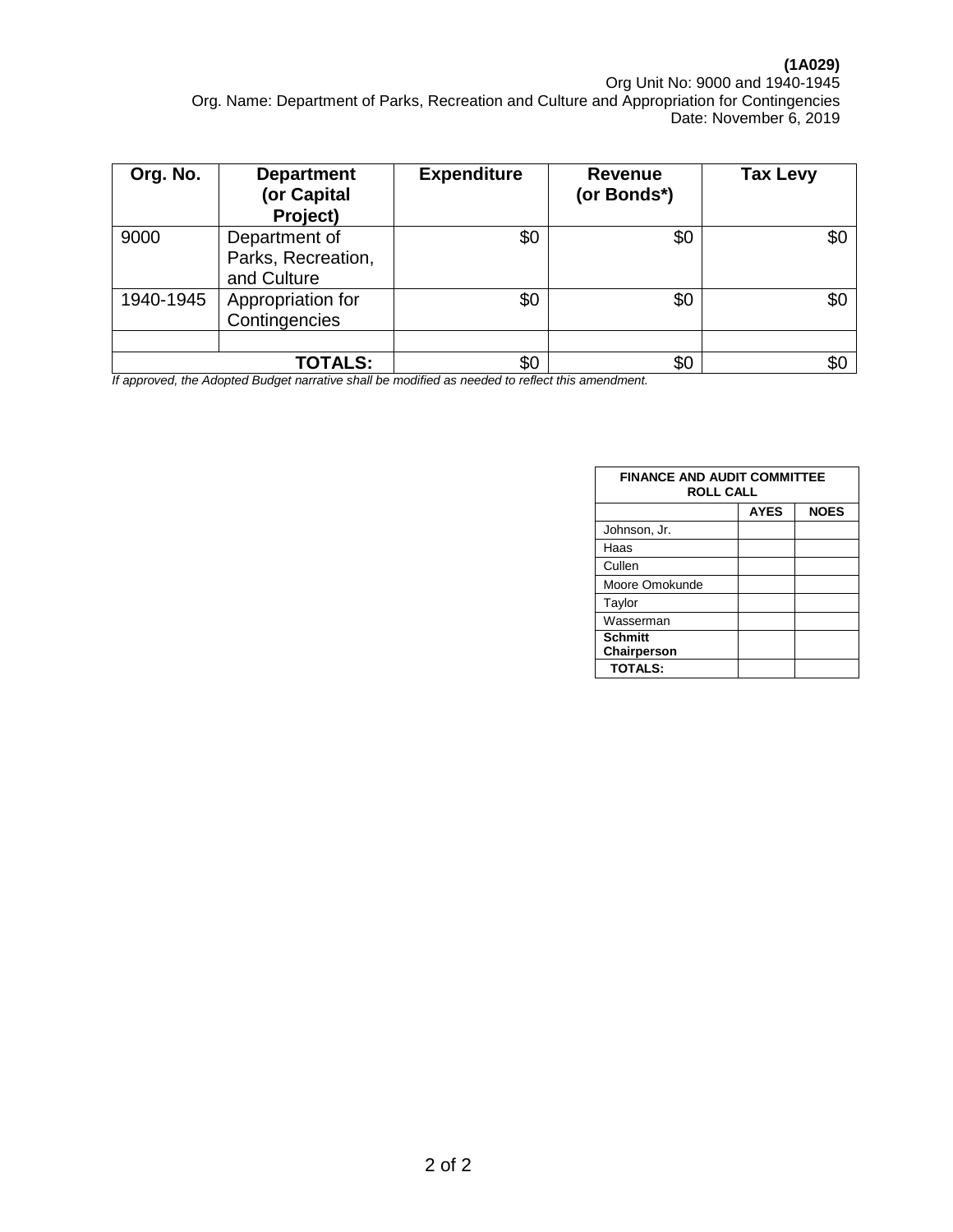By Supervisor Weishan Jr.

Amend the narrative of Org. Unit No. 9000 – Department of Parks, Recreation, and Culture as follows:

The Department of Parks, Recreation, and Culture, in conjunction with the Department of Administrative Services, the Office of the Comptroller, and the Milwaukee Kickers, shall explore the mutual benefits Milwaukee County financing an indoor, full-size soccer field and sports facility at Uihlein Soccer Park. Any debt service costs related to this project would be incorporated into the lease with the Milwaukee Kickers for Uihlein Soccer Park. A report on the feasibility of this partnership shall be presented to the Milwaukee County Board of Supervisors no later than the March 2020 cycle.

This amendment would have no tax levy impact.

| Org. No. | <b>Department</b><br>(or Capital<br>Project)       | <b>Expenditure</b> | <b>Revenue</b><br>(or Bonds*) | <b>Tax Levy</b> |
|----------|----------------------------------------------------|--------------------|-------------------------------|-----------------|
| 9000     | Department of<br>Parks, Recreation,<br>and Culture | \$0                | \$0                           | \$0             |
|          |                                                    |                    |                               |                 |
|          | <b>TOTALS:</b>                                     | \$0                | \$0                           | \$С             |

| <b>FINANCE AND AUDIT COMMITTEE</b><br><b>ROLL CALL</b> |             |             |  |  |
|--------------------------------------------------------|-------------|-------------|--|--|
|                                                        | <b>AYES</b> | <b>NOES</b> |  |  |
| Johnson, Jr.                                           |             |             |  |  |
| Haas                                                   |             |             |  |  |
| Cullen                                                 |             |             |  |  |
| Moore Omokunde                                         |             |             |  |  |
| Taylor                                                 |             |             |  |  |
| Wasserman                                              |             |             |  |  |
| <b>Schmitt</b><br>Chairperson                          |             |             |  |  |
| <b>TOTALS:</b>                                         |             |             |  |  |